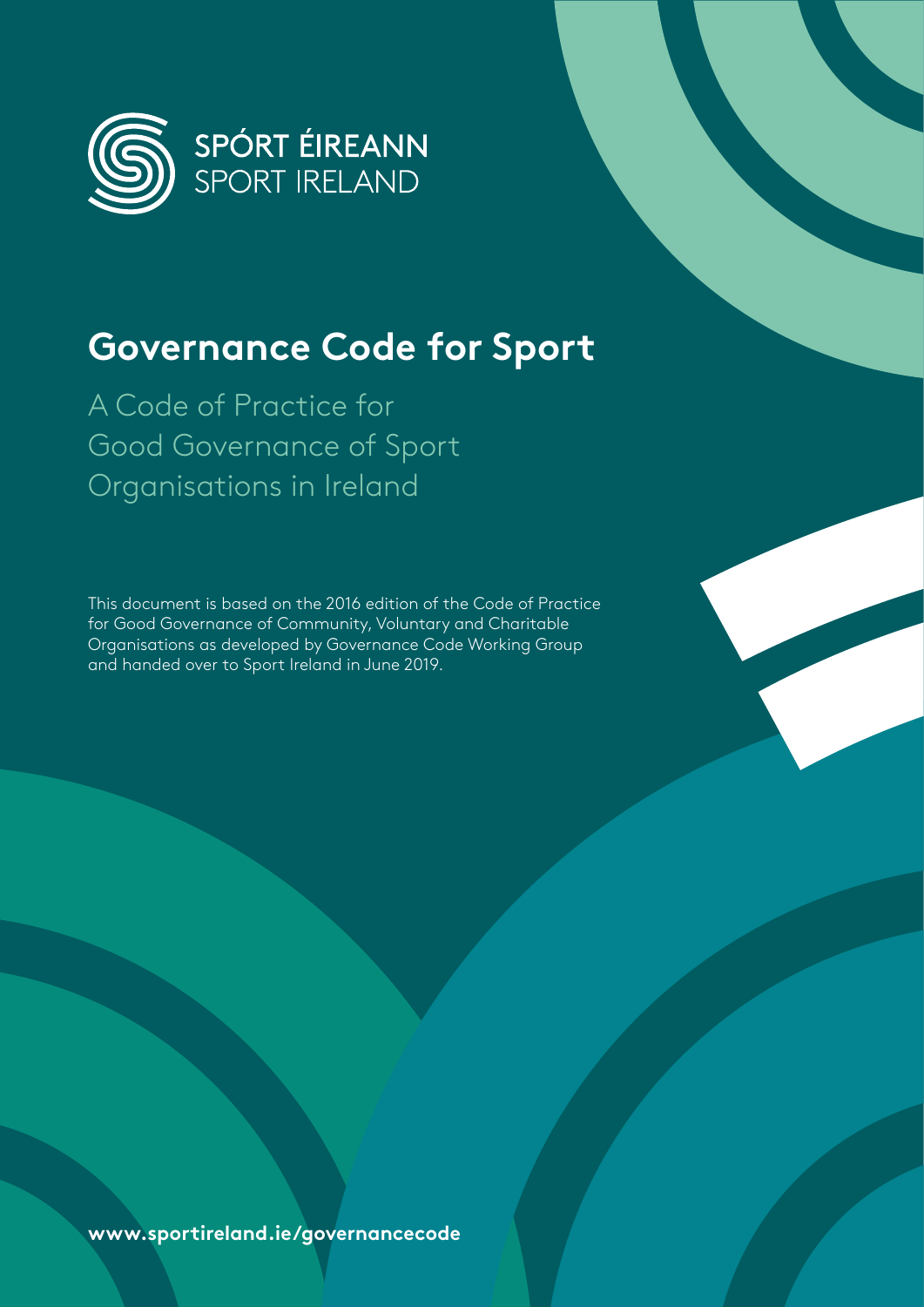Sport Ireland would like to acknowledge and thank the Governance Code Working Group (GCWG) for their hard-work in developing, maintaining and administering the Code since its introduction in 2012. The membership of the GCWG included the following organisations:

Boardmatch Ireland

Business in the Community Ireland

Carmichael Centre for Voluntary Groups

Charities Institute Ireland

Clann Credo

The Corporate Governance Association of Ireland (CGAI)

Disability Federation of Ireland

Good Governance Solutions

Volunteer Ireland

The Wheel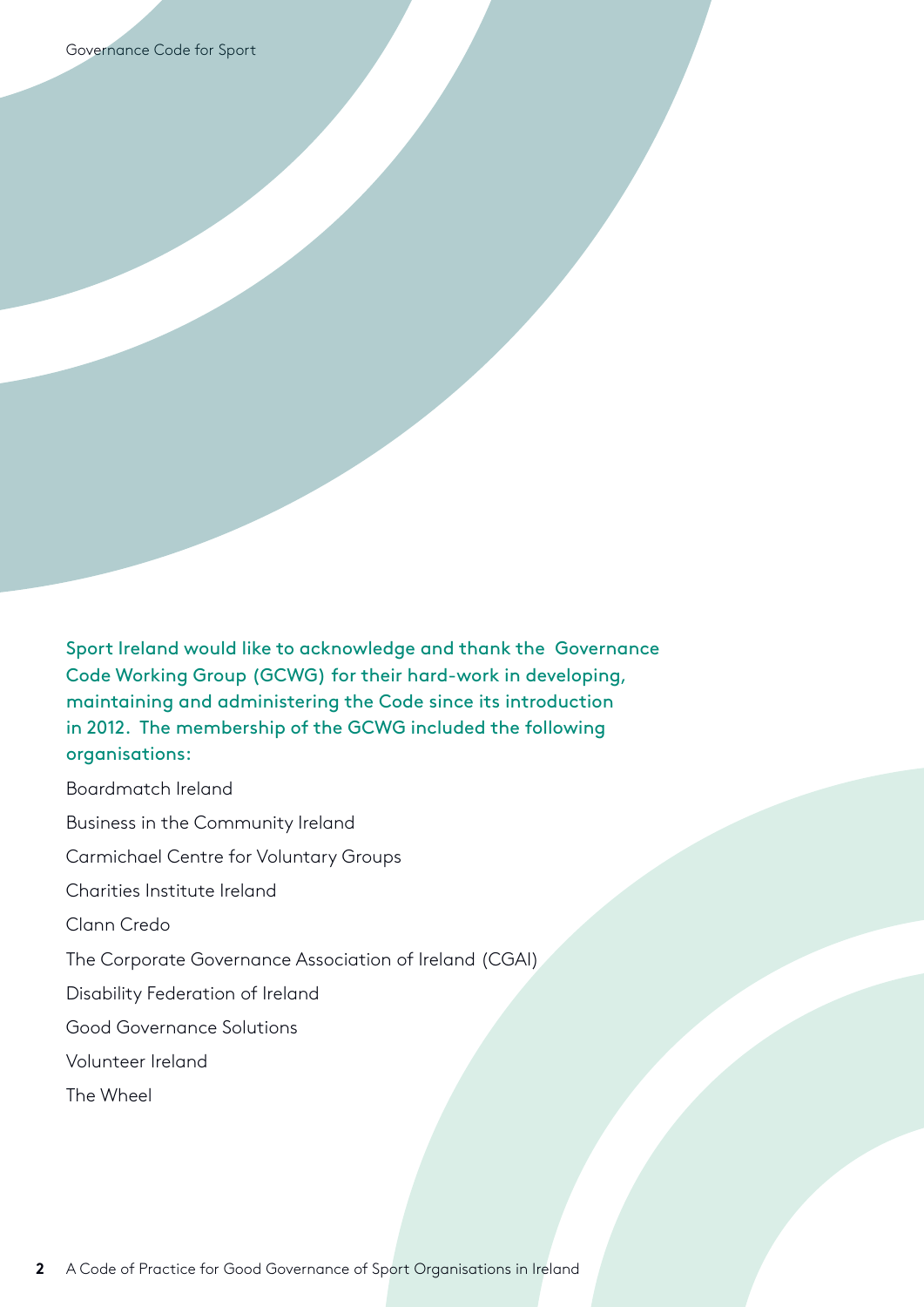# **Contents**

| Introduction |                                        |  |
|--------------|----------------------------------------|--|
|              | <b>Section 1:</b> How to use this Code |  |
|              | <b>Section 2:</b> Organisation types   |  |

## **Appendices**

| Appendix 1: Relevant Forms                     | 14 |
|------------------------------------------------|----|
| <b>Appendix 2:</b> Recommended board practices | 22 |
| Appendix 3: Plain English glossary of terms    | 55 |
| Appendix 4: Background to the Code             | 63 |
| Appendix 5: About the organisations involved   | 65 |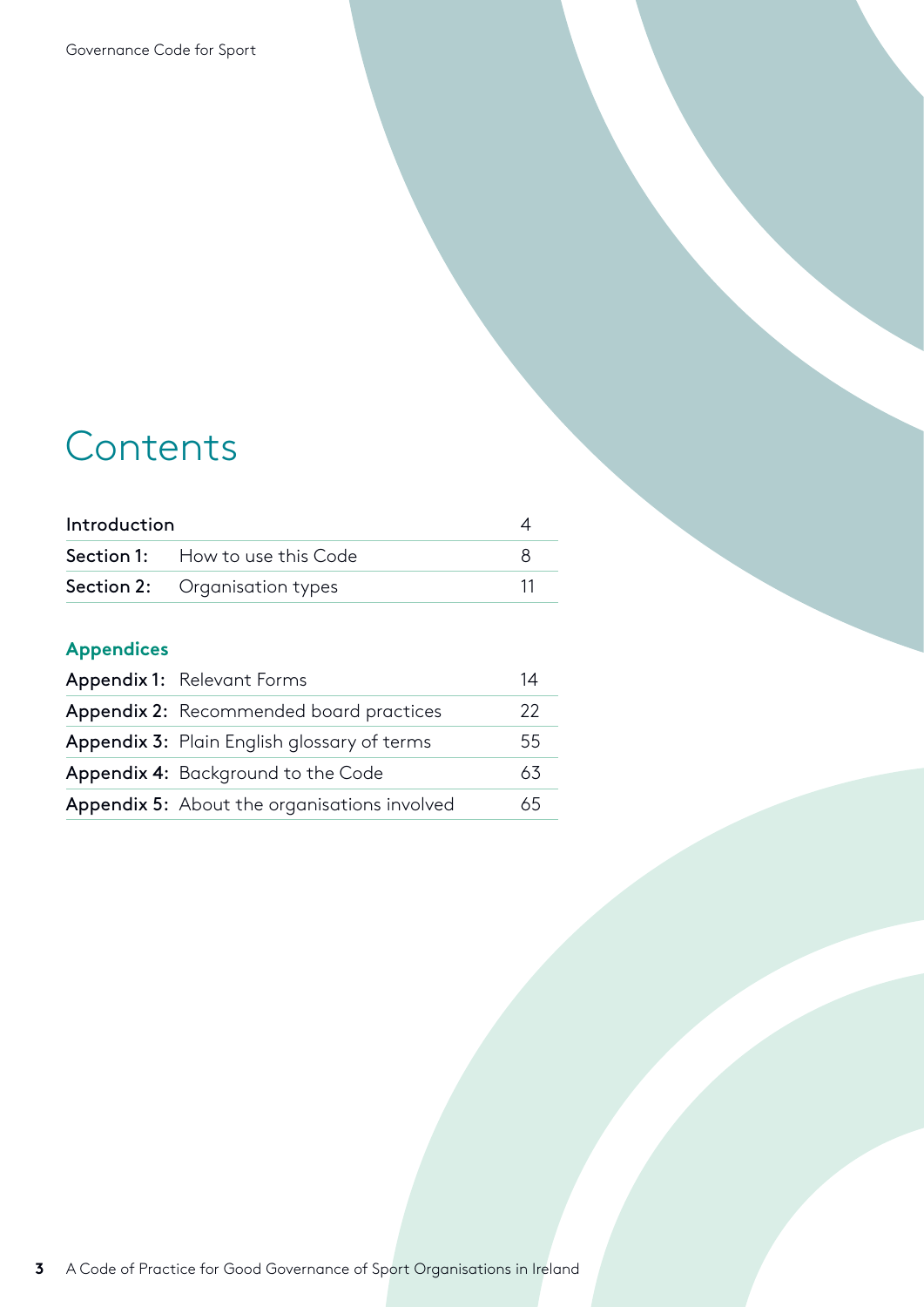## <span id="page-3-0"></span>Introduction

This Governance Code for Sport (the Code)is a **voluntary code of practice** for good governance of sport organisations in Ireland. As the Code has been developed for and by the Community, Voluntary and Charitable (CVC) sector, it offers your organisation a lot of room to decide how it should act while following the principles of good governance.

This Governance Code has **three versions** with practices recommended for very small (Type A), medium (Type B) and large (Type C) organisations. This makes it possible for all organisations to sign up and comply with the Governance Code.

Those who run sport organisations are usually called 'boards' or 'management committees'. They are responsible for making sure good practice is used when governing their organisations.

In the past, some boards failed to use good practice when governing their organisations. When organisations don't use good governance and run into difficulty, it can shatter public confidence and trust in the sector as a whole. In contrast, other organisations have showed us how good governance achieves results which gives us confidence and encouragement to follow their example.

#### **Why should my organisation use this Code?**

Your organisation should use this Governance Code because it is the right thing to do. Adopting the Code will:

- help your organisation set and achieve its goals more efficiently and effectively;
- provide evidence to show that your organisation is performing;
- increase transparency everyone will know exactly how you are running your organisation;
- help your organisation to manage risks; and
- reduce your costs.

#### **Who is this Code for?**

This Code is for people who are accountable for making sure that the organisations they are associated with are properly run. This includes people with the following titles:

- chairpersons,
- directors,
- board members, and
- charity trustees.

#### **How was the definition of governance developed?**

The definition of governance has changed over the years. In more recent times, it has taken on a more 'compliance' approach as there has been a move from a voluntary principles-based concept to a mandatory rules-based model. This change has accelerated since the global financial crisis.

#### **How was the definition of governance developed?**

The definition of governance has changed over the years. In more recent times, it has taken on a more 'compliance' approach as there has been a move from a voluntary principles-based concept to a mandatory rules-based model. This change has accelerated since the global financial crisis.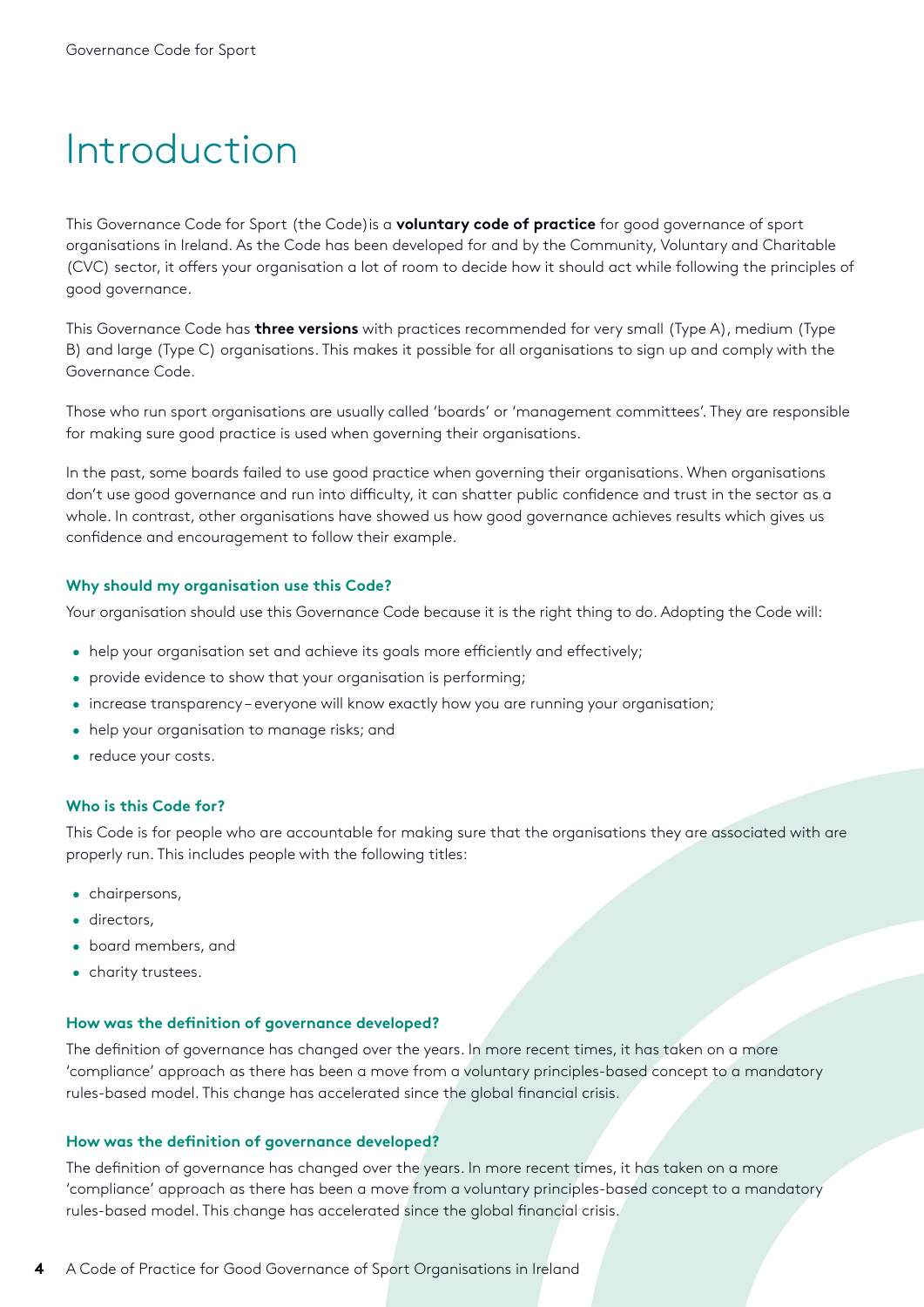In the 2015 review of the Code, there was an ambition to be clear on what is meant by 'governance' in the context of the CVC sector. To do this, the GCWG looked at the Organisation for Economic Co-operation and Development's (OECD's) Principles of Corporate Governance 1999 (updated in 2015). These principles define corporate governance as follows:

#### *'Corporate governance provides the structure through which the objectives of the company are set and the means of attaining those objectives and monitoring performance are determined'.*

This is the definition the Working Group adopted as it put the board's vision at the heart of governance. It means the board is key to forming strategic objectives and overseeing management's achievement of these objectives. And, corporate governance practices are the means by which a board realises its vision. This definition remains true in the context of Sport Ireland's overseeing of the implementation of the Code for the sports sector.

#### **How does this Code define corporate governance?**

The definition of 'good governance' is, therefore, one where **the board sets and oversees the achievement of its organisation's objectives.** This helps to lead the organisation on **a journey to success** – a journey led from the boardroom. The Governance Code is a collection of recommended practices to enable you to set and achieve your organisation's objectives to the benefit of those you serve. It is not about rules. It is about principles guiding you to do the right thing, in the right way.

#### **What is principles-based governance?**

Principles-based governance means that Code users follow principles and **recommended** practices that help boards bring those principles to life.

The principles-based model also means that **boards can choose not to apply a particular practice for whatever reason they see fit**. It might be because the practice is not suitable or relevant to their organisation or they have identified a different practice that will better secure their objectives. While **board discretion** is at the heart of principles-based governance, decisions made by the board must be transparent and explained clearly to the public. This transparency should be clearly evident within your organisation's Comply or Explain Form.

Advocates of the rules-based model of governance can sometimes see this principles-based approach as evasive. Ironically, it is harder for boards to 'comply or explain' as the veracity of their explanations for divergence from recommended practices is then open to public scrutiny. This means that the board is putting its very reputation on the line.

#### **What is a Public Declaration of Compliance?**

A Public Declaration of Compliance is a public **statement** of an organisation's compliance with the Governance Code for Sport. All boards/governing committees of Sport Ireland funded bodies are required to make a public Code Compliance Declaration. The process involved in making this declaration is detailed in Section 1 – The Seven Steps.

Boards should know that the '**comply or explain**' process requires very careful consideration by directors and should not be taken lightly. Stakeholder and public opinion of the board's reputation will be viewed poorly if explanations are found wanting. On the other hand, if the explanations for divergences are fully explained and transparent, it will immediately generate greater confidence – and resources.

When a board has publicly made its Code Compliance Declaration, including any explanations for divergence from some practices, it is considered to be fully compliant with the spirit of this principles-based Code.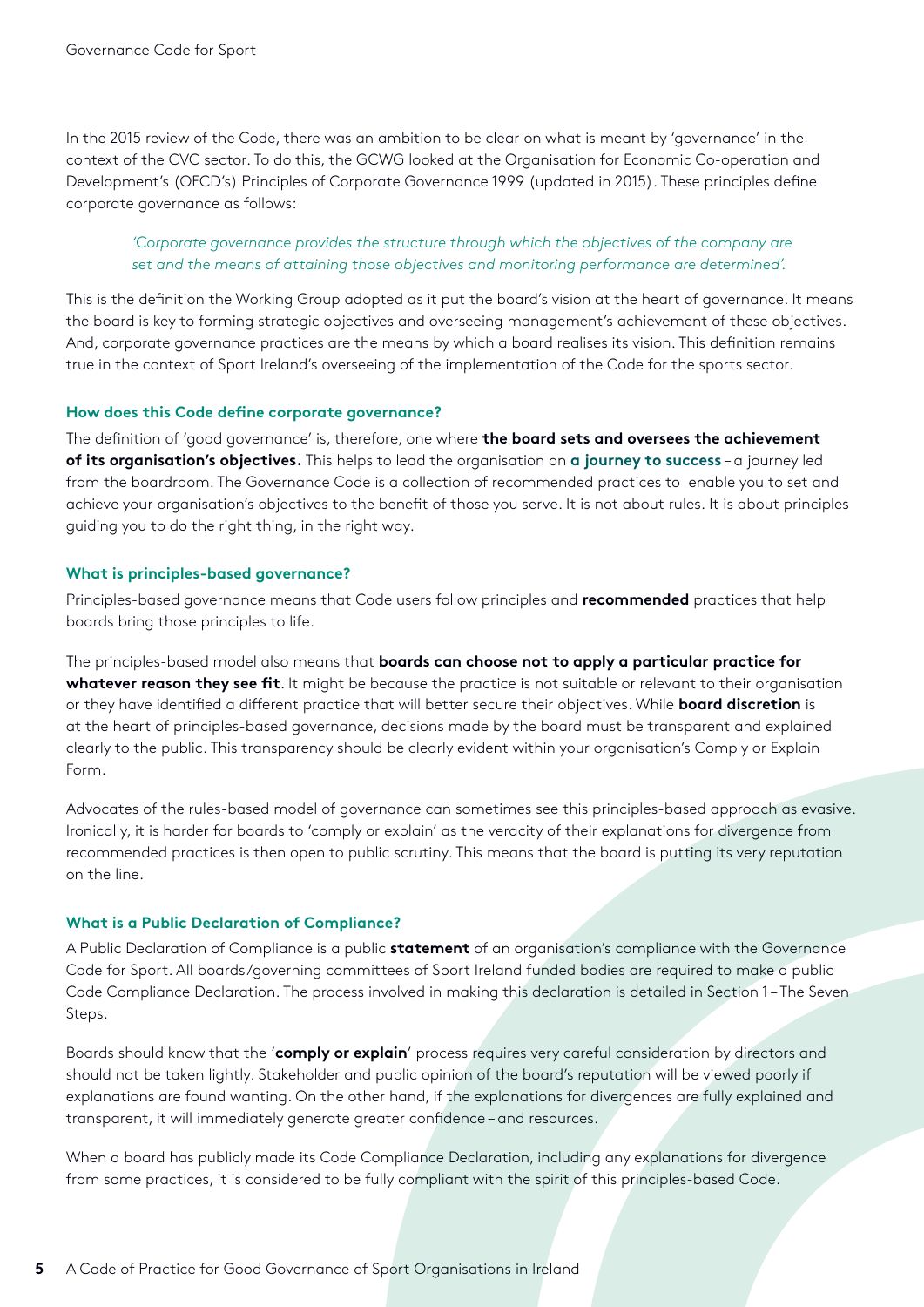Such principles-based governance should then be open to stewardship by key stakeholders assessing and rating the quality of a board's compliance with the spirit of the Code.

#### **What does Code Compliance Stewardship mean?**

Code Compliance Stewardship is the process of safeguarding the interests of others by examining how well a board complies with the Code and their explanations for any divergence from the recommended practices for the organisation. Stewardship can involve monitoring and engaging with boards of organisations that:

- have declared and registered full compliance, and
- are registered as being 'On-the-Journey' for three years or more.

Stewardship will entail holding boards to account on matters such as:

- strategy,
- performance,
- risk management,
- financials,
- corporate governance, and
- explanations for any non-compliance with the Code.

Stewardship is done on behalf of those:

- supporting the organisation; or
- depending on the organisation.

For this principles-based governance model to work at its best, it needs informed stewardship by representatives of these key stakeholders. These are the people who have an interest in assessing a board's effectiveness in setting and achieving its strategic goals through its adherence to the Code's practices. They should particularly examine the strength of the board's explanations for any divergence from its recommended practices.

The Governance Code Working Group (GCWG) previously issued a comprehensive set of **Stewardship Guidelines** to enable and empower stakeholders conduct structured assessments and award ratings. These ratings will hold boards to account for the quality of their compliance with the Code's practices in the setting and pursuit of their organisations' objectives. These guidelines are currently being reviewed by Sport Ireland as part of the assurance and audit review process.

Typically, such stewardship will come from the key stakeholders of the sport organisation adopting the Code. They could be: a member; donor, sponsor or philanthropic organisation; a regulator; or a state funding agency. **A steward is someone who has a personal, professional or vested interest in the organisation's vision and objectives**.

This Governance Code for Sport is highly proportionate in that it has three versions with practices recommended for very small; medium; and, large organisations know as Types A, B and C. The Stewardship Guidelines are written for use by Type C organisations as they are the most likely to attract stewardship reviews. If stewards are required to assess Type A or Type B organisations, it is recommended that they be supportive and primarily focus on advising organisations on areas with potential for improvement.

#### **What is 'ethical leadership'?**

Principles-based governance refers to how an organisation is run, directed and controlled to achieve its strategic objectives. It is also an attitude of mind. It is about the ethical culture of the organisation and the behaviour the members on the governing body exercise as they work to achieve these objectives.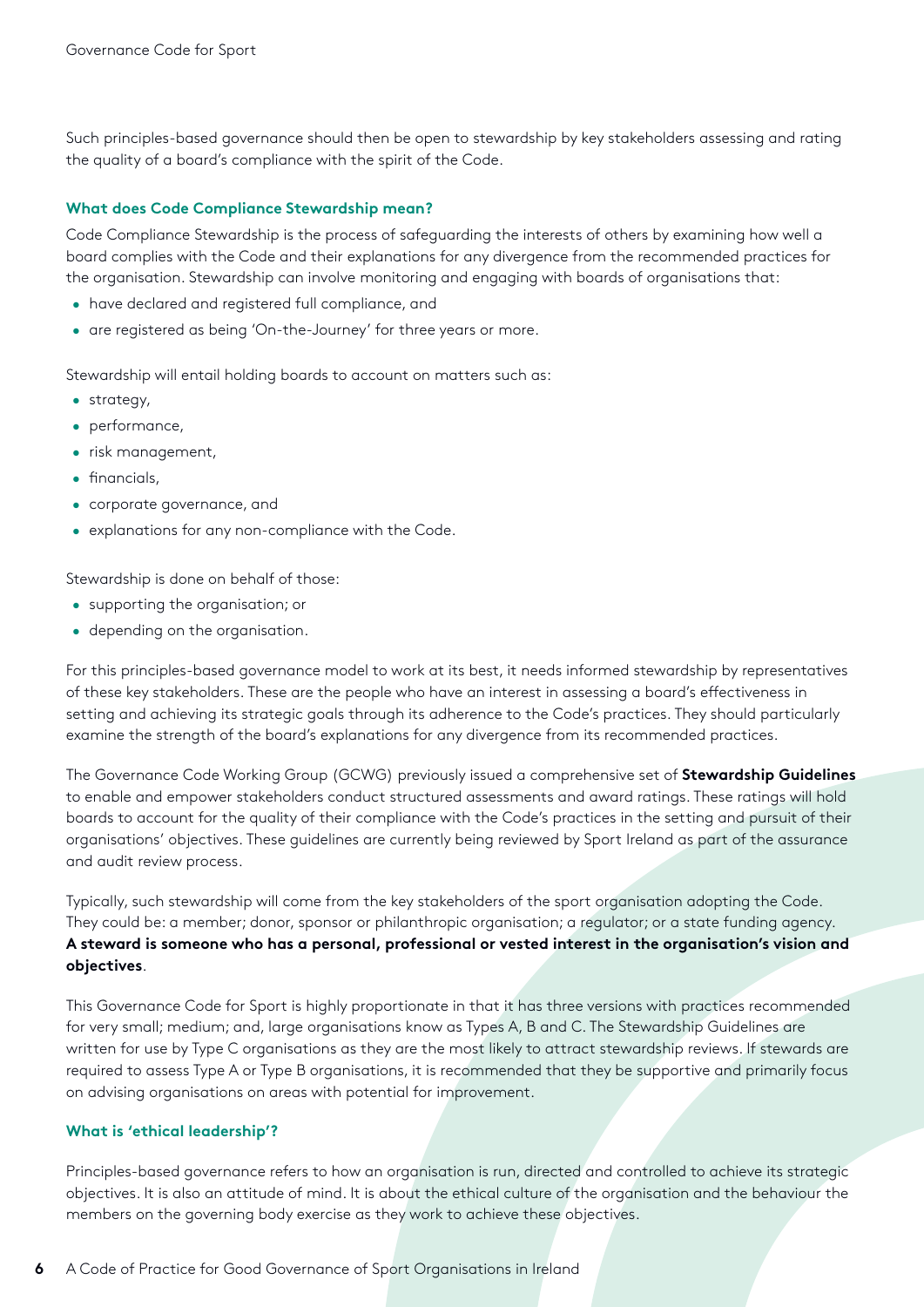The objectives are the 'what' and the culture is the 'how'. The chair and members of the board set the toneat-the-top through everything they do. This tone ripples down through the organisation so that it becomes its **ethical culture**. Principles-based governance is most effective when it operates in an ethical culture environment – an environment that is consciously nurtured by its leaders.

The Governance Code addresses how ethical leadership should be formed. It outlines the roles, duties and responsibilities of all those who sit on boards and management committees of sports organisations. It provides a set of guiding principles for governance as well as recommended practices that allow leaders to foster ethical governance in an organisation.

For this to happen, we, as community groups, non-profit organisations, sports bodies, charities, clubs and associations need to adopt the Code and follow its recommended practices. But, we need to do so with a mindset that it's the right thing to do and that we are doing it the right way.

#### **What are the principles in this Code?**

The Governance Code is based on *five principles each with three sub-principles* which contain the practices<sup>1</sup> recommended to implement the principles.

#### **The five principles of our Code**

| <b>Principle 1</b> | Leading the organisation                 |
|--------------------|------------------------------------------|
| <b>Principle 2</b> | Exercising control over the organisation |
| <b>Principle 3</b> | Being transparent and accountable        |
| <b>Principle 4</b> | <b>Working effectively</b>               |
| <b>Principle 5</b> | <b>Behaving with integrity</b>           |

These principles are expected to stand the test of time, but the Code is flexible and should be capable of changing as needs be. You, as subscribers to the Code, will be the primary influencers of change as we will rely mostly on your input to our consultations.

While the Code expects your organisation's compliance declarations to relate to its current practices and principles, you are welcome and encouraged to add to them. If your organisation operates in an environment that is at the coal-face of changing governance expectations which you believe will eventually become the standard, take the lead and add that standard to your Public Statement of Compliance. We welcome you aboard the Governance Code and to sharing future discoveries of best practice as together we undertake our **journey to success.**

<sup>1</sup>These are set out in Appendix 2.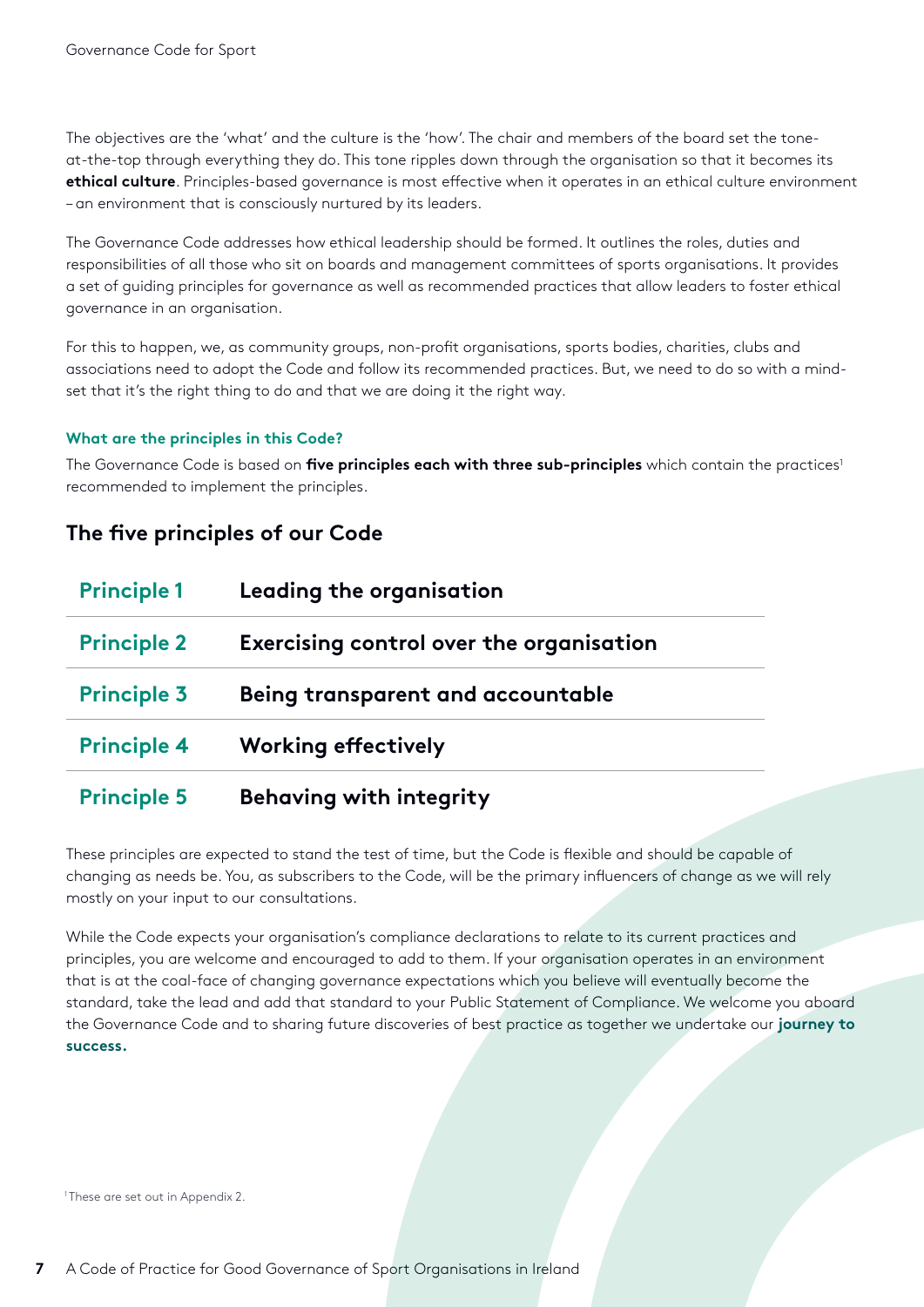### <span id="page-7-0"></span>**Section 1:**

# How to use the Governance Code for Sport

To use this Code, you follow seven steps.

| Step 1 | <b>Read the Code</b>                                                   |
|--------|------------------------------------------------------------------------|
| Step 2 | Identify your organisation type                                        |
| Step 3 | Tell us that you are making a start                                    |
| Step 4 | <b>Review and improve practices</b><br>(use the appropriate checklist) |
| Step 5 | <b>Complete the forms</b>                                              |
| Step 6 | Display your 'Public Statement of Compliance'                          |
| Step 7 | Self-assess                                                            |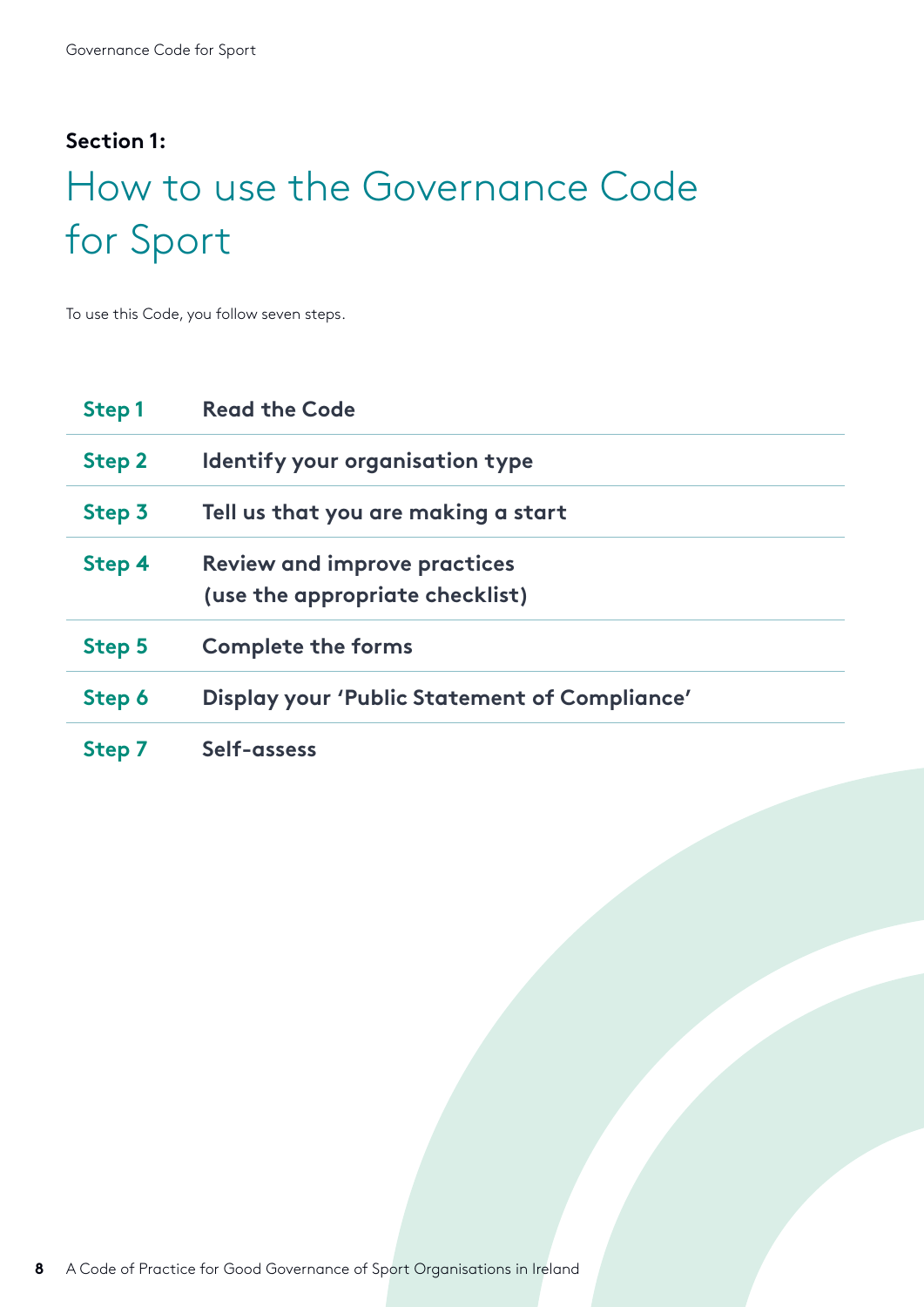### **Step 1 Read the Code**

Read the Code to satisfy yourself that it will help lead your organisation on a journey to success. Decide to start the journey towards full adoption of the Code.

#### **The Code has three main parts:**

- 1. The **five principles** underpinning the standard and their sub-principles (see principles on page 9 and Appendix 2 for principles and their sub-principles);
- 2. The definitions of the different **organisational types** (see Step 2 below); and
- 3. The list of **recommended practices** for each of the principles and sub-principles for a particular organisation type (see Appendix 2).

We have also included:

- a 'Plain English Glossary of Terms' (see Appendix 3) to explain specialist words and terms in this Code, and
- useful resources (see page 13).

### **Step 2 Identify your organisation type**

Identify your organisation type from the three types outlined in Section 2 and assess what parts of the Code apply to your organisation.

### **Step 3 Tell us that you are making a start**

Inform us via [governance@sportireland.ie](mailto:governance@sportireland.ie) that you are going to start to use the Code. You do this by completing the Form '**On the Adoption Journey**' (see Appendix 1) and emailing it to us. We will then add your organisation's name to the publicly available register of 'On the Adoption Journey' organisations on the Sport Ireland website.

Please note that if you have previously submitted this form, or informed Sport Ireland of your intention to start to use the Code, this information will be used to add your organisation to the 'On the Adoption Journey' list.

Being 'On the Adoption Journey' means that your organisation has made a formal commitment to undertake a process to comply with the Code. It does not mean that it has complied with the Code.

### **Step 4 Review and improve practices (use the appropriate checklist)**

Identify the appropriate checklist for your organisation's type (see Appendix 2 for descriptions of elements of the checklist). You can download the actual checklists for your type of organisation from the Governance Code section of the Sport Ireland website: <www.sportireland.ie/governancecode>

Fill in the checklist by:

- identifying the recommended practices you think you need to introduce to comply with each of the five principles;
- ranking the recommended practices that need to be addressed in order of priority and assign a reasonable deadline for your organisation to achieve these practices; and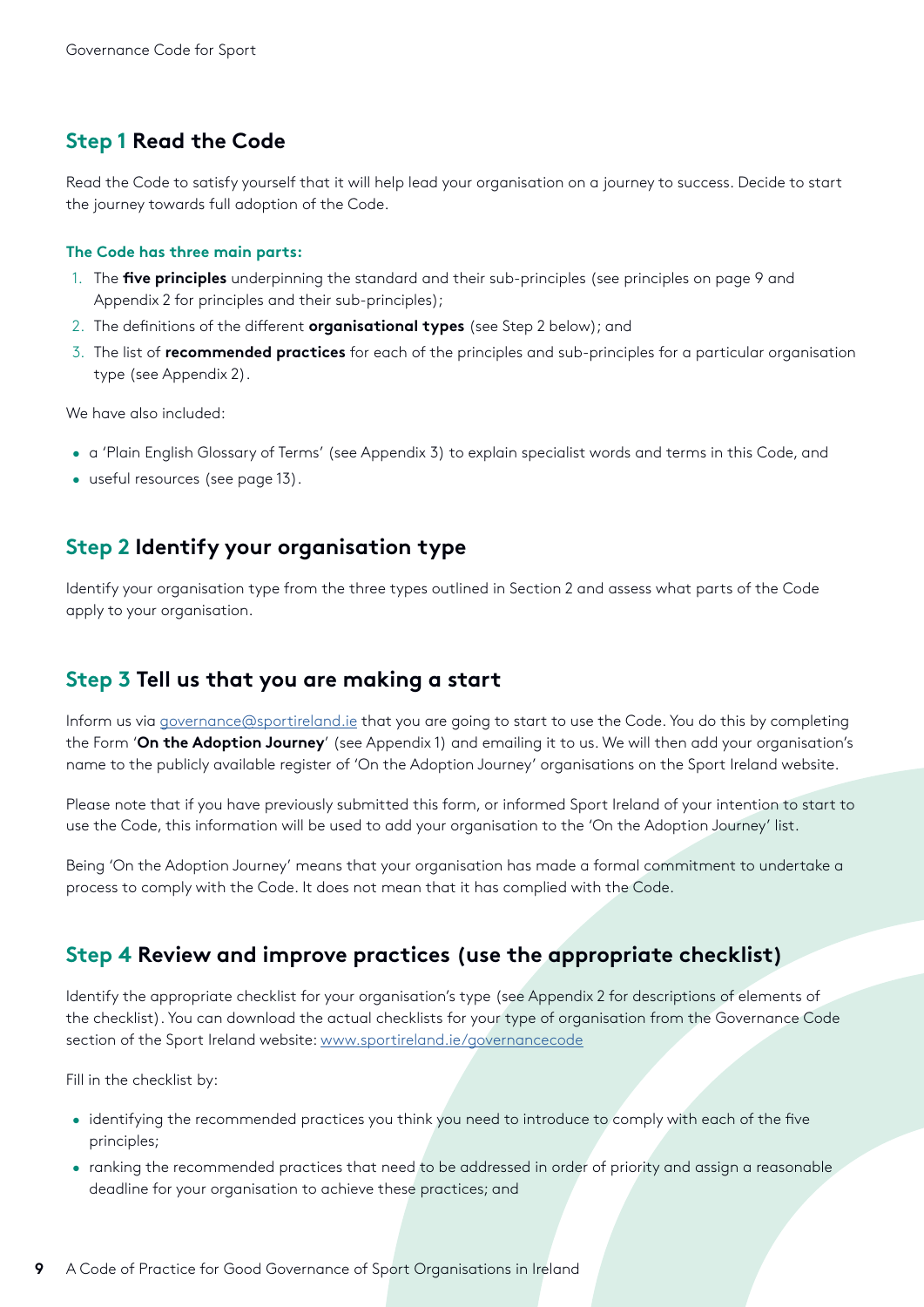• working to achieve these practices. (We know that introducing the identified practices and achieving compliance with the Code may take several months or perhaps longer. This will depend on the level of change required in your organisation.)

If your board believes that the organisation complies with the Governance Code, and has made a decision about this that is minuted at a board meeting, then go to Step 5.

### **Step 5 Complete the forms**

Complete the '**Public Statement of Compliance Form'** and also the '**Comply or Explain Form**' in Appendix 1. Submit both of these forms to Sport Ireland via e-mail to [governance@sportireland.ie.](mailto:governance@sportireland.ie)

At this point, your organisation's name will be entered on the Sport Ireland website's, Compliance List, and is then considered compliant for **three years** from the date of the board meeting at which you declared yourself compliant. This is the date that you put on your 'Public Statement of Compliance.' You can then move to Step 6.

### **Step 6 Display your 'Public Statement of Compliance'**

When your organisation's details have been included on the Sport Ireland website's Compliance Register, you can then display the 'Public Statement of Compliance' together with the 'Comply or Explain Form' as relevant publicly, for example on your office wall, in your annual report, in your newsletter and on your website.

You are now free to state in your public materials:

*"We confirm that our organisation complies with the Governance Code for Sport".* 

### **Step 7 Self-assess**

**Each year**, you should self-assess your practices against those recommended in this Code, to ensure that you are still compliant. This review should be done by, or approved by, the Board.

**Every third year**, you need to let us know that your Board has reviewed your practices and still considers that your organisation is compliant with the Code. You do this by re-submitting the 'Public Statement of Compliance Form' and the 'Comply or Explain Form' via e-mail to governance@sportireland.ie, noting any changes or updates to the recommended practices.

When the new date to which you are now considered compliant is uploaded to the 'Compliance Register' on the Sport Ireland website, you can continue to say that your organisation is compliant with the Code.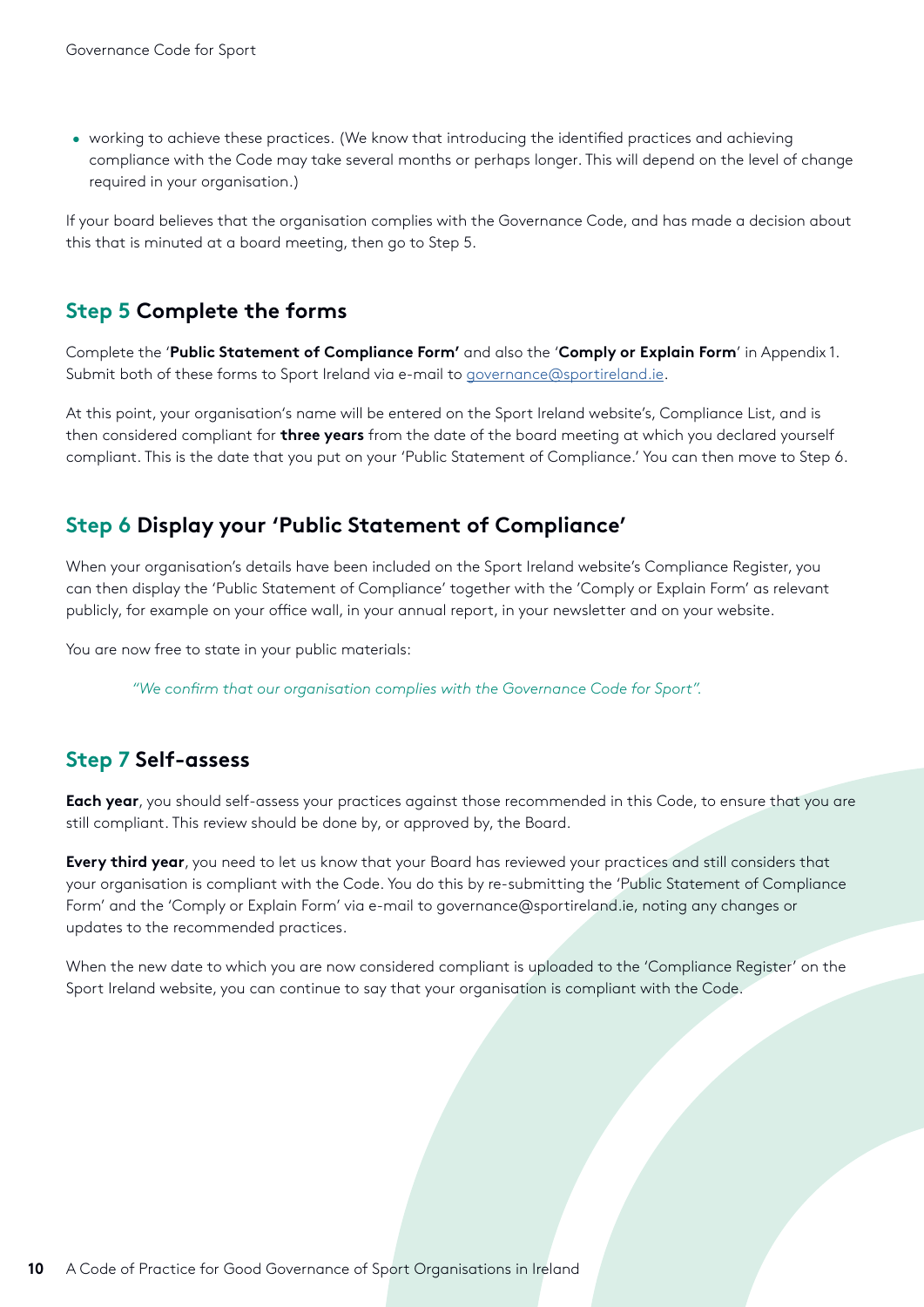## <span id="page-10-0"></span>**Section 2:** Organisation types

This Code caters for three types of organisations.

## **1 Type A organisations**

- **2 Type B organisations**
- **3 Type C organisations**

Below is a description of each of these three types of organisations. The three categories may broadly be thought of as 'small, medium and large,' although size is not as much a factor as the role of the board and staffing structure. You have to decide which description best matches your organisation, understanding that there will inevitably be some organisations that do not fit perfectly into any of these categories. Follow the recommended practices (see Appendix 2) for the type of organisation you believe your organisation is. If you feel that none of these definitions describes your organisation, choose the type that comes the closest and follow the recommended practices for that particular type of organisation.

*(Please note: To make it easier to read this document, the words 'board' and 'board member' are used instead of*  'governing body' and 'member of the governing board'. If your organisation is not a limited company, it will likely *not have board members. In this case, the words will refer to the governing body, advisory committee, council, core group or relevant structure. The practices stay the same.)*

The general features of each organisational type are included in the following three sections.

### **1. Type A organisations**

These groups are **run by volunteers** and **do not employ staff**. The members of the board are, therefore, responsible for:

- overseeing the work of the organisation (governance);
- organising the daily work (management); and
- carrying out the work of the organisation (operations).

Many of these groups operate on little or no income, although some may have a larger income. They may or may not have a CHY number (charitable tax status awarded by the Revenue Commissioners) and or a Charities Regulator Authority (CRA) number. Type A groups are usually not incorporated, but some may be required to become incorporated by funders.

All-volunteer groups that are Companies Limited by Guarantee (CLG) should strive to meet the governance requirements of 'Type B' organisations (except for those recommended practices relating to staff that clearly do not apply).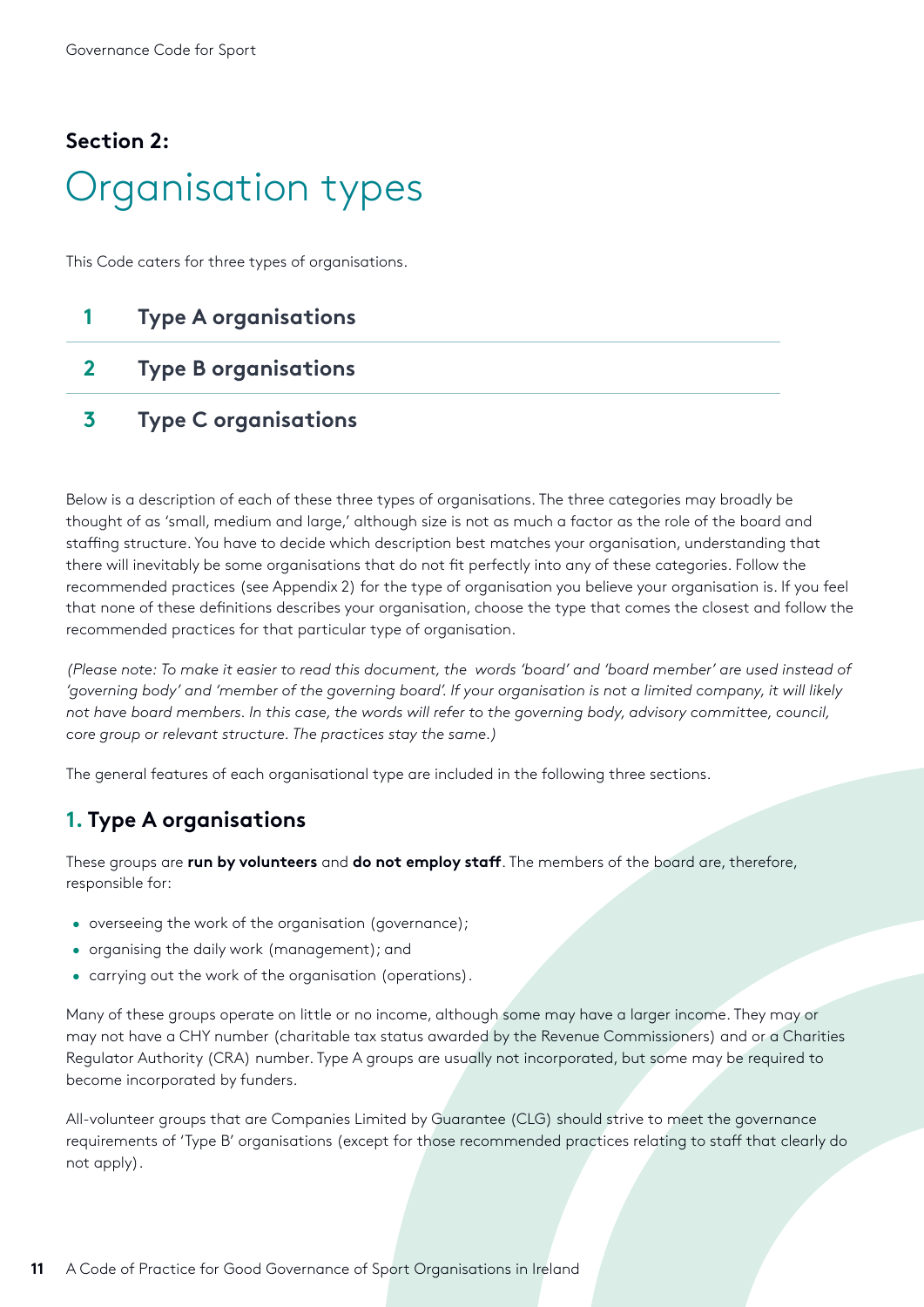## **2. Type B organisations**

These organisations usually employ **a small number of staff** and many may have a single member of staff.

While the most senior (or only) member of staff may have a title such as manager, coordinator or administrator, the people who sit on the board will still have some management and operations responsibilities as well as their governance/oversight role.

Annual income may vary considerably between organisations in this category and many organisations may receive grants from statutory bodies and or trusts and foundations. A 'Type B' organisation tends to be incorporated, and **may** have a CHY number and or a Charities Regulator Authority (CRA) number.

Any organisation in this category entering into service level agreements with government departments or statutory agencies should aim to meet the governance requirements and recommended practices of 'Type C organisations'.

### **2. Type C organisations**

The main characteristics of these organisations are that the people who sit on the board focus solely on their governance/oversight role, delegating management and operational duties to staff. There is a clear division between the governance role of the board and the management role of staff.

These organisations will employ any number of staff. It is likely that 'Type C' organisations will be incorporated and may have a CHY number and or a Charities Regulator Authority (CRA) number.

Although a small organisation in terms of size, the CEO takes a high level of management responsibility in line with the organisation's strategic plan leaving the board members to focus on governance/oversight.

#### **Useful resources**

You can find **Guidance notes** on the role of the company secretary in an organisation and on term limits for board members on the Governance Code section of the Sport Ireland website.

There is also a '**Useful Resources**' section on the website.

The website also has a '**Frequently Asked Questions**' (FAQs) section, a '**Step by Step**' diagram that helps illustrate the journey, and a **Plain English glossary**.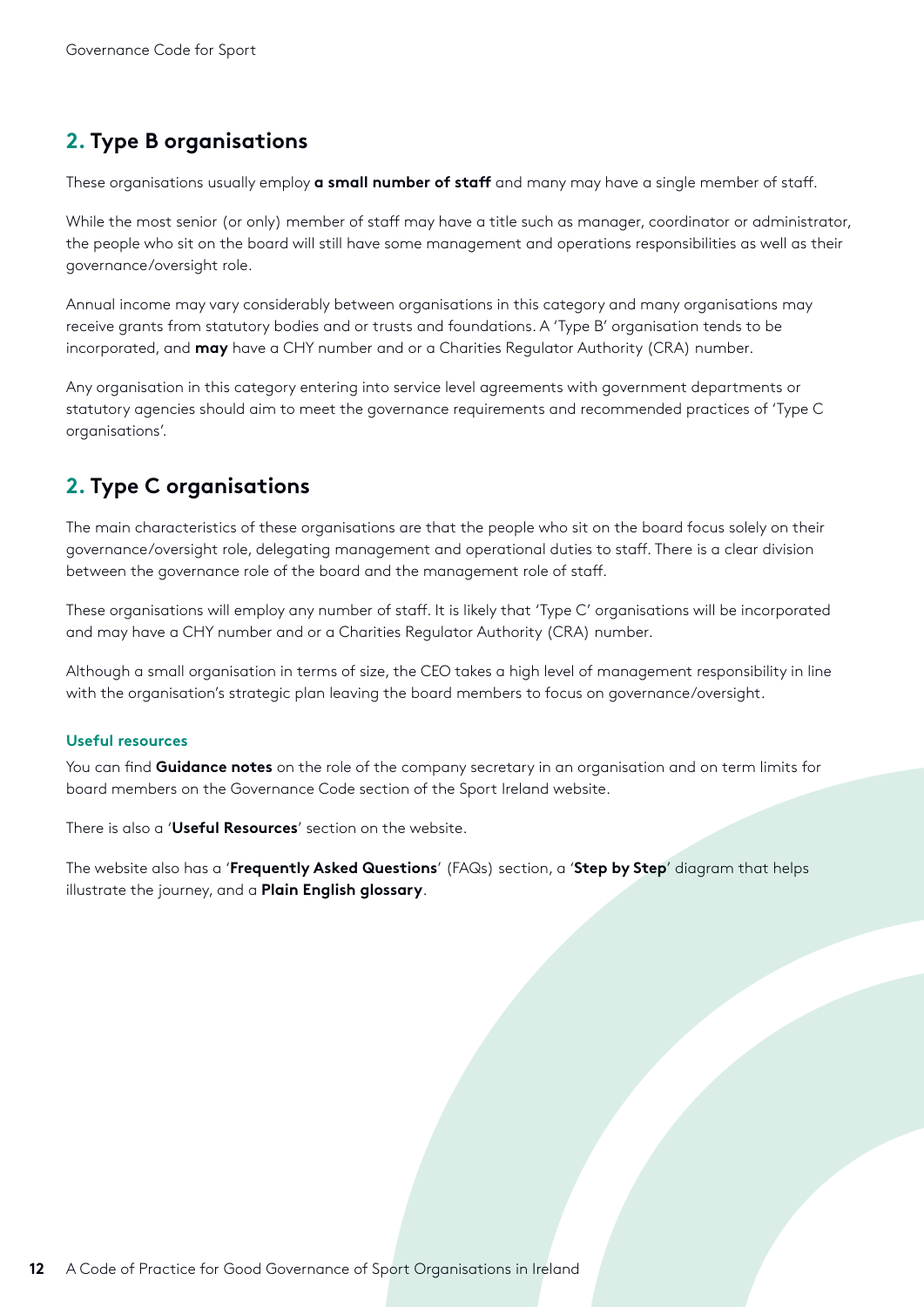# Appendices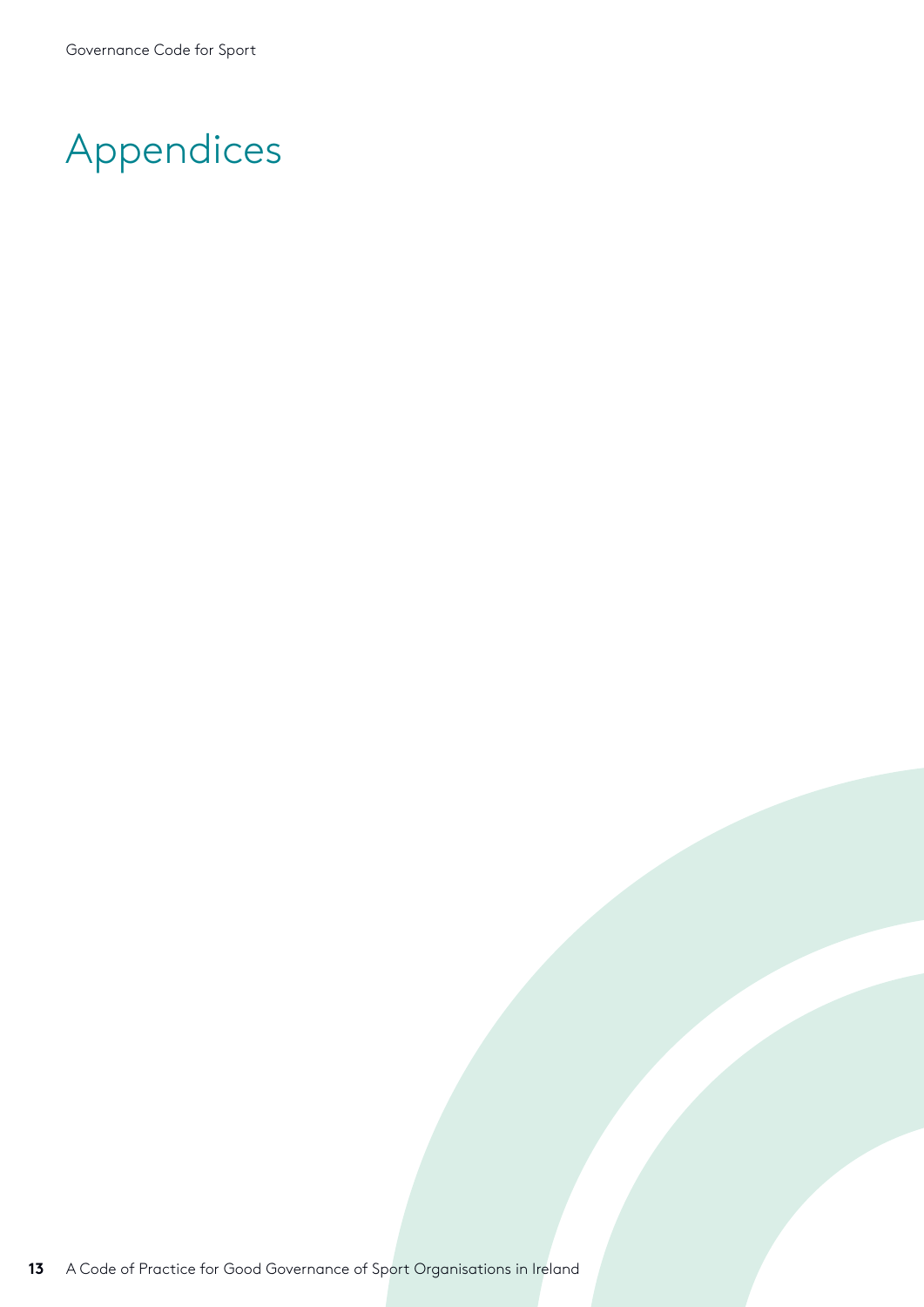## <span id="page-13-0"></span>**Appendix 1** Relevant Forms

This Appendix contains forms that you will need as part of becoming complaint with the Governance Code. Their use is explained in the "How to use this Code" step-by-step process described in Section 1.

The forms are:

### **1 On the Journey Form**

### **2 Public Statement of Compliance Form**

**3 Comply or Explain Form**

For clarity, each form begins on a new page.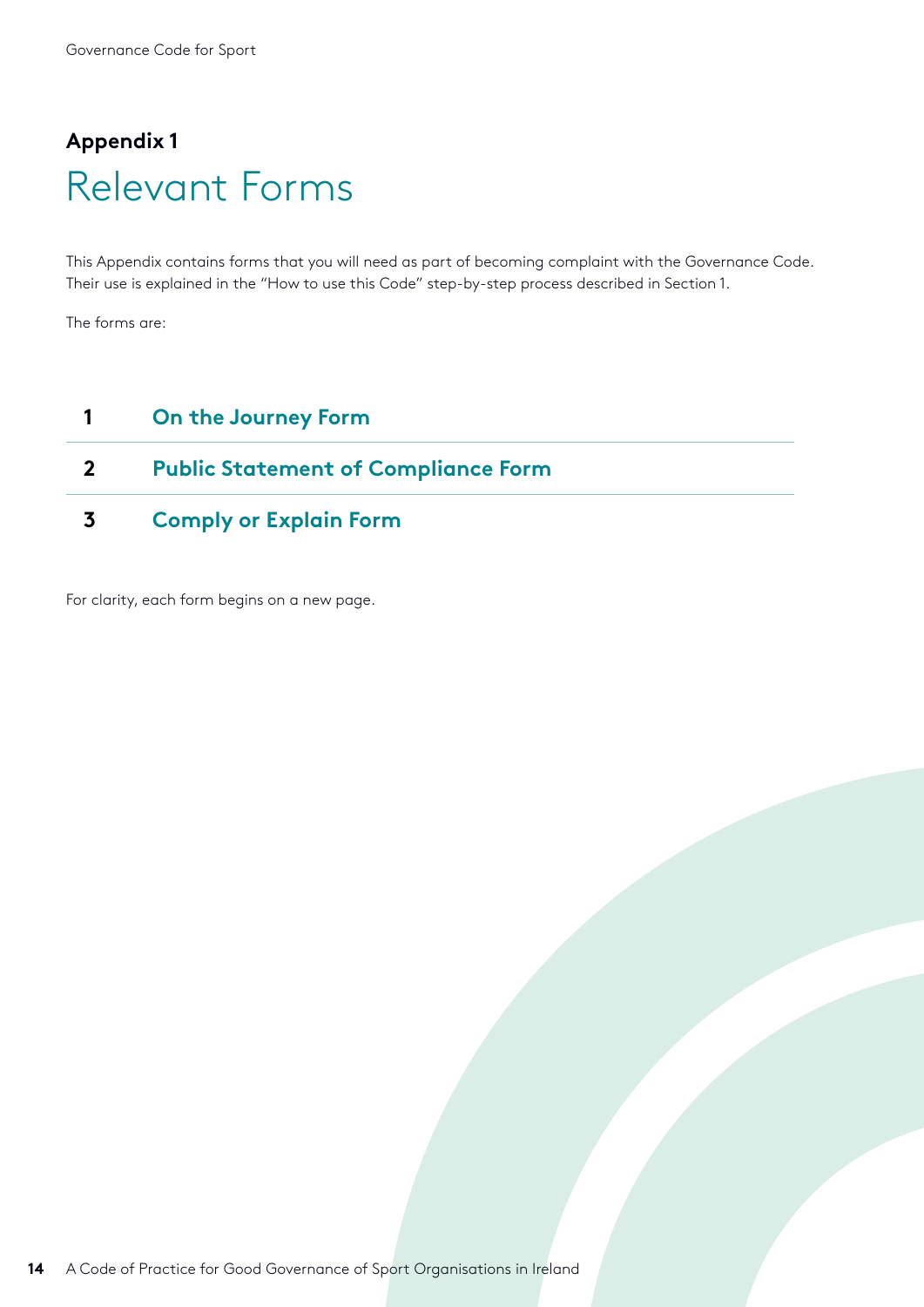## **Governance Code for Sport**

## On the Adoption Journey Form

| Name of Sports Organisation: Name of Sports Organisation:                                                   |
|-------------------------------------------------------------------------------------------------------------|
|                                                                                                             |
| <b>Organisation type</b> (please tick):     Type A     Type B<br>Type C                                     |
| Sport organisation type (please tick):     National Governing Body                                          |
| Local Sports Partnership                                                                                    |
| <b>Other Funded Body</b>                                                                                    |
| Charity                                                                                                     |
| <b>Limited Company</b>                                                                                      |
| Date that your Board committed to start the process<br>to become compliant with the principles of the Code: |

#### **ADOPTION JOURNEY STATEMENT**

The above organisation wishes to state that from the above date, its Board has committed to starting the process as set out for its organisation type and is now on the Adoption Journey to become compliant with the principles and practices of the Governance Code outlined below.

#### **Principle 1. Leading our organisation**

We do this by:

- 1.1 Agreeing our vision, purpose, mission, values and objectives making sure that they remain relevant;
- 1.2 Developing, resourcing, monitoring and evaluating a plan so that our organisation achieves its stated purpose and objectives;
- 1.3 Managing, supporting and holding to account staff, volunteers and all who act on behalf of the organisation.

#### **Principle 2. Exercising control over our organisation**

We do this by:

- 2.1 Identifying and complying with all relevant legal and regulatory requirements;
- 2.2 Making sure there are appropriate internal financial and management controls;
- 2.3 Identifying major risks for our organisation and deciding ways of managing the risks.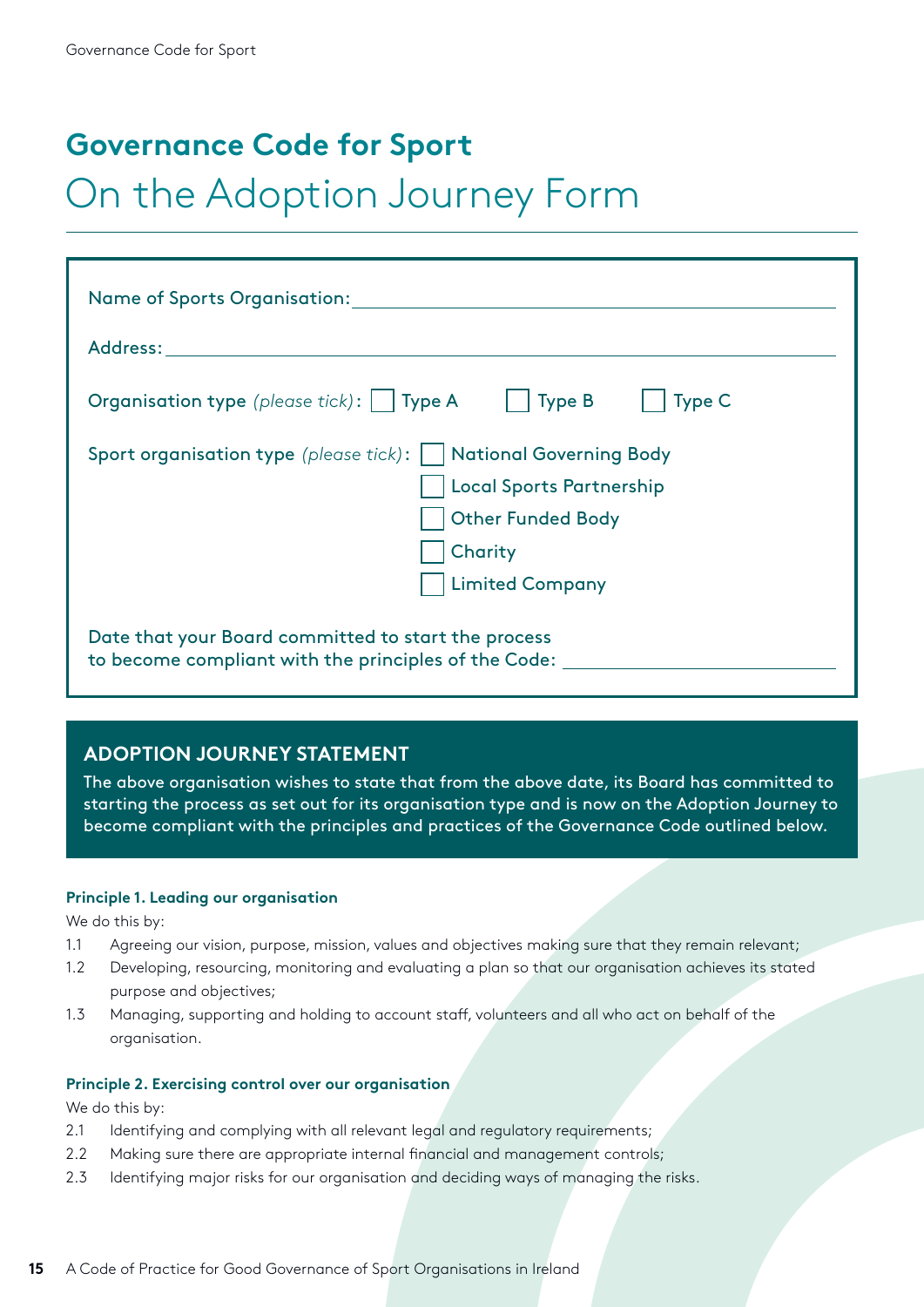#### **Principle 3. Being transparent and accountable**

We do this by:

- 3.1 Identifying those who have a legitimate interest in the work of our organisation (stakeholders) and making sure there is regular and effective communication with them about our organisation;
- 3.2 Responding to stakeholders' questions or views about the work of our organisation and how we run it;
- 3.3 Encouraging and enabling the engagement of those who benefit from our organisation in the planning and decision-making of the organisation.

#### **Principle 4. Working effectively**

We do this by:

- 4.1 Making sure that our governing body, individual board members, committees, staff and volunteers understand their: role, legal duties, and delegated responsibility for decision-making;
- 4.2 Making sure that as a board we exercise our collective responsibility through board meetings that are efficient and effective;
- 4.3 Making sure that there is suitable board recruitment, development and retirement processes.

#### **Principle 5. Behaving with integrity**

We do this by:

- 5.1 Being honest, fair and independent;
- 5.2 Understanding, declaring and managing conflicts of interest and conflicts of loyalties;
- 5.3 Protecting and promoting our organisation's reputation.

| (BLOCK CAPITALS) |
|------------------|
|                  |
|                  |
|                  |
| (BLOCK CAPITALS) |
|                  |
|                  |
|                  |
| (BLOCK CAPITALS) |
|                  |
|                  |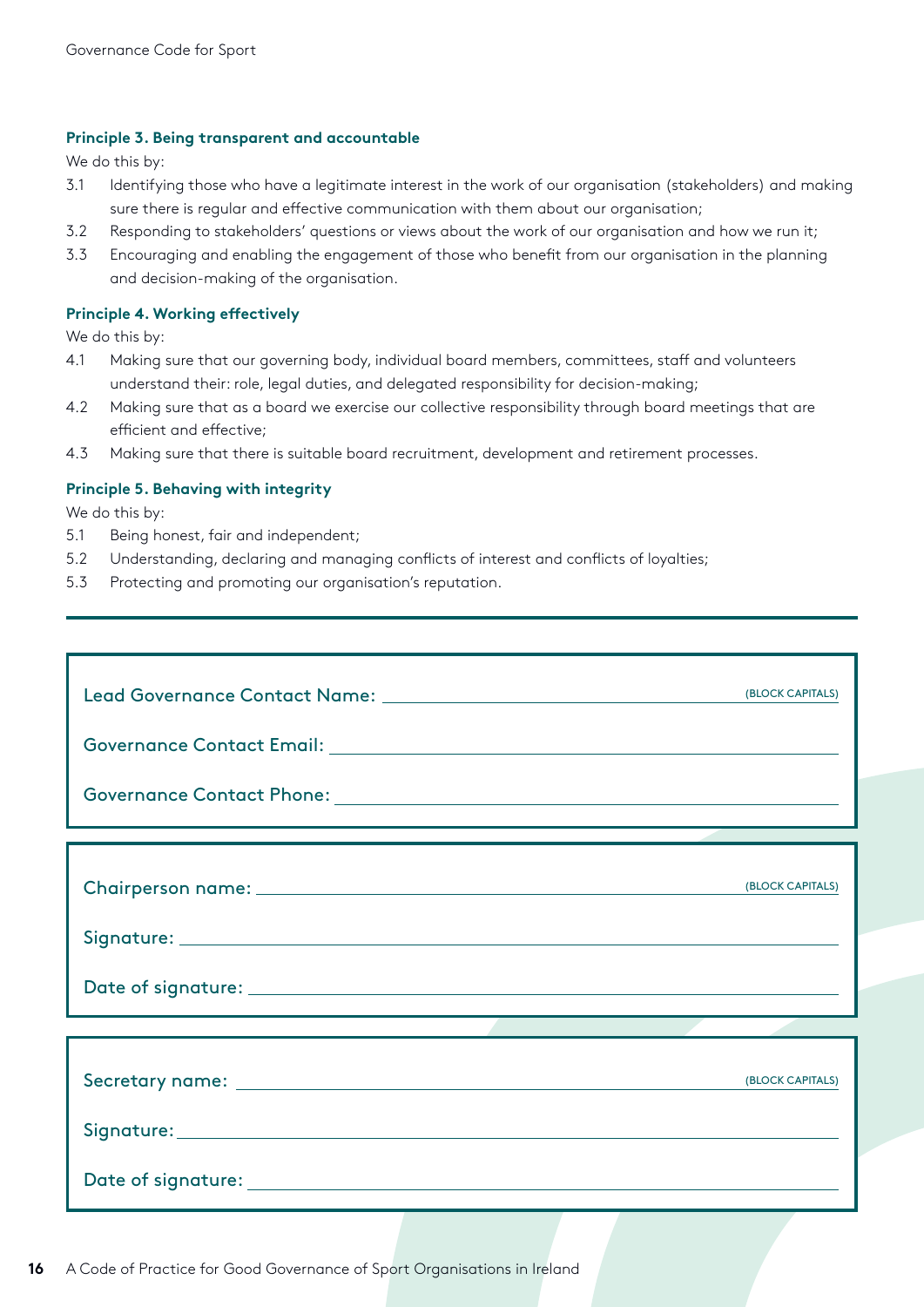## **Governance Code for Sport**

## Public Statement of Compliance Form

| Name of Sports Organisation:                                                                                                                                                                                                   |  |
|--------------------------------------------------------------------------------------------------------------------------------------------------------------------------------------------------------------------------------|--|
| Address: and the state of the state of the state of the state of the state of the state of the state of the state of the state of the state of the state of the state of the state of the state of the state of the state of t |  |
| <b>Organisation type</b> (please tick):     Type A     Type B<br>$\vert$ Type C                                                                                                                                                |  |
| Sport organisation type (please tick):     National Governing Body<br>Local Sports Partnership<br><b>Other Funded Body</b><br>Charity<br><b>Limited Company</b>                                                                |  |
| Date that your Board signed Public Statement of Compliance: _____                                                                                                                                                              |  |

#### **COMPLIANCE STATEMENT**

The above organisation wishes to state that it has completed the process as set out for its organisation type and now complies with the principles as outlined below and practices of the Governance Code for Sport for a three-year period from the above date, when the Board certified compliance.

#### **Principle 1. Leading our organisation**

We do this by:

- 1.1 Agreeing our vision, purpose, mission, values and objectives making sure that they remain relevant;
- 1.2 Developing, resourcing, monitoring and evaluating a plan so that our organisation achieves its stated purpose and objectives;
- 1.3 Managing, supporting and holding to account staff, volunteers and all who act on behalf of the organisation.

#### **Principle 2. Exercising control over our organisation**

We do this by:

- 2.1 Identifying and complying with all relevant legal and regulatory requirements;
- 2.2 Making sure there are appropriate internal financial and management controls;
- 2.3 Identifying major risks for our organisation and deciding ways of managing the risks.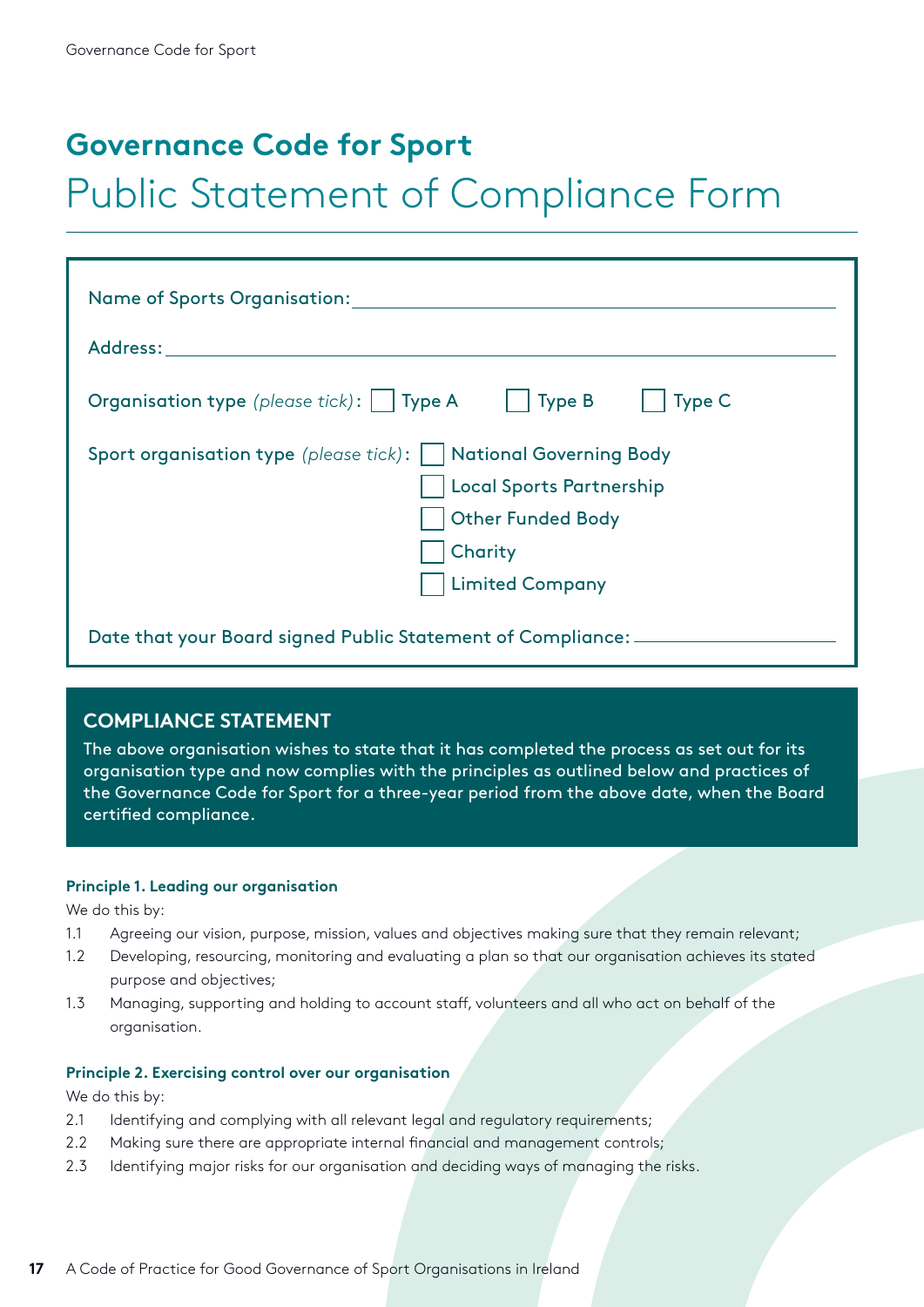#### **Principle 3. Being transparent and accountable**

We do this by:

- 3.1 Identifying those who have a legitimate interest in the work of our organisation (stakeholders) and making sure there is regular and effective communication with them about our organisation;
- 3.2 Responding to stakeholders' questions or views about the work of our organisation and how we run it;
- 3.3 Encouraging and enabling the engagement of those who benefit from our organisation in the planning and decision-making of the organisation.

#### **Principle 4. Working effectively**

We do this by:

- 4.1 Making sure that our governing body, individual board members, committees, staff and volunteers understand their: role, legal duties, and delegated responsibility for decision-making;
- 4.2 Making sure that as a board we exercise our collective responsibility through board meetings that are efficient and effective;
- 4.3 Making sure that there is suitable board recruitment, development and retirement processes.

#### **Principle 5. Behaving with integrity**

We do this by:

- 5.1 Being honest, fair and independent;
- 5.2 Understanding, declaring and managing conflicts of interest and conflicts of loyalties;
- 5.3 Protecting and promoting our organisation's reputation.

#### **COMPLY OR EXPLAIN**

Please note the additional Comply or Explain Form which confirms the adoption of our organisation with the recommended practices of the Governance Code for Sport and/or the explanations where the organisation does not comply with specific practices including the detailed reasons why.

|                                                                                                                                               | (BLOCK CAPITALS) |
|-----------------------------------------------------------------------------------------------------------------------------------------------|------------------|
| Lead Governance Contact Name: The Contract Order<br>Governance Contact Email: __________<br>Governance Contact Phone: New York Contact Phone: | (BLOCK CAPITALS) |
| Lead Governance Contact Name:<br><b>Governance Contact Email:</b><br>Governance Contact Phone: New York                                       | (BLOCK CAPITALS) |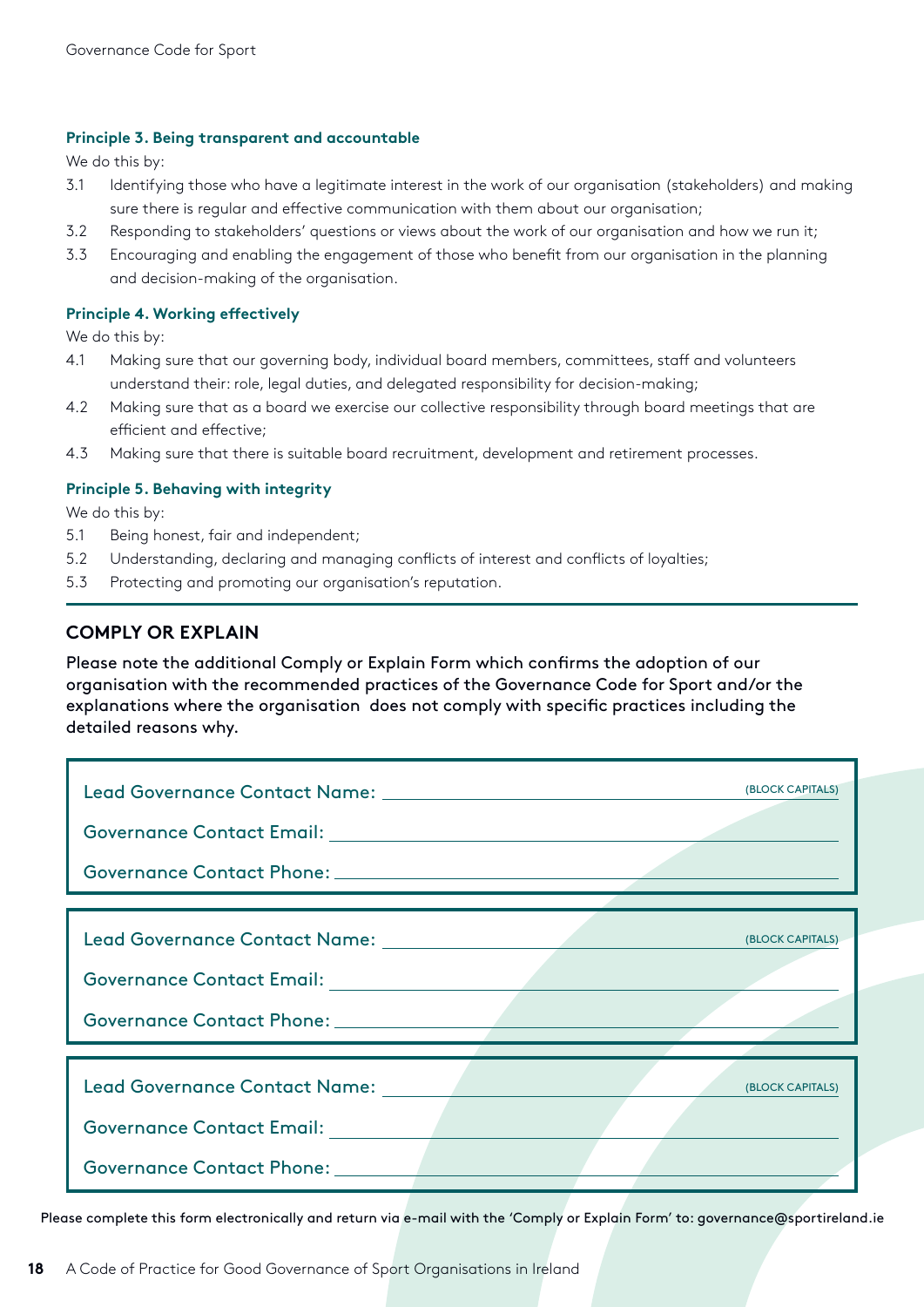# **Governance Code for Sport** Comply or Explain Form

**Details of our compliance or explanations of why our organisation is not in a position to, or has decided not to fully adopt one or more recommended practices of the Governance Code for Sport.**

| Name of Sports Organisation: ______                                      |  |  |
|--------------------------------------------------------------------------|--|--|
|                                                                          |  |  |
| <b>Organisation type</b> (please tick):     Type A     Type B     Type C |  |  |
| Date that your Board signed Public Statement of Compliance:              |  |  |

#### **COMPLY OR EXPLAIN PROCESS**

In the full Code document, an organisation can comply with the Code while not adopting all of the practices normally associated with full compliance. If your organisation is not in a position to, or has decided not to comply with one or more aspects of the Code, please set out the details below using additional sheets if necessary.

Indicate clearly the specific practices that are not being adopted (by using the number from the relevant checklist) and explain in adequate detail why your organisation is not in a position to, or has decided not to comply with those aspects of the Code as outlined in the following example. Please ensure all explanations provide sufficient and transparent detail on the reasons why specific practices are not being adopted.

| EXAMPLE EXPLANATION OF WHY ORGANISATION HAS NOT ADOPTED A SPECIFIC PRACTICE: |                                                              |                                                                                                                                                                                                                                                                   |  |
|------------------------------------------------------------------------------|--------------------------------------------------------------|-------------------------------------------------------------------------------------------------------------------------------------------------------------------------------------------------------------------------------------------------------------------|--|
| <b>Practice Number</b>                                                       | <b>Practice Statement</b>                                    | Detailed explanation for not adopting<br>this recommended practice:                                                                                                                                                                                               |  |
| 2.2(e)                                                                       | Appoint an audit<br>committee of three<br>or more directors. | We have only two Directorson our audit<br>committee, because our Board only has<br>seven members. We have however<br>appointed an independent committee<br>member with a financial background to the<br>audit committee, to meet the three<br>member requirement. |  |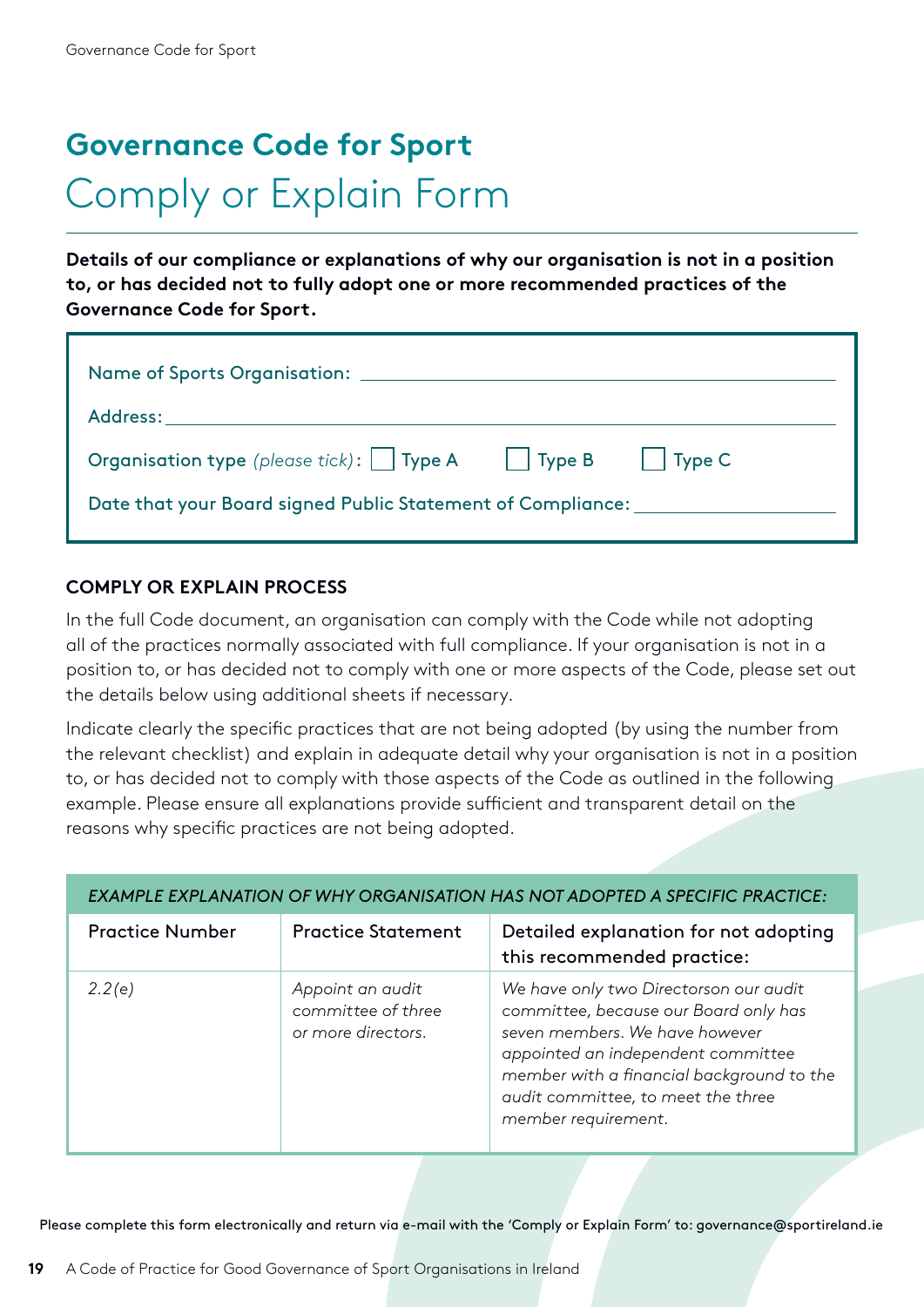The Governance Code for Sport identifies a series of recommended Board practices to support organisations to comply with the Code. Please complete below the number of recommended Board practices that have been adopted and embedded by your organisation.

| <b>PRINCIPLE</b>                            | <b>TYPE A</b> | <b>TYPE B</b> | <b>TYPE C</b> | NO. IMPLEMENTED<br><b>BY YOUR</b><br><b>ORGANSATION</b> |
|---------------------------------------------|---------------|---------------|---------------|---------------------------------------------------------|
| 1. Leading our organisation                 | 10            | 12            | 14            |                                                         |
| 2. Exercising control over our organisation | 16            | 17            | 19            |                                                         |
| 3. Being transparent and accountable        | 9             | 9             | 12            |                                                         |
| 4. Working effectively                      | 11            | 15            | 17            |                                                         |
| 5. Behaving with integrity                  | 10            | 11            | 13            |                                                         |
| <b>TOTAL</b>                                | 56            | 64            | 75            |                                                         |

Practice number:

Practice statement:

Detailed explanation for not adopting this recommended practice:

Practice number:

Practice statement: \_\_\_\_\_\_\_\_\_\_

Detailed explanation for not adopting this recommended practice: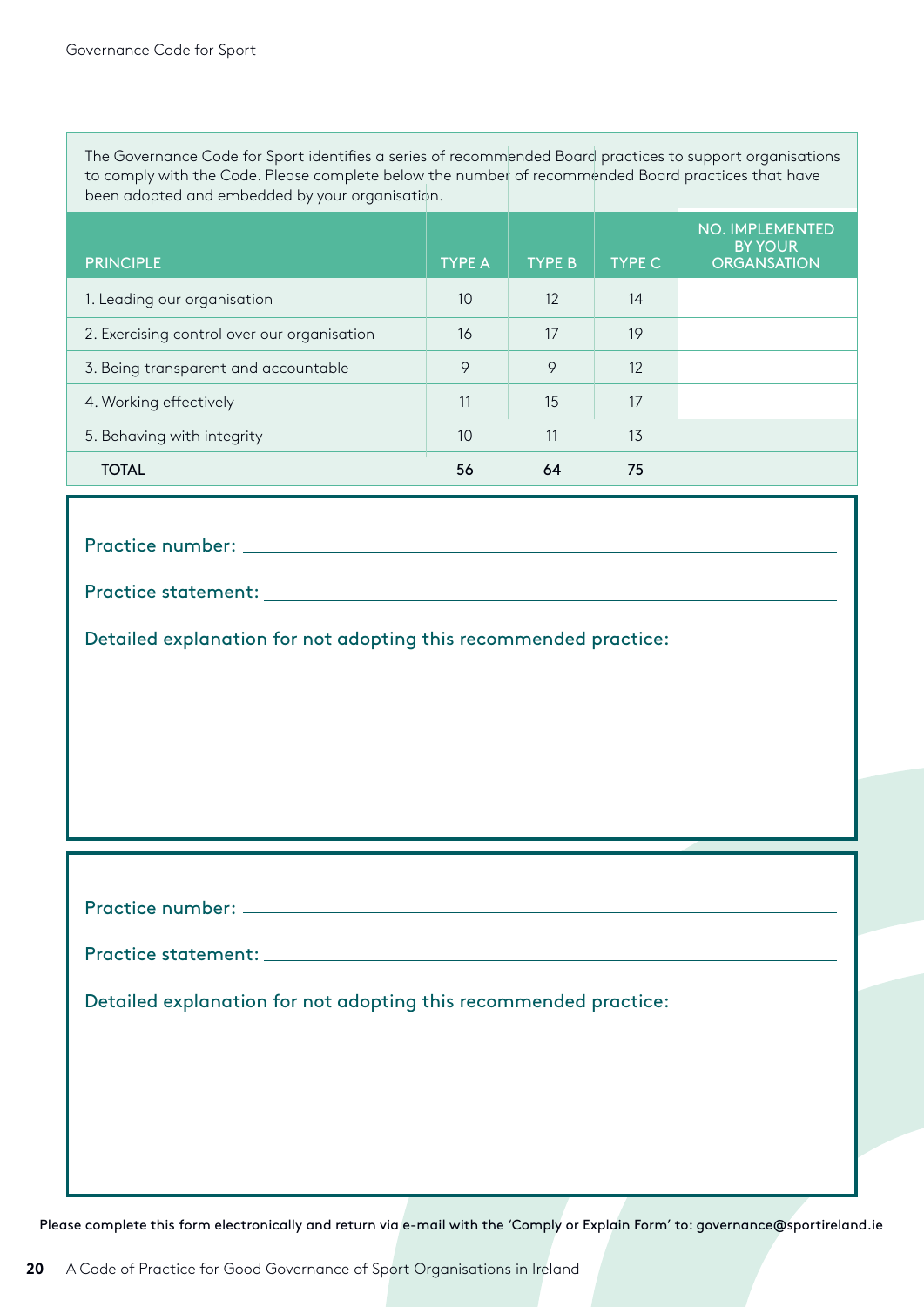| Detailed explanation for not adopting this recommended practice: |
|------------------------------------------------------------------|
|                                                                  |
|                                                                  |
|                                                                  |
|                                                                  |
|                                                                  |
|                                                                  |
|                                                                  |
| Detailed explanation for not adopting this recommended practice: |
|                                                                  |
|                                                                  |
|                                                                  |
|                                                                  |
|                                                                  |
|                                                                  |
|                                                                  |
| Detailed explanation for not adopting this recommended practice: |
|                                                                  |
|                                                                  |
|                                                                  |
|                                                                  |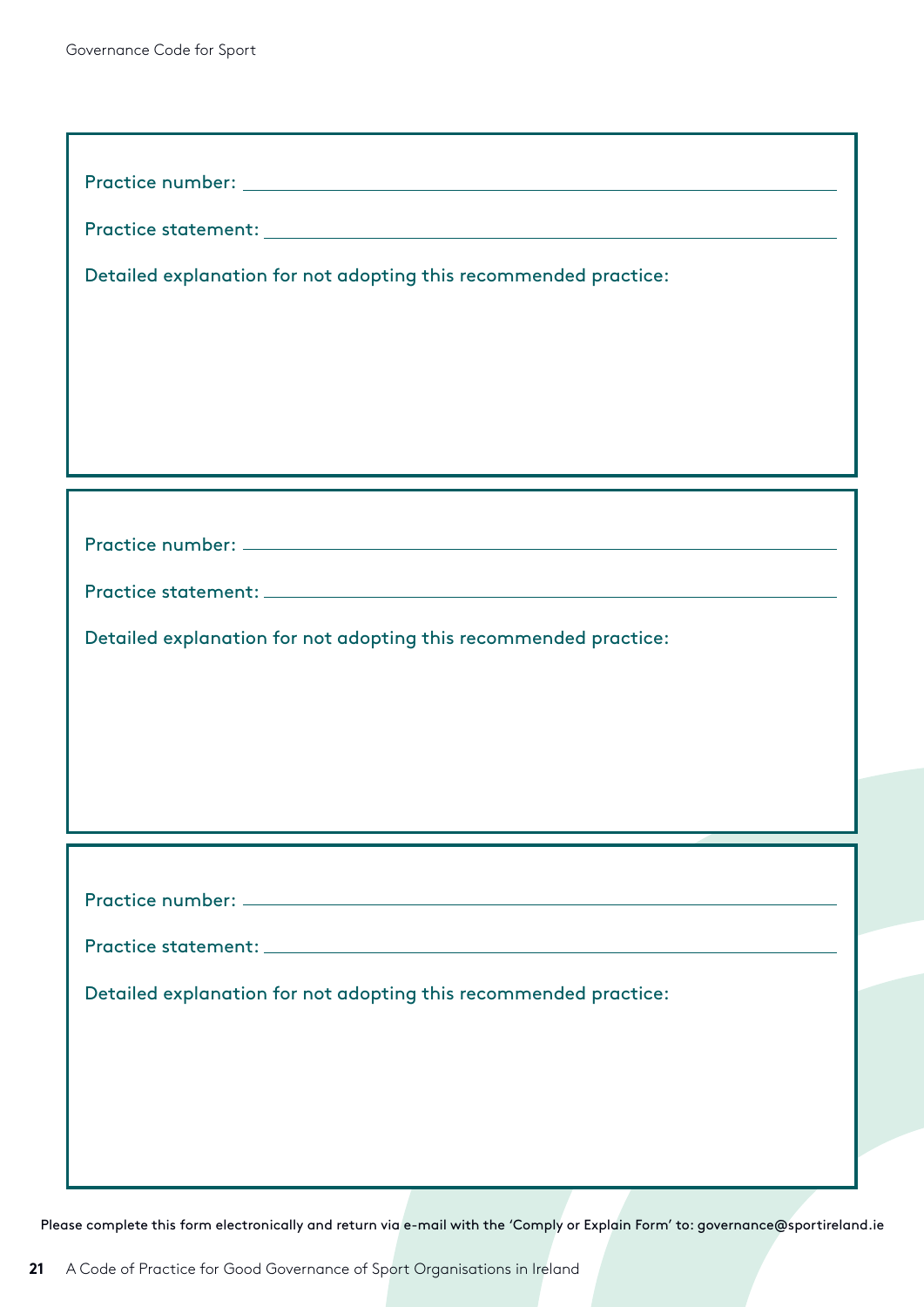## <span id="page-21-0"></span>**Appendix 2:** Recommended Board Practices

#### **Notes**

To make it easier for you to read the recommended practices, we have used the words 'board' and 'board member' instead of 'governing body' and 'member of the governing board'. If your organisation is not a company limited by guarantee, it will not have board members. In this case, the words will refer to the management committee, co-ordinating committee, governing body, trustees, committee core group or other relevant structure which makes the final decisions for your organisation. The practices stay the same.

Board practices that do not apply for particular organisations are shaded grey in the following tables.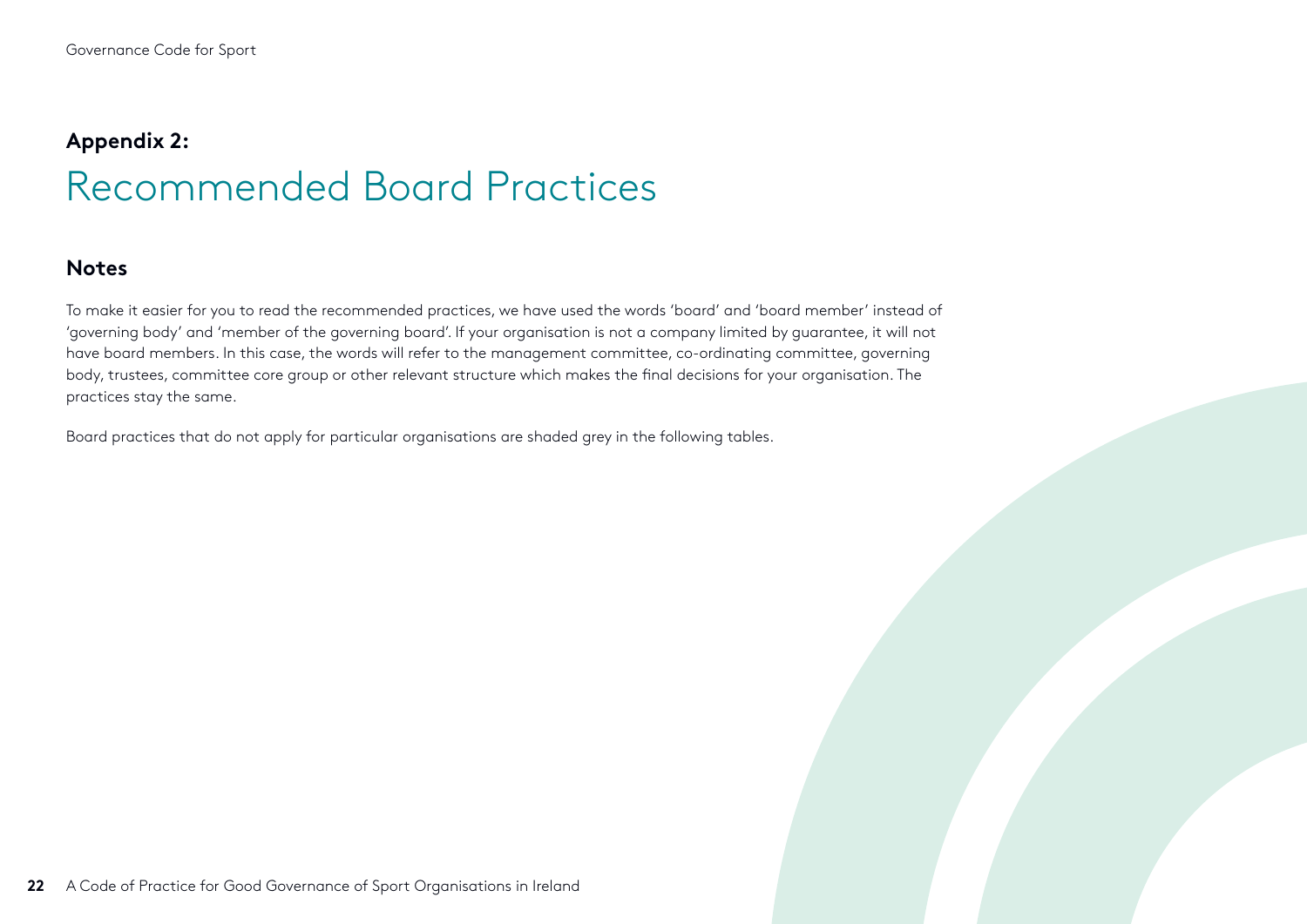## **Principle 1: Leading our organisation**

|                                                                                                               | <b>Recommended board practices</b>                                                                                                                                                                         |                                                                                                                                                                                                      |                                                                                                                                                                                                 |  |
|---------------------------------------------------------------------------------------------------------------|------------------------------------------------------------------------------------------------------------------------------------------------------------------------------------------------------------|------------------------------------------------------------------------------------------------------------------------------------------------------------------------------------------------------|-------------------------------------------------------------------------------------------------------------------------------------------------------------------------------------------------|--|
| Sub-principle                                                                                                 | <b>Type A</b>                                                                                                                                                                                              | <b>Type B</b>                                                                                                                                                                                        | <b>Type C</b>                                                                                                                                                                                   |  |
| 1.1<br>Agreeing our vision,<br>purpose, mission, values<br>and objectives and making<br>sure that they remain | 1.1 $(a)$<br>Agree the purpose and objectives of your<br>group. Discuss how the group wants to<br>achieve its objectives and how it wants to<br>work.                                                      | 1.1(a)<br>Develop and agree a written statement<br>outlining the organisation's mission, values<br>and objectives.                                                                                   | 1.1 $(a)$<br>Agree a strategic plan for your organisation.<br>The plan should include clear statements of<br>your vision, mission, values and objectives.                                       |  |
| relevant.                                                                                                     | 1.1(b)<br>Write this out in the form of a constitution<br>for the organisation.                                                                                                                            | 1.1(b)<br>Make sure $1.1(a)$ is consistent with the<br>governing document of the organisation (for<br>example, constitution, memorandum and<br>articles of association or deed of trust).            | 1.1(b)<br>Make sure 1.1(a) reflects the governing<br>document of the organisation (for example,<br>a constitution, memorandum and articles of<br>association, or deed of trust).                |  |
|                                                                                                               | 1.1 $(c)$<br>Review at least every three years to ensure<br>that the organisation is still relevant.<br>1.1(d)<br>Develop and agree written policies as to how<br>you want things to work where necessary. | 1.1 $(c)$<br>Review at least every three years so that the<br>organisation is still relevant.<br>1.1(d)<br>Work with staff to develop and agree written<br>policy statements on how things should be | 1.1 $(c)$<br>Review at least every three years so that the<br>organisation is still relevant.<br>1.1(d)<br>Review and agree written policy statements<br>on relevant operational matters, where |  |
|                                                                                                               | Review at least every three years.                                                                                                                                                                         | done where necessary. Review at least every<br>three years.                                                                                                                                          | necessary, at least every three years.                                                                                                                                                          |  |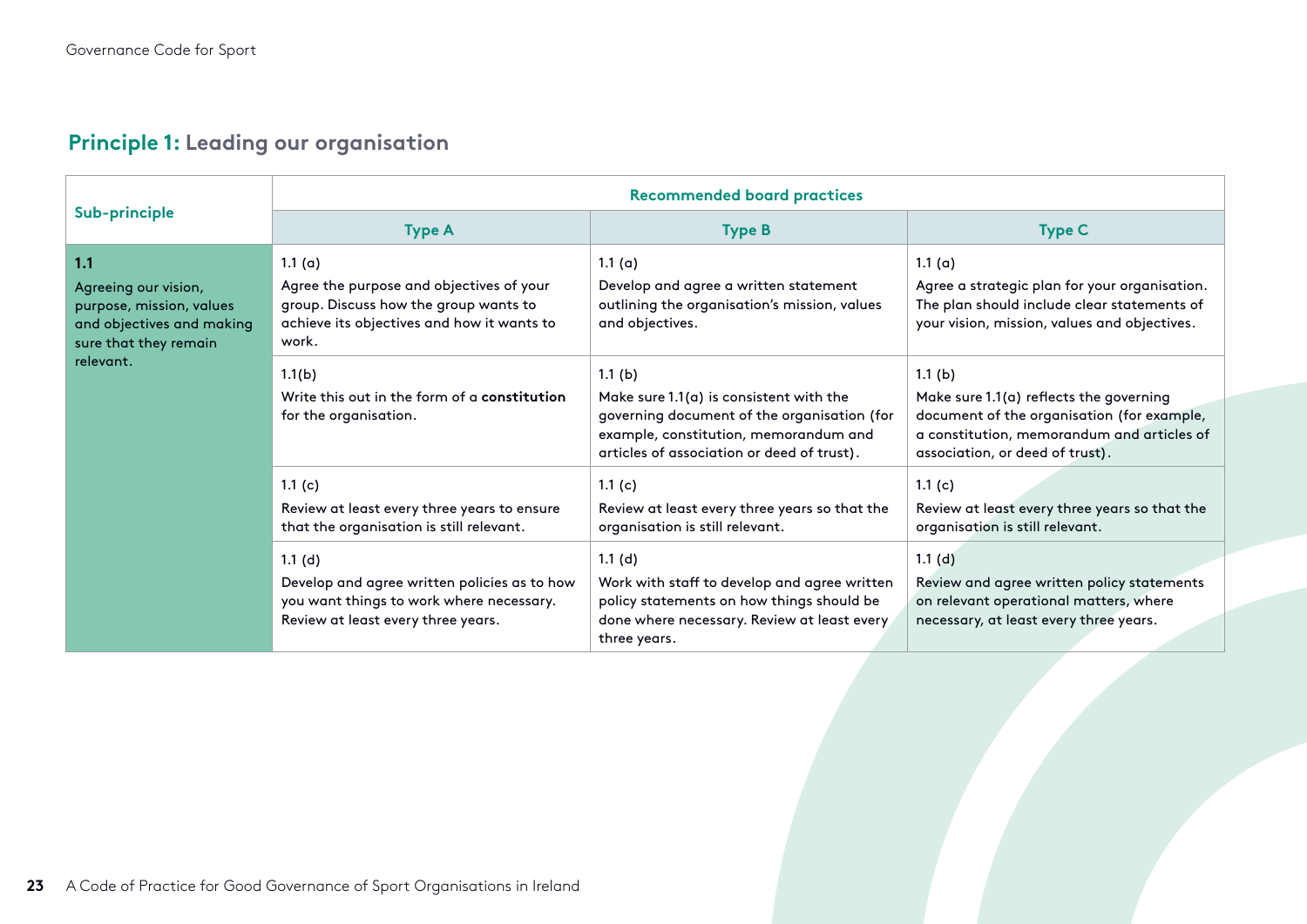|                                                                                                                                                     | <b>Recommended board practices</b>                                                                                                                                                                                                                                                    |                                                                                                                                                                            |                                                                                                                                                                                             |  |
|-----------------------------------------------------------------------------------------------------------------------------------------------------|---------------------------------------------------------------------------------------------------------------------------------------------------------------------------------------------------------------------------------------------------------------------------------------|----------------------------------------------------------------------------------------------------------------------------------------------------------------------------|---------------------------------------------------------------------------------------------------------------------------------------------------------------------------------------------|--|
| Sub-principle                                                                                                                                       | <b>Type A</b>                                                                                                                                                                                                                                                                         | <b>Type B</b>                                                                                                                                                              | <b>Type C</b>                                                                                                                                                                               |  |
| 1.2<br>Developing, resourcing,<br>monitoring and evaluating<br>a plan so that our<br>organisation achieves<br>its stated purpose and<br>objectives. | 1.2(a)<br>Agree and write down a work plan-ideally<br>every year. This plan should have:<br>• the most important actions to meet<br>objectives;<br>• timelines to achieve these actions;<br>• the breakdown of the budget; and<br>• a description of how the money will be<br>raised. | 1.2(a)<br>Work with staff to develop and agree a<br>yearly work plan that sets out:<br>• objectives;<br>• timelines;<br>• targets;<br>• a budget; and<br>• a funding plan. | 1.2 $(a)$<br>Agree a strategic plan for the organisation<br>that includes:<br>• objectives;<br>• operational plans;<br>• budget;<br>• key performance indicators; and<br>• timelines.       |  |
|                                                                                                                                                     | 1.2(b)<br>Agree who is going to take responsibility for<br>the actions to carry out the plan.                                                                                                                                                                                         | $1.2$ (b)<br>Agree board and staff roles around:<br>• fundraising activities;<br>• funding applications; and<br>• contact with funders.                                    | 1.2(b)<br>Agree role of board in making sure that<br>there are enough resources to implement<br>the strategic plan and consider the<br>organisation's sustainability over the long<br>term. |  |

## **Principle 1: Leading our organisation** (continued)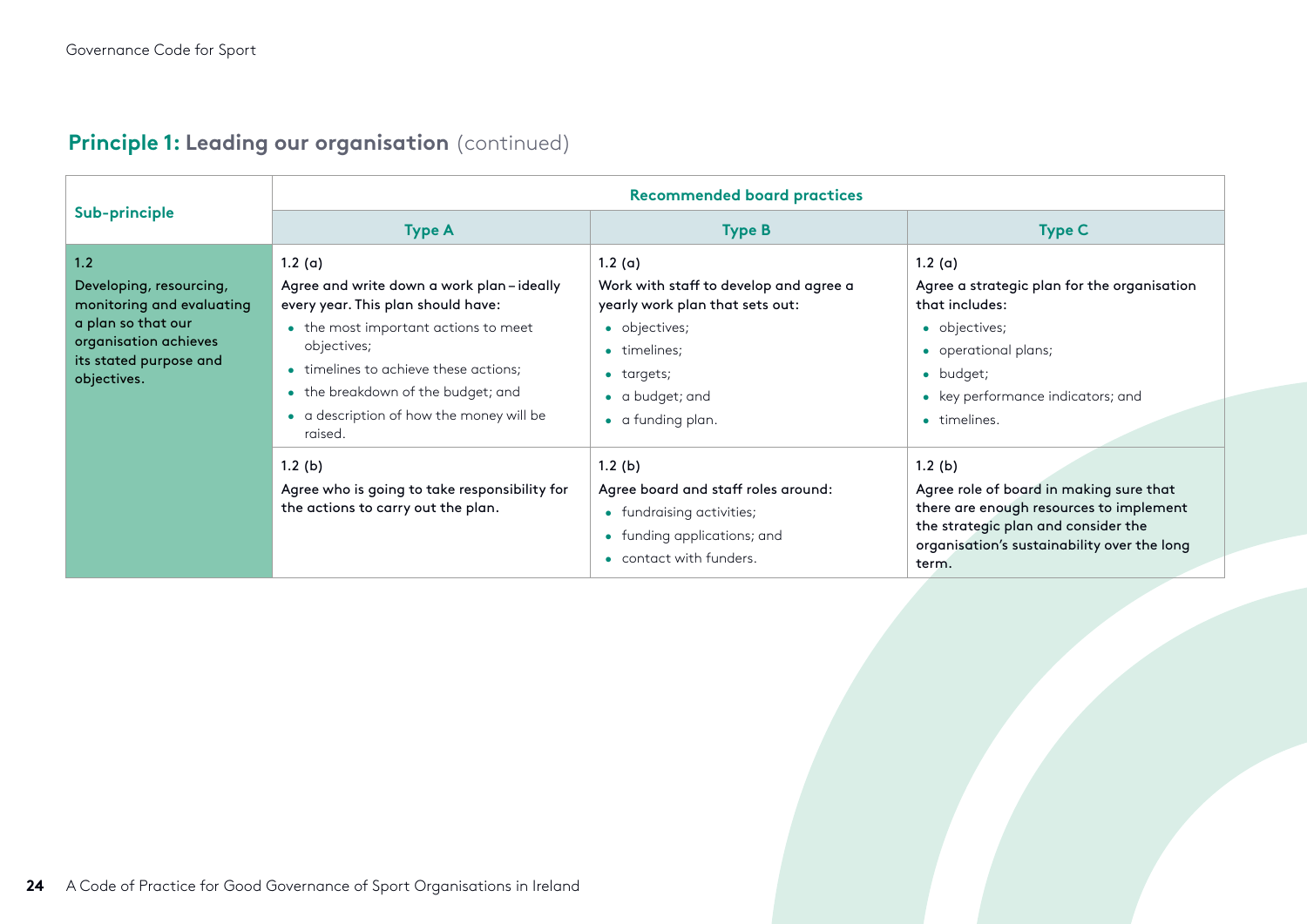|  |  | Principle 1: Leading our organisation (continued) |  |
|--|--|---------------------------------------------------|--|
|  |  |                                                   |  |

|               | <b>Recommended board practices</b>                                                                                                                    |                                                                                                   |                                                                                                                               |  |
|---------------|-------------------------------------------------------------------------------------------------------------------------------------------------------|---------------------------------------------------------------------------------------------------|-------------------------------------------------------------------------------------------------------------------------------|--|
| Sub-principle | <b>Type A</b>                                                                                                                                         | <b>Type B</b>                                                                                     | <b>Type C</b>                                                                                                                 |  |
| 1.2 continued | 1.2 $(c)$<br>Review the plan once a year.<br>Have a discussion about what went well and<br>what could be improved before agreeing a<br>new work plan. | 1.2 $(c)$<br>Make sure there is a monitoring and evaluation<br>system in place.                   | 1.2 $(c)$<br>Make sure there is a monitoring and evaluation<br>system in place.                                               |  |
|               | $1.2$ (d)<br>Not a requirement for this category.                                                                                                     | 1.2(d)<br>Ask manager to report progress compared<br>with objectives to board on a regular basis. | 1.2(d)<br>Invite and review report from CEO on<br>progress compared with agreed objectives<br>and key performance indicators. |  |
|               | 1.2 (e) Not a requirement for this category.                                                                                                          | 1.2 (e) Not a requirement for this category.                                                      | 1.2(e)<br>Make sure the discussion of strategic issues<br>is a regular item on the board agenda.                              |  |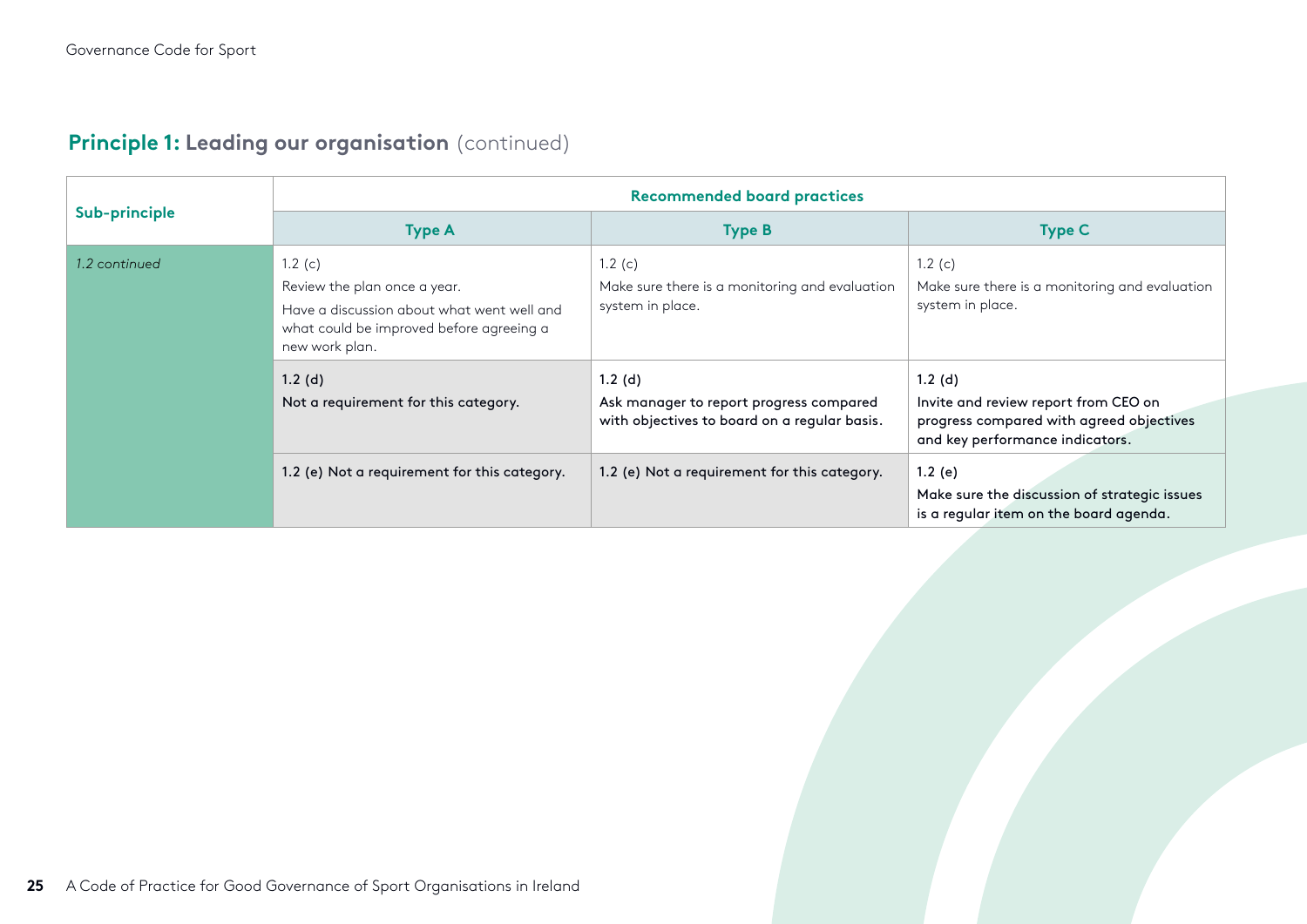|                                                                                                                                 | <b>Recommended board practices</b>                                                                                                   |                                                                                                                                                                                                                   |                                                                                                                                                                                                                                                                                                                                                                                        |  |
|---------------------------------------------------------------------------------------------------------------------------------|--------------------------------------------------------------------------------------------------------------------------------------|-------------------------------------------------------------------------------------------------------------------------------------------------------------------------------------------------------------------|----------------------------------------------------------------------------------------------------------------------------------------------------------------------------------------------------------------------------------------------------------------------------------------------------------------------------------------------------------------------------------------|--|
| Sub-principle                                                                                                                   | <b>Type A</b>                                                                                                                        | <b>Type B</b>                                                                                                                                                                                                     | <b>Type C</b>                                                                                                                                                                                                                                                                                                                                                                          |  |
| 1.3<br>Managing, supporting<br>and holding to account<br>staff, volunteers and all<br>who act on behalf of the<br>organisation. | 1.3(a)<br>Set realistic goals.<br>Divide up the work and review progress of<br>agreed actions at the next meeting.                   | 1.3(a)<br>Make sure contracts and employment<br>policies are in place and that they cover:<br>• recruitment;<br>• induction;<br>• supervision;<br>• appraisals;<br>• grievance; and<br>· disciplinary procedures. | 1.3(a)<br>Make sure contracts and employment<br>policies are in place and that they cover:<br>• recruitment:<br>• induction;<br>• supervision;<br>• appraisals;<br>• grievance; and<br>disciplinary procedures.<br>$\bullet$<br>• Give responsibility for implementation of<br>board-approved human resource policies<br>and employment contracts to Chief<br>Executive Officer (CEO). |  |
|                                                                                                                                 | 1.3(b)<br>Chair makes sure that individual board<br>members report to the board on work that<br>they carry out for the organisation. | 1.3(b)<br>Make sure:<br>• formal arrangements are set up for the<br>ongoing supervision and development of<br>staff; and<br>• staff appraisals are carried out at least<br>once a year.                           | 1.3(b)<br>Make sure:<br>• formal arrangements are set up for the<br>ongoing supervision and development of<br>staff; and<br>• formal arrangements are set up for the<br>supervision and development of the CEO.<br>This should include a yearly or twice-yearly<br>appraisal.                                                                                                          |  |

## **Principle 1: Leading our organisation** (continued)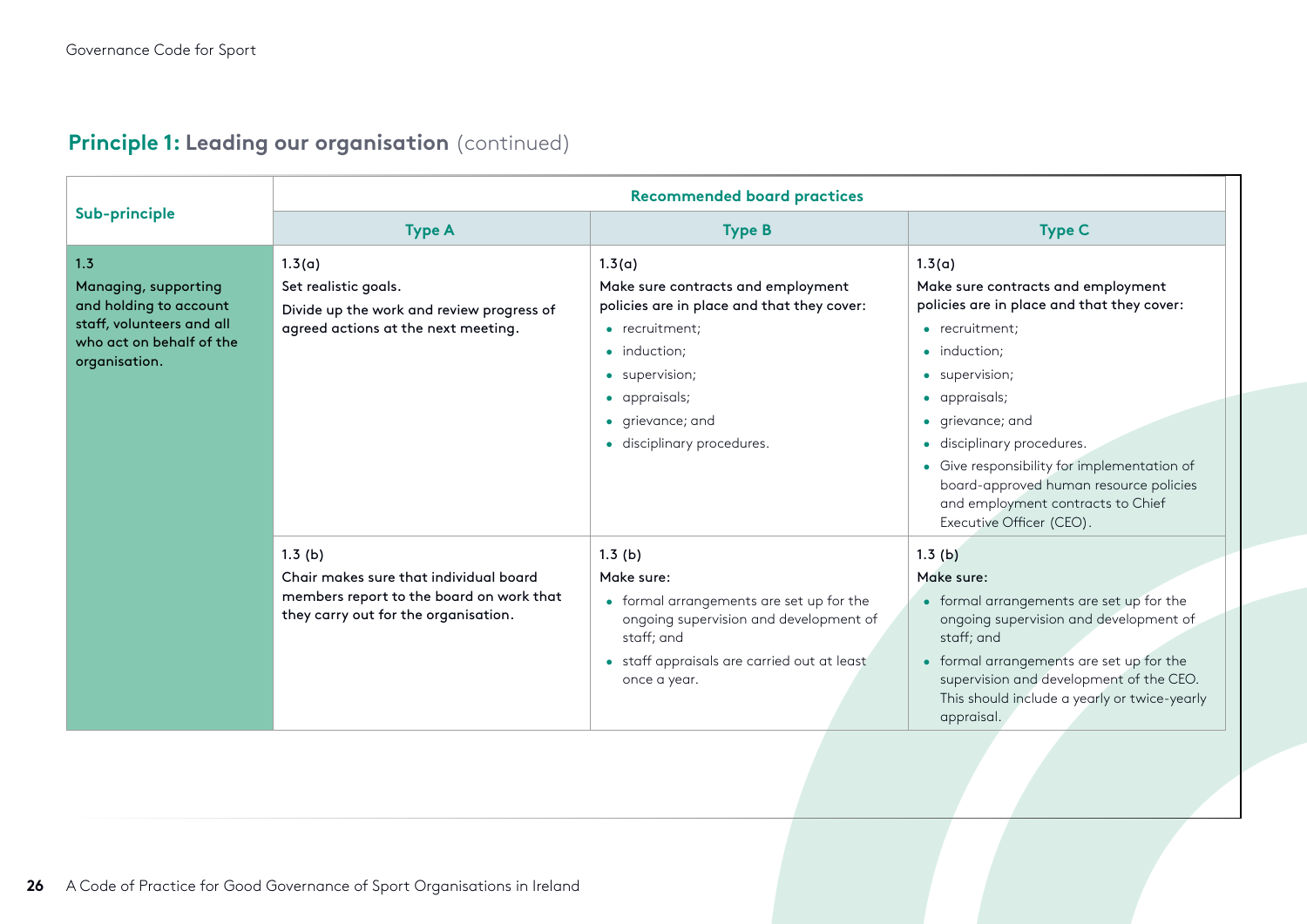|               | <b>Recommended board practices</b>                                                                                                              |                                                                                                                                                                                                             |                                                                                                                                                   |  |
|---------------|-------------------------------------------------------------------------------------------------------------------------------------------------|-------------------------------------------------------------------------------------------------------------------------------------------------------------------------------------------------------------|---------------------------------------------------------------------------------------------------------------------------------------------------|--|
| Sub-principle | <b>Type A</b>                                                                                                                                   | <b>Type B</b>                                                                                                                                                                                               | <b>Type C</b>                                                                                                                                     |  |
| 1.3 continued | 1.3(c)<br>Where volunteers, who are not on the board,<br>are involved make sure they are clear on<br>their role and who they have to answer to. | 1.3(c)<br>If involving volunteers, put a volunteer policy<br>in place. This policy should cover:<br>• recruitment;<br>• induction;<br>• support;<br>• supervision; and<br>• what happens if problems arise. | 1.3(c)<br>Give responsibility for developing the<br>volunteer policy to the CEO.                                                                  |  |
|               | 1.3(d)<br>Not a requirement for this category.                                                                                                  | 1.3(d)<br>Make sure staff have up to date job<br>descriptions.                                                                                                                                              | 1.3(d)<br>Delegate responsibility for job descriptions<br>and staff supervision to CEO.                                                           |  |
|               | 1.3(e)<br>Not a requirement for this category.                                                                                                  | 1.3(e)<br>Not a requirement for this category.                                                                                                                                                              | 1.3(e)<br>• Agree job description of CEO;<br>• Set yearly performance expectations of<br>CEO; and<br>• Agree ways for CEO to report to the board. |  |

## **Principle 1: Leading our organisation** (continued)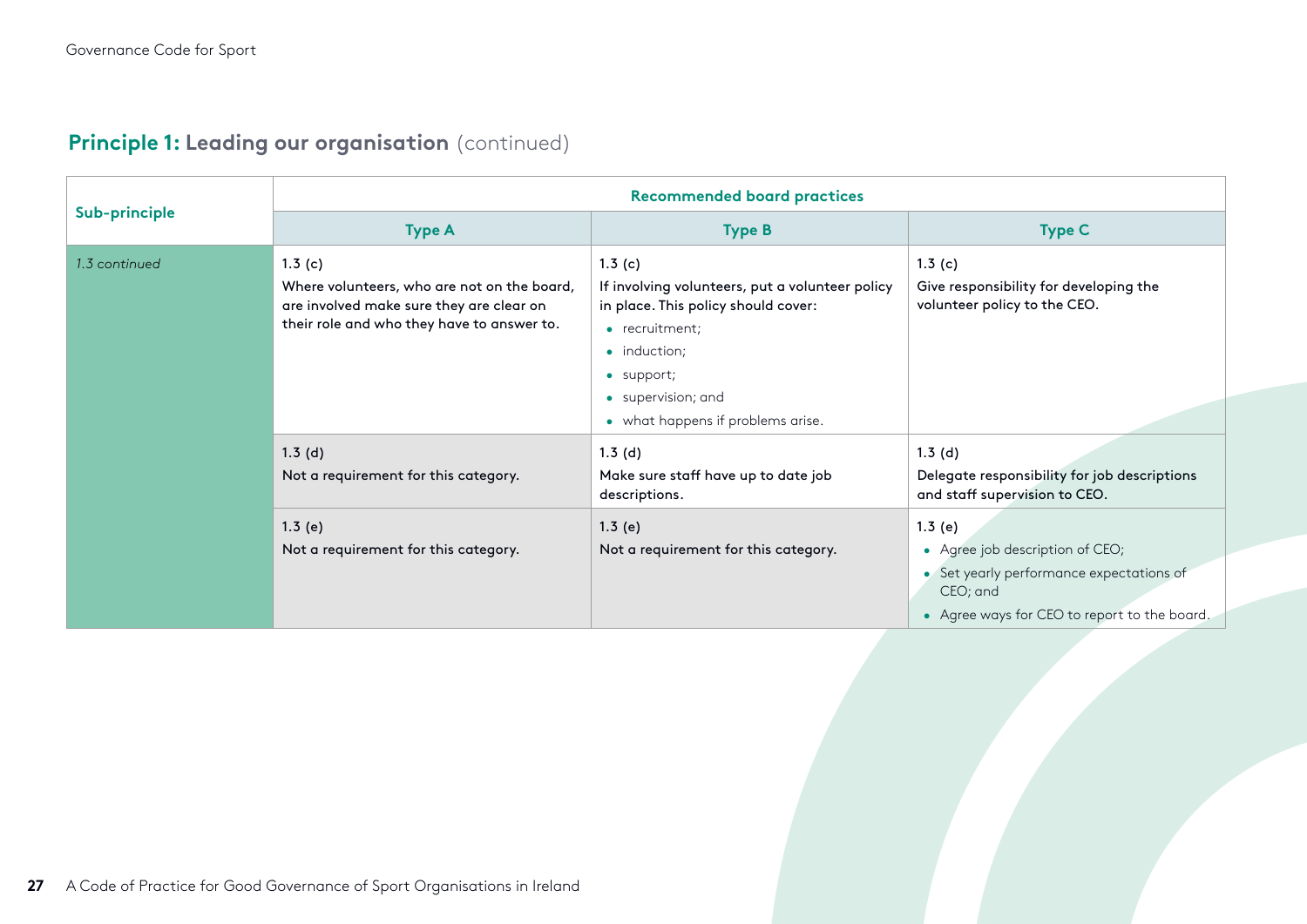|                                                                                         | <b>Recommended board practices</b>                                                                                                                                                                                                                                                                                                                                                                               |                                                                                                                                                                                                                                                                                  |                                                                                                                                                              |  |
|-----------------------------------------------------------------------------------------|------------------------------------------------------------------------------------------------------------------------------------------------------------------------------------------------------------------------------------------------------------------------------------------------------------------------------------------------------------------------------------------------------------------|----------------------------------------------------------------------------------------------------------------------------------------------------------------------------------------------------------------------------------------------------------------------------------|--------------------------------------------------------------------------------------------------------------------------------------------------------------|--|
| Sub-principle                                                                           | <b>Type A</b>                                                                                                                                                                                                                                                                                                                                                                                                    | <b>Type B</b>                                                                                                                                                                                                                                                                    | <b>Type C</b>                                                                                                                                                |  |
| 2.1<br>Identifying and complying<br>with relevant legal and<br>regulatory requirements. | 2.1(a)<br>Decide if the group's current legal form is<br>appropriate. For example, is your group:<br>• an unincorporated association;<br>• a company limited by guarantee;<br>$\bullet$ a trust; or<br>• a friendly society.<br>Comply with the relevant requirements.<br>If you decide to become a company<br>limited by guarantee, you should follow<br>the recommended practices for Type B<br>Organisations. | 2.1(a)<br>Decide if the organisation's current legal<br>form is appropriate.<br>For example, is your group,<br>• an unincorporated association;<br>• a company limited by guarantee;<br>$\bullet$ a trust; or<br>• a friendly society.<br>Comply with the relevant requirements. | 2.1(a)<br>Agree policies, procedures and reporting<br>mechanisms to make sure there is<br>compliance with all relevant legal and<br>regulatory requirements. |  |

## **Principle 2: Exercising control over our organisation**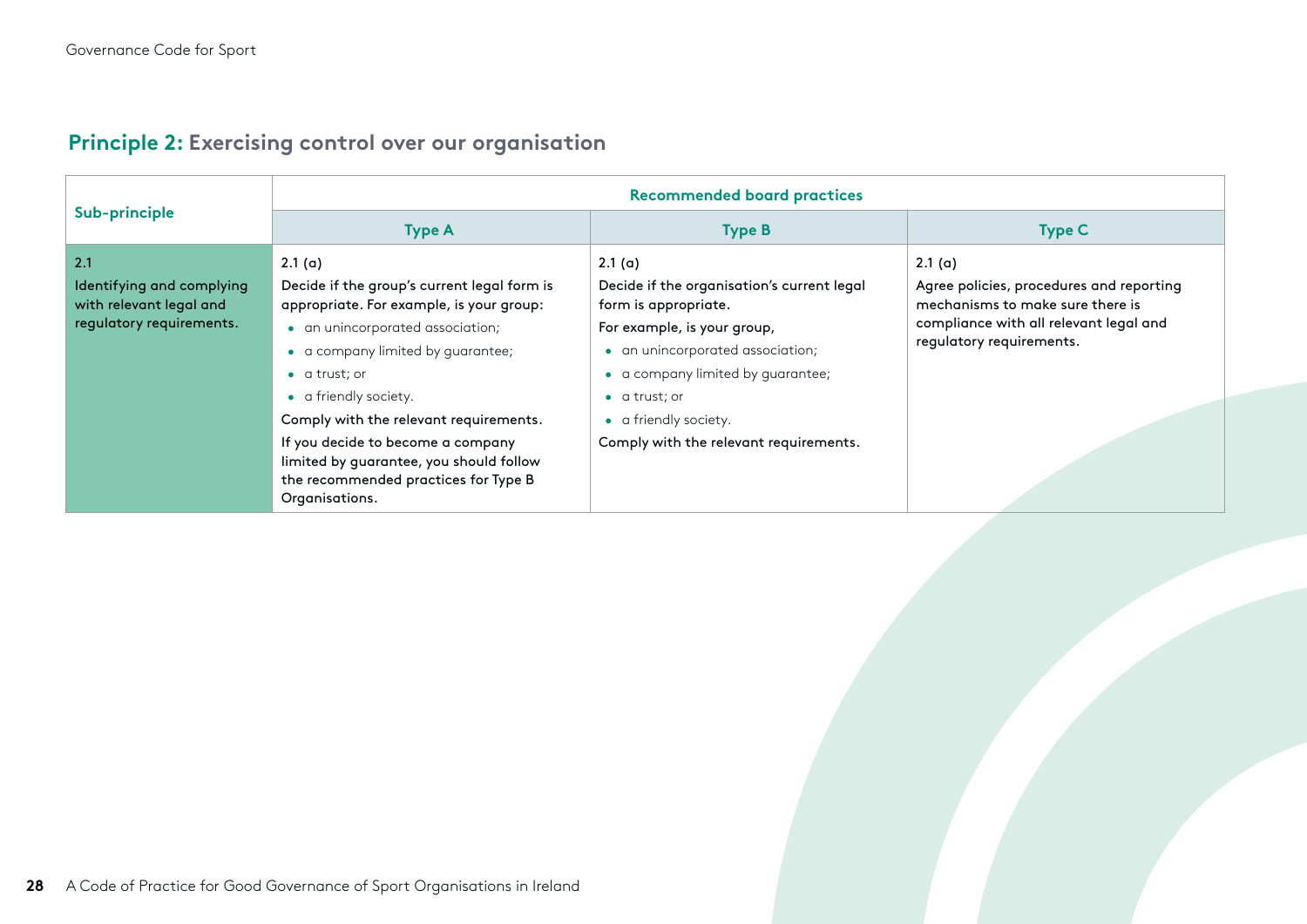|               | <b>Recommended board practices</b>                                                                                                                                                                                       |                                                                                                                                                                                                                                                                                                                                                                                                                                                                                                                                                                                                                                                                                                          |                                                                                                                                                                                                                                                                                                                                                                                                                                                                                                                                                                                                                                                                                                                                                                                                                                                                                                              |  |  |
|---------------|--------------------------------------------------------------------------------------------------------------------------------------------------------------------------------------------------------------------------|----------------------------------------------------------------------------------------------------------------------------------------------------------------------------------------------------------------------------------------------------------------------------------------------------------------------------------------------------------------------------------------------------------------------------------------------------------------------------------------------------------------------------------------------------------------------------------------------------------------------------------------------------------------------------------------------------------|--------------------------------------------------------------------------------------------------------------------------------------------------------------------------------------------------------------------------------------------------------------------------------------------------------------------------------------------------------------------------------------------------------------------------------------------------------------------------------------------------------------------------------------------------------------------------------------------------------------------------------------------------------------------------------------------------------------------------------------------------------------------------------------------------------------------------------------------------------------------------------------------------------------|--|--|
| Sub-principle | <b>Type A</b>                                                                                                                                                                                                            | <b>Type B</b>                                                                                                                                                                                                                                                                                                                                                                                                                                                                                                                                                                                                                                                                                            | <b>Type C</b>                                                                                                                                                                                                                                                                                                                                                                                                                                                                                                                                                                                                                                                                                                                                                                                                                                                                                                |  |  |
| 2.1 continued | 2.1(b)<br>If the group is not a company limited by<br>guarantee, make sure that someone is<br>appointed (usually called a Secretary) to<br>keep track of the group's records, meeting<br>minutes, membership, and so on. | 2.1(b)<br>If the organisation is a company limited by<br>guarantee, appoint a board member to act<br>as Company Secretary.<br>A non-board member, and possibly a<br>member of staff, but ideally not the<br>manager, may be considered for the<br>Company Secretary role.<br>The person appointed, regardless of<br>their position in the organisation, must<br>be competent to fulfil the role and have<br>the necessary skills, time and access to<br>resources to carry out the role.<br>Where the manager is appointed as<br>company secretary, include an explanation<br>of this in the organisation's compliance<br>statement. See Guidance note on the<br>Code's website for further information. | 2.1(b)<br>If the organisation is a company limited by<br>guarantee, appoint a board member to act<br>as Company Secretary.<br>A non-board member, including a member<br>of staff, but ideally not the CEO, may be<br>considered for the Company Secretary role.<br>The person appointed, regardless of<br>their position in the organisation, must<br>be competent to fulfil the role and have<br>the necessary skills, time and access to<br>resources to carry out the role.<br>A member of staff may assist the Company<br>Secretary in carrying out duties. However,<br>the Company Secretary is responsible for<br>making sure that the duties associated with<br>the role are carried out.<br>Where the CEO is appointed as company<br>secretary, include an explanation of this in<br>the organisation's compliance statement.<br>See guidance note on the Code's website<br>for further information. |  |  |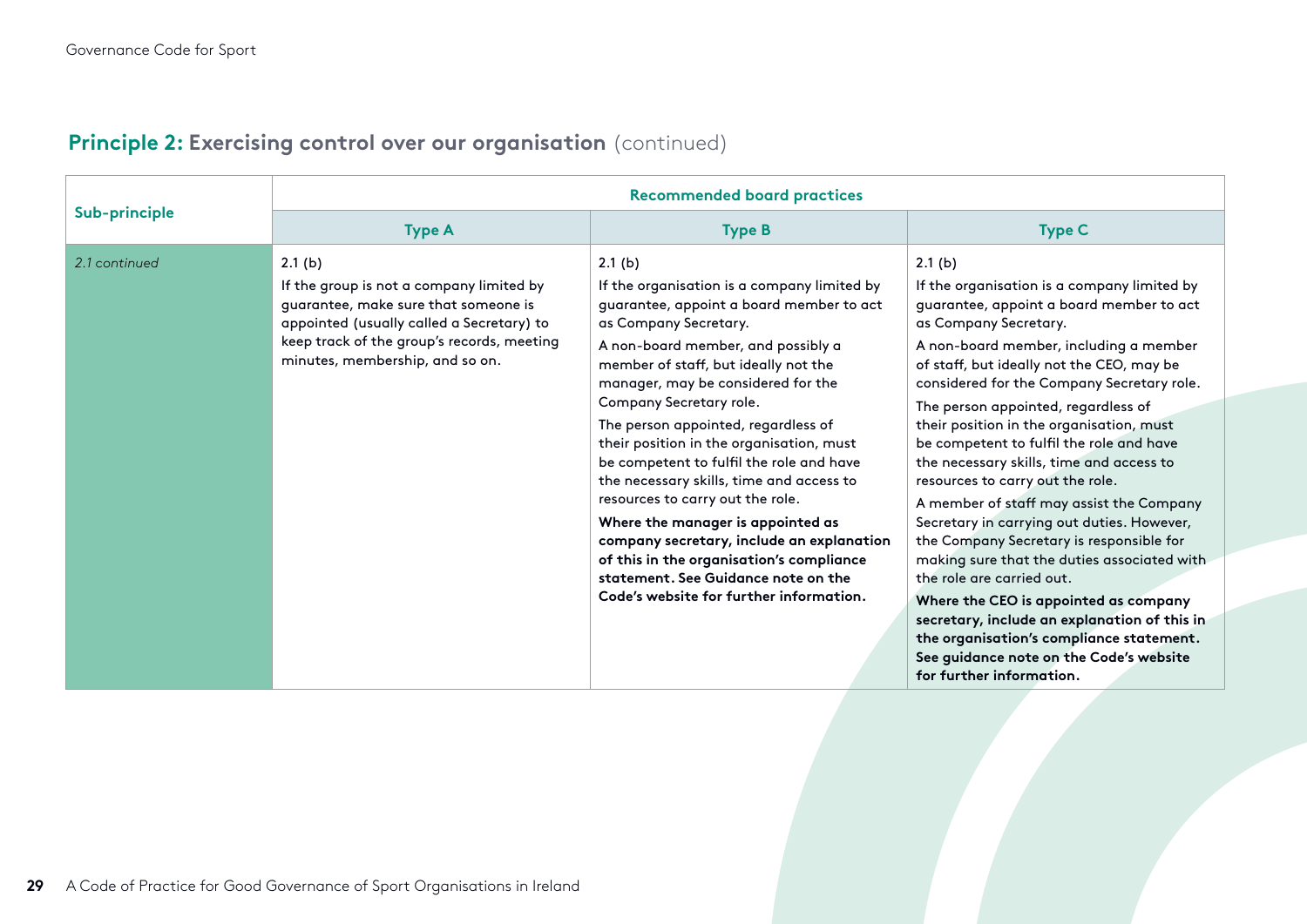|               | <b>Recommended board practices</b>                                                                                                                                                                                                                                                                                                                                |                                                                                                                                                                                                                                                                                                                                                        |                                                                                                                                                                                                                                                                                                                                                                                                                                                                                                                                                         |  |
|---------------|-------------------------------------------------------------------------------------------------------------------------------------------------------------------------------------------------------------------------------------------------------------------------------------------------------------------------------------------------------------------|--------------------------------------------------------------------------------------------------------------------------------------------------------------------------------------------------------------------------------------------------------------------------------------------------------------------------------------------------------|---------------------------------------------------------------------------------------------------------------------------------------------------------------------------------------------------------------------------------------------------------------------------------------------------------------------------------------------------------------------------------------------------------------------------------------------------------------------------------------------------------------------------------------------------------|--|
| Sub-principle | <b>Type A</b>                                                                                                                                                                                                                                                                                                                                                     | <b>Type B</b>                                                                                                                                                                                                                                                                                                                                          | <b>Type C</b>                                                                                                                                                                                                                                                                                                                                                                                                                                                                                                                                           |  |
| 2.1 continued | 2.1(c)<br>Decide if your group is a charity as defined<br>by the Charities Act 2009.<br>If yes, then you must register with the<br>Charities Regulatory Authority and follow<br>their regulations.<br>Display your official 'registered charity<br>number' (if you have one) on all public<br>documentation including website, emails,<br>headed paper and so on. | 2.1(c)<br>Decide if your organisation is a charity as<br>defined by the Charities Act 2009.<br>If yes, then you must register with the<br>Charities Regulatory Authority and follow<br>their regulations.<br>Display your official 'registered charity<br>number' on all public documentation<br>including website, emails, headed paper and<br>so on. | 2.1(c)<br>If your organisation is a charity as defined<br>by the Charities Act 2009, make sure your<br>group is registered with the Charities<br>Regulatory Authority and that the<br>organisation complies with all associated<br>regulations.<br>Display your official 'registered charity<br>number' on all public documentation<br>including website, emails, headed paper and<br>so on.<br>Invite and review reports on legal and<br>regulatory compliance and ensure that any<br>issues that have been identified periodically<br>are dealt with. |  |
|               | 2.1(d)<br>Decide if you would like to have 'charitable<br>tax exemption' for your group (that is a<br>CHY number) and or a Charities Regulator<br>Authority (CRA) number. If so, apply to the<br>Revenue Commissioners Charity Section for<br>a CHY number and make sure your group<br>complies with any associated regulations.                                  | 2.1(d)<br>Decide if you would like to have 'charitable<br>tax exemption' for your group (that is a<br>CHY number). If so, apply to the Revenue<br>Commissioners Charity Section for a CHY<br>number and make sure your organisation<br>complies with any associated regulations.<br>You may also need a Charities Regulator<br>Authority (CRA) number. | $2.1$ (d)<br>Decide if you would like to have 'charitable<br>tax exemption' for your organisation<br>(that is a CHY number). If so, apply to the<br>Revenue Commissioners Charity Section<br>for a CHY number and make sure your<br>organisation complies with any associated<br>regulations. You may also need a Charities<br>Regulator Authority (CRA) number.                                                                                                                                                                                        |  |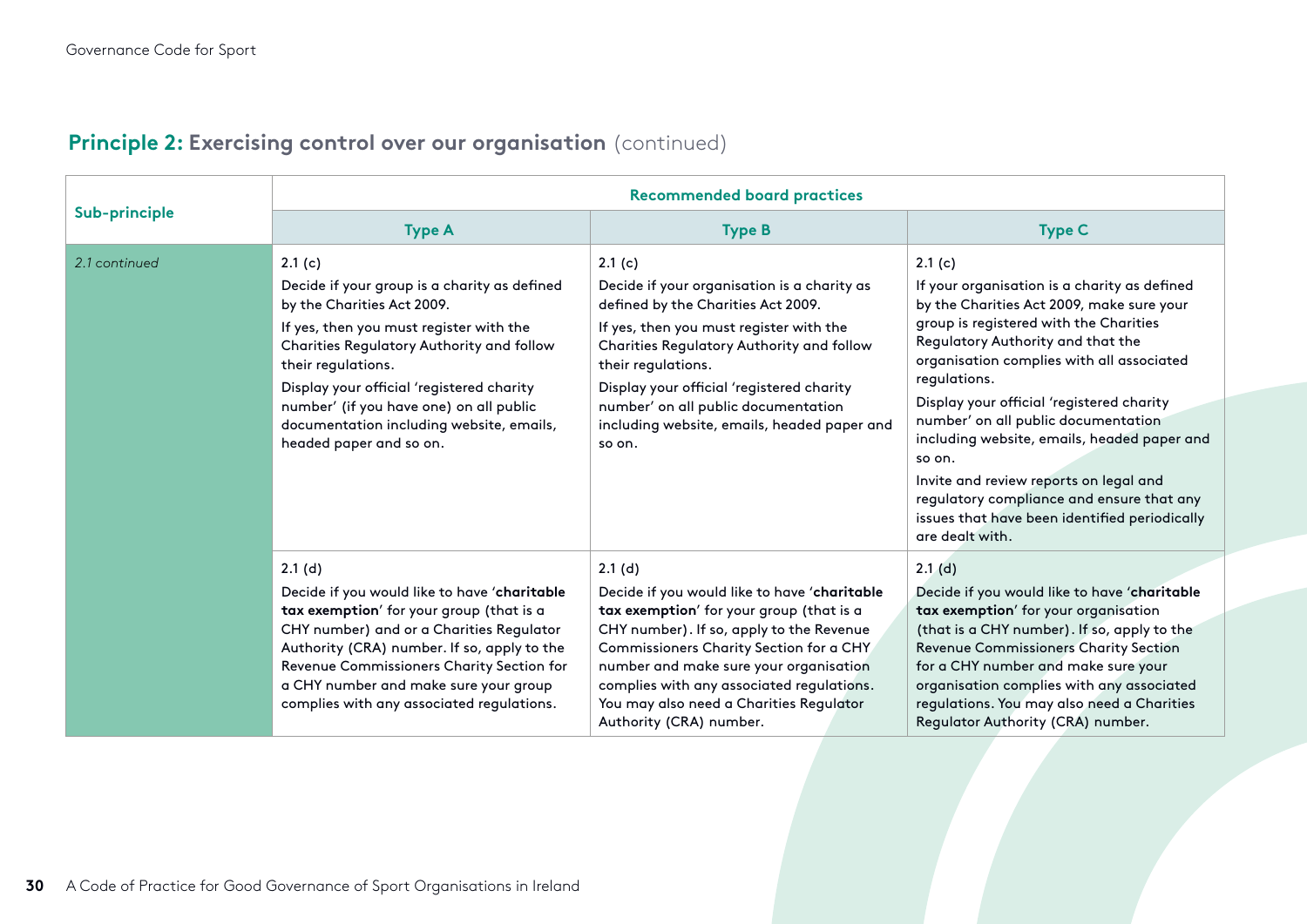| Principle 2: Exercising control over our organisation (continued) |  |  |  |
|-------------------------------------------------------------------|--|--|--|
|-------------------------------------------------------------------|--|--|--|

|               | <b>Recommended board practices</b>                                                                                                                                                                                                                                                                                    |                                                                                                                                                                                                                                                                                                                                 |                                                                                                                                                                                                                                                                                                                                 |  |
|---------------|-----------------------------------------------------------------------------------------------------------------------------------------------------------------------------------------------------------------------------------------------------------------------------------------------------------------------|---------------------------------------------------------------------------------------------------------------------------------------------------------------------------------------------------------------------------------------------------------------------------------------------------------------------------------|---------------------------------------------------------------------------------------------------------------------------------------------------------------------------------------------------------------------------------------------------------------------------------------------------------------------------------|--|
| Sub-principle | <b>Type A</b>                                                                                                                                                                                                                                                                                                         | <b>Type B</b>                                                                                                                                                                                                                                                                                                                   | <b>Type C</b>                                                                                                                                                                                                                                                                                                                   |  |
| 2.1 continued | 2.1(e)<br>Make sure that your group is complying with<br>all legal, regulatory and any contractual<br>obligations.                                                                                                                                                                                                    | 2.1(e)<br>Satisfy yourselves that your group is<br>complying with all legal, regulatory and<br>contractual obligations. And address any<br>issues as they arise.                                                                                                                                                                | 2.1(e)<br>Invite and review reports on legal and<br>regulatory compliance and make sure that<br>any issues that have been identified from<br>time to time are dealt with promptly.                                                                                                                                              |  |
|               | 2.1(f)<br>Consider the health and safety aspects of<br>activities.<br>Put a plan in place to deal with any<br>problems.                                                                                                                                                                                               | 2.1(f)<br>Make sure there is a Safety Statement. This<br>should also identify the person responsible<br>for health and safety in the organisation.<br>Ask this person to report on health and<br>safety matters that arise.                                                                                                     | 2.1(f)<br>Make sure there is a Safety Statement. This<br>should also identify the person responsible<br>for health and safety in the organisation.<br>Invite and review reports on any health and<br>safety matters that arise.                                                                                                 |  |
|               | 2.1(g)<br>Be aware of the nine grounds of<br>discrimination.<br>Make sure activities are as accessible as<br>possible.                                                                                                                                                                                                | 2.1(g)<br>Make sure policies regarding:<br>• employment;<br>• equality; and<br>· data protection<br>are in place.                                                                                                                                                                                                               | 2.1(g)<br>Make sure policies regarding:<br>• employment;<br>· equality; and<br>· data protection<br>are in place.                                                                                                                                                                                                               |  |
|               | 2.1(h)<br>• Keep contact details of stakeholders with<br>their permission in a safe place.<br>• Do not give their details without their<br>consent to someone outside the group.<br>• Do not keep unnecessary personal<br>information.<br>• Make sure your organisation complies with<br>data protection legislation. | 2.1(h)<br>• Keep contact details of stakeholders with<br>their permission in a safe place.<br>• Do not give their details without<br>their consent to someone outside the<br>organisation.<br>• Do not keep unnecessary personal<br>information.<br>• Make sure your organisation complies with<br>data protection legislation. | 2.1(h)<br>• Keep contact details of stakeholders with<br>their permission in a safe place.<br>• Do not give their details without<br>their consent to someone outside the<br>organisation.<br>• Do not keep unnecessary personal<br>information.<br>• Make sure your organisation complies with<br>data protection legislation. |  |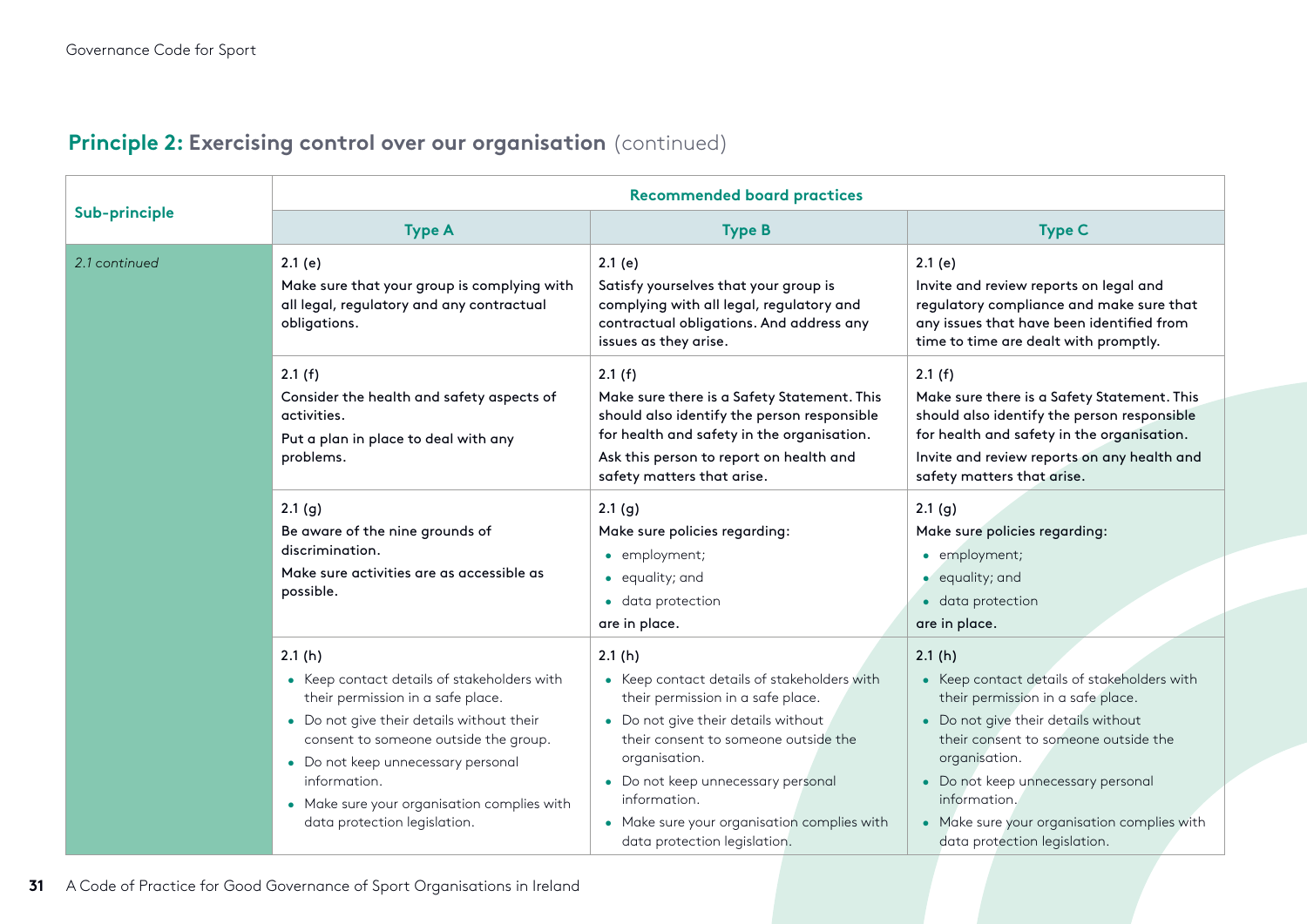| <b>Principle 2: Exercising control over our organisation</b> (continued) |  |  |  |
|--------------------------------------------------------------------------|--|--|--|
|--------------------------------------------------------------------------|--|--|--|

| Sub-principle | <b>Recommended board practices</b>           |                                              |                                              |  |
|---------------|----------------------------------------------|----------------------------------------------|----------------------------------------------|--|
|               | Type A                                       | <b>Type B</b>                                | <b>Type C</b>                                |  |
| 2.1 continued | 2.1(i)                                       | 2.1(i)                                       | 2.1(i)                                       |  |
|               | Comply with other law that applies to        | Make sure other policies are in place        | Make sure other policies are in place        |  |
|               | activities of a group (for example, child    | to comply with other relevant law (for       | to comply with other relevant law (for       |  |
|               | protection or food safety).                  | example, child protection or food safety).   | example, child protection or food safety).   |  |
|               | 2.1(j)                                       | 2.1(j)                                       | $2.1$ (i)                                    |  |
|               | Comply with the terms and conditions of      | Comply with the terms and conditions of      | Comply with the terms and conditions of      |  |
|               | public or private grants received, including | public or private grants received, including | public or private grants received, including |  |
|               | governance requirements.                     | governance requirements.                     | governance requirements.                     |  |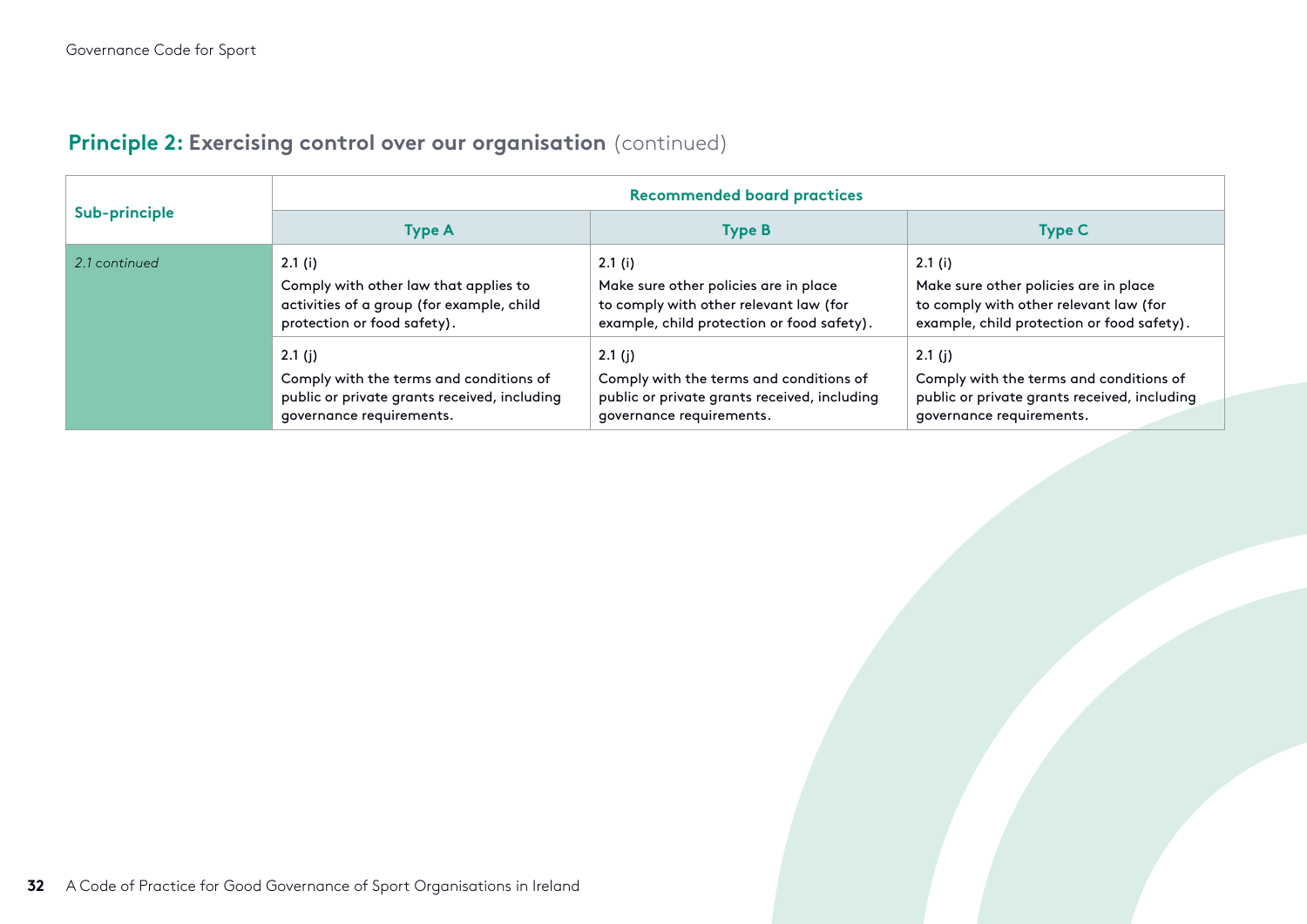| Sub-principle                                                                                 | <b>Recommended board practices</b>                                                                                                 |                                                                                                                                                               |                                                                                                                                                                                                                                                      |  |
|-----------------------------------------------------------------------------------------------|------------------------------------------------------------------------------------------------------------------------------------|---------------------------------------------------------------------------------------------------------------------------------------------------------------|------------------------------------------------------------------------------------------------------------------------------------------------------------------------------------------------------------------------------------------------------|--|
|                                                                                               | <b>Type A</b>                                                                                                                      | <b>Type B</b>                                                                                                                                                 | <b>Type C</b>                                                                                                                                                                                                                                        |  |
| 2.2<br>Making sure there are<br>appropriate internal<br>financial and management<br>controls. | 2.2(a)<br>Monitor income and expenditure against the<br>budget on a regular basis.                                                 | 2.2(a)<br>Monitor income and expenditure against<br>budget and cash-flow each quarter or more<br>often.                                                       | 2.2(a)<br>Oversee income, expenditure, cash-flow and<br>investments.                                                                                                                                                                                 |  |
|                                                                                               | 2.2(b)<br>Draw up a yearly report of income and<br>expenditure.                                                                    | 2.2(b)<br>Produce yearly accounts (audited or<br>independently examined as appropriate).<br>Sign off on these.                                                | 2.2(b)<br>Consider whether production of accounts<br>according to a best practice standard, for<br>example the charity SORP (Statement of<br>Recommended Practice), is appropriate for<br>your organisation.<br>Sign off on yearly audited accounts. |  |
|                                                                                               | 2.2(c)<br>Agree and put in place appropriate financial<br>management procedures.<br>2.2(d)<br>Not a requirement for this category. | 2.2(c)<br>Agree and put in place appropriate financial<br>management procedures, systems and<br>controls.<br>2.2(d)<br>Agree spending limits for the manager. | 2.2(c)<br>Agree and put in place appropriate financial<br>management procedures, systems and<br>controls.<br>2.2(d)<br>Agree level of financial authority given to<br>CEO, finance sub-committee and senior<br>staff.                                |  |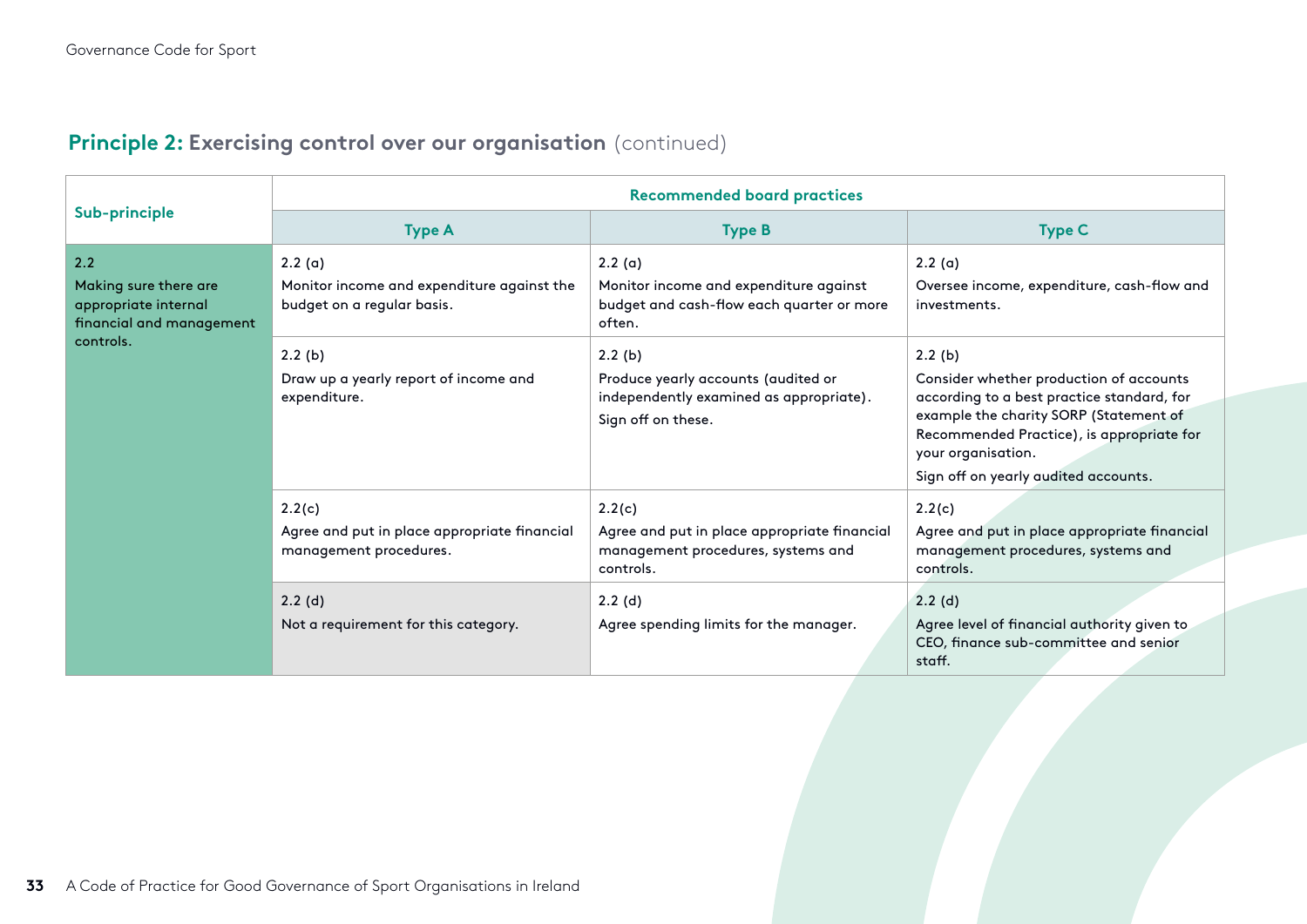| Sub-principle | <b>Recommended board practices</b>                       |                                                          |                                                                                                                                                                                                                                                                                                                                                                                                                                                                                                                                                                                                                                                                                                                                                                                                                                                                                                                                                                                                                                                                                                                           |  |
|---------------|----------------------------------------------------------|----------------------------------------------------------|---------------------------------------------------------------------------------------------------------------------------------------------------------------------------------------------------------------------------------------------------------------------------------------------------------------------------------------------------------------------------------------------------------------------------------------------------------------------------------------------------------------------------------------------------------------------------------------------------------------------------------------------------------------------------------------------------------------------------------------------------------------------------------------------------------------------------------------------------------------------------------------------------------------------------------------------------------------------------------------------------------------------------------------------------------------------------------------------------------------------------|--|
|               | <b>Type A</b>                                            | <b>Type B</b>                                            | <b>Type C</b>                                                                                                                                                                                                                                                                                                                                                                                                                                                                                                                                                                                                                                                                                                                                                                                                                                                                                                                                                                                                                                                                                                             |  |
| 2.2 continued | 2.2(e)<br><b>Not</b><br>required<br>for this<br>category | 2.2(e)<br><b>Not</b><br>required<br>for this<br>category | 2.2(e)<br>Appoint an audit committee of three or more directors. The chair of the organisation's board can be an audit<br>committee member but cannot chair the audit committee. At least one of this committee should have recent and<br>relevant financial experience.<br>Have written terms of reference that describe the role of the committee and its responsibilities. The terms of<br>reference should be on your website. Include specific terms of reference for monitoring and review, approval and<br>recommendations.                                                                                                                                                                                                                                                                                                                                                                                                                                                                                                                                                                                        |  |
|               |                                                          |                                                          | <b>Monitor and review:</b><br>• the accuracy of the financial statements of the organisation;<br>· announcements about the organisation's financial performance and financial controls;<br>• control and risk management systems;<br>• the effectiveness of the organisation's internal audit role;<br>• the external auditor's independence and the effectiveness of the audit process;<br>• arrangements for staff to raise concerns in confidence about possible improprieties relating to financial reporting or<br>other matters. This policy should be in line with the Protected Disclosures legislation.<br>(The audit committee should have arrangements for independent investigation of such matters and for<br>appropriate follow-up action.)<br><b>Approve:</b><br>• the terms of engagement of the external auditor.<br><b>Recommend:</b><br>• the pay and conditions of the board's external auditor.<br>The board then puts these recommendations to the members for their approval in a general meeting. The<br>organisation's annual report should include a description of the audit committee's work. |  |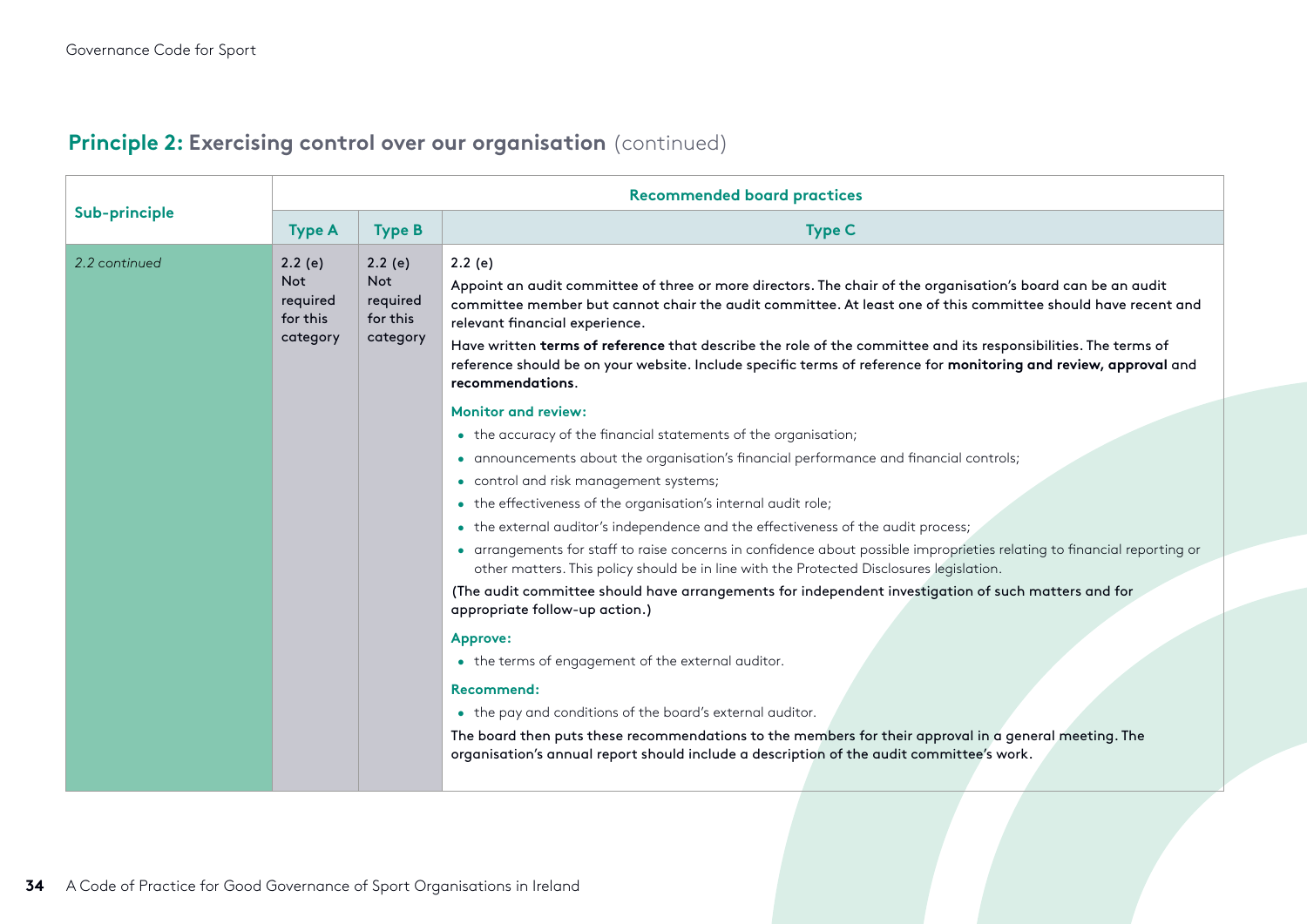| Sub-principle                                                                                         | <b>Recommended board practices</b>                                                                                                                                                                                                                                                                                                                                                                                                       |                                                                                                                                                                                                                    |                                                                                                                                                                                                                                                                                                                                                                                                                                                                        |  |
|-------------------------------------------------------------------------------------------------------|------------------------------------------------------------------------------------------------------------------------------------------------------------------------------------------------------------------------------------------------------------------------------------------------------------------------------------------------------------------------------------------------------------------------------------------|--------------------------------------------------------------------------------------------------------------------------------------------------------------------------------------------------------------------|------------------------------------------------------------------------------------------------------------------------------------------------------------------------------------------------------------------------------------------------------------------------------------------------------------------------------------------------------------------------------------------------------------------------------------------------------------------------|--|
|                                                                                                       | <b>Type A</b>                                                                                                                                                                                                                                                                                                                                                                                                                            | <b>Type B</b>                                                                                                                                                                                                      | <b>Type C</b>                                                                                                                                                                                                                                                                                                                                                                                                                                                          |  |
| 2.3<br>Identifying major risks<br>for our organisation and<br>deciding ways of managing<br>the risks. | 2.3(a)<br>Think about problems that may arise, and<br>the risks that may be needed to achieve the<br>organisation's aims.<br>Agree a yearly plan to deal with major risks.<br>For example:<br>• Garda vetting for volunteers if they work<br>with children or vulnerable adults;<br>· doing regular back-ups of your database or<br>mailing list; and<br>• monitoring the plans which have been put<br>in place to pay back a bank loan. | 2.3(a)<br>With the manager, develop a risk<br>management policy and risk management<br>plan for the year. This should identify the<br>plan to deal with each risk identified. Review<br>and update plan each year. | 2.3(a)<br>Do a full risk assessment each year. This will<br>involve regularly updating a risk register that<br>allows for:<br>• identifying and understanding the risks<br>facing the organisation;<br>• assessing and mitigating against the risks<br>to ensure they are within the organisation's<br>risk appetite as set by the board; and<br>ensuring the process's accountability and<br>resources are in place to manage the<br>organisation's exposure to risk. |  |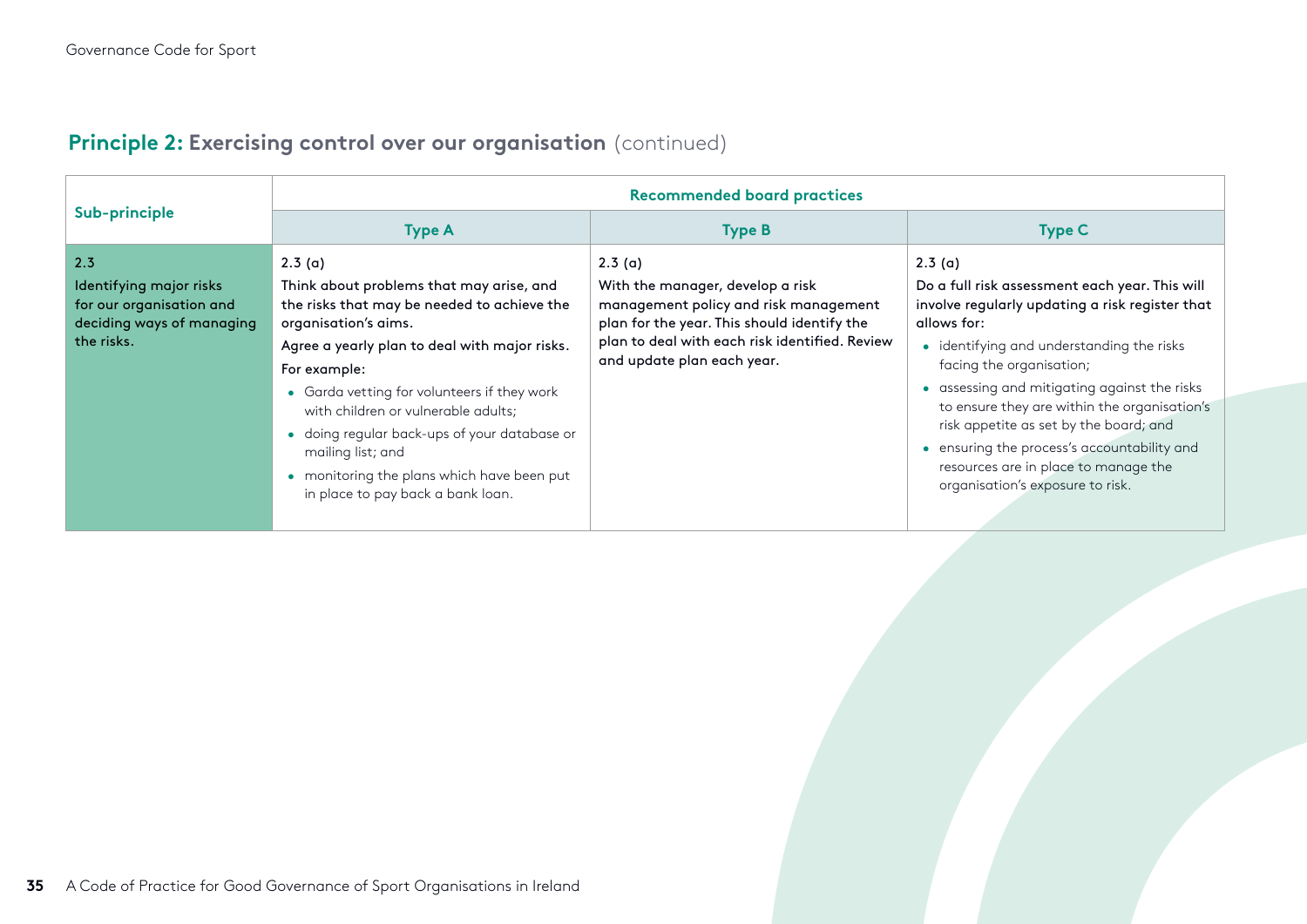|               | <b>Recommended board practices</b>                                                                                                                                                                                            |                                                                                                                                                                                                                                                               |                                                                                                                                                                                                                                                                       |  |
|---------------|-------------------------------------------------------------------------------------------------------------------------------------------------------------------------------------------------------------------------------|---------------------------------------------------------------------------------------------------------------------------------------------------------------------------------------------------------------------------------------------------------------|-----------------------------------------------------------------------------------------------------------------------------------------------------------------------------------------------------------------------------------------------------------------------|--|
| Sub-principle | <b>Type A</b>                                                                                                                                                                                                                 | <b>Type B</b>                                                                                                                                                                                                                                                 | <b>Type C</b>                                                                                                                                                                                                                                                         |  |
| 2.3 continued | 2.3(b)<br>Take out appropriate insurance for example,<br>public liability insurance or buildings<br>insurance.                                                                                                                | 2.3(b)<br>Take out appropriate insurance for example,<br>public liability, buildings and employers<br>insurance.                                                                                                                                              | 2.3(b)<br>Delegate the responsibility of making sure<br>there are appropriate levels of insurance and<br>other risk treatments in place.<br>Invite and review report each year.                                                                                       |  |
|               | 2.3(c)<br>If your group owns property or any assets,<br>make sure that legal ownership is in the<br>name of the group and that the community<br>interest is protected if the group closes.<br>Take legal advice if necessary. | 2.3(c)<br>If the organisation owns property or any<br>assets, make sure that legal ownership is<br>in the name of the organisation and that<br>the community interest is protected if the<br>organisation ceases to exist.<br>Take legal advice if necessary. | 2.3(c)<br>If the organisation owns property or any<br>assets, make sure that legal ownership is<br>clearly in the name of the organisation and<br>that the community interest is protected if<br>the organisation ceases to exist.<br>Take legal advice if necessary. |  |
|               | 2.3 (d) Not a requirement for this category.                                                                                                                                                                                  | 2.3 (d) Not a requirement for this category.                                                                                                                                                                                                                  | 2.3(d)<br>Delegate the responsibility of developing,<br>testing and updating business continuity<br>plans to the CEO. These plans will help to<br>minimise disruption of services in a crisis.                                                                        |  |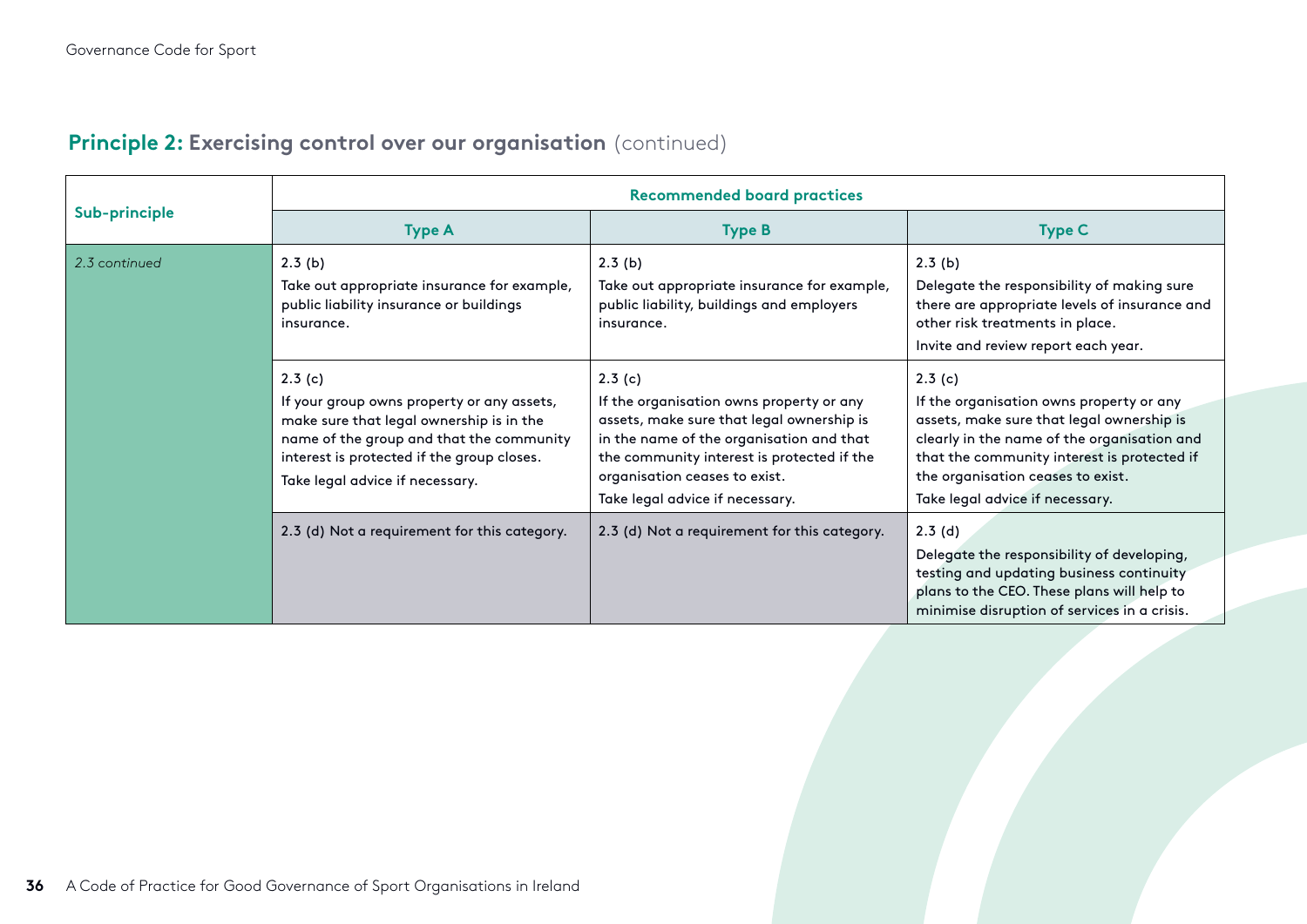## **Principle 3: Being transparent and accountable**

| Sub-principle                                                                          | <b>Recommended board practices</b>                                                                                            |                                                                                                  |                                                                                                                            |  |
|----------------------------------------------------------------------------------------|-------------------------------------------------------------------------------------------------------------------------------|--------------------------------------------------------------------------------------------------|----------------------------------------------------------------------------------------------------------------------------|--|
|                                                                                        | <b>Type A</b>                                                                                                                 | <b>Type B</b>                                                                                    | <b>Type C</b>                                                                                                              |  |
| 3.1                                                                                    | 3.1(a)                                                                                                                        | 3.1(a)                                                                                           | 3.1(a)                                                                                                                     |  |
| Identifying those who have<br>a legitimate interest in the<br>work of our organisation | Decide who you need to communicate with<br>and how you will do that taking into account<br>your time and financial resources. | Identify your key stakeholders and decide<br>how the organisation will communicate with<br>them. | Identify your key stakeholders and make<br>sure there is a strategy in place for<br>communicating with them appropriately. |  |
| (stakeholders) and making<br>sure there is regular and                                 | 3.1 <sub>(b)</sub>                                                                                                            | 3.1 <sub>(b)</sub>                                                                               | 3.1 <sub>(b)</sub>                                                                                                         |  |
| effective communication<br>with them about our<br>organisation.                        | Appoint an agreed spokesperson for the<br>group.                                                                              | Appoint an agreed spokesperson for the<br>organisation.                                          | Appoint an agreed spokesperson for the<br>organisation.                                                                    |  |
|                                                                                        |                                                                                                                               |                                                                                                  |                                                                                                                            |  |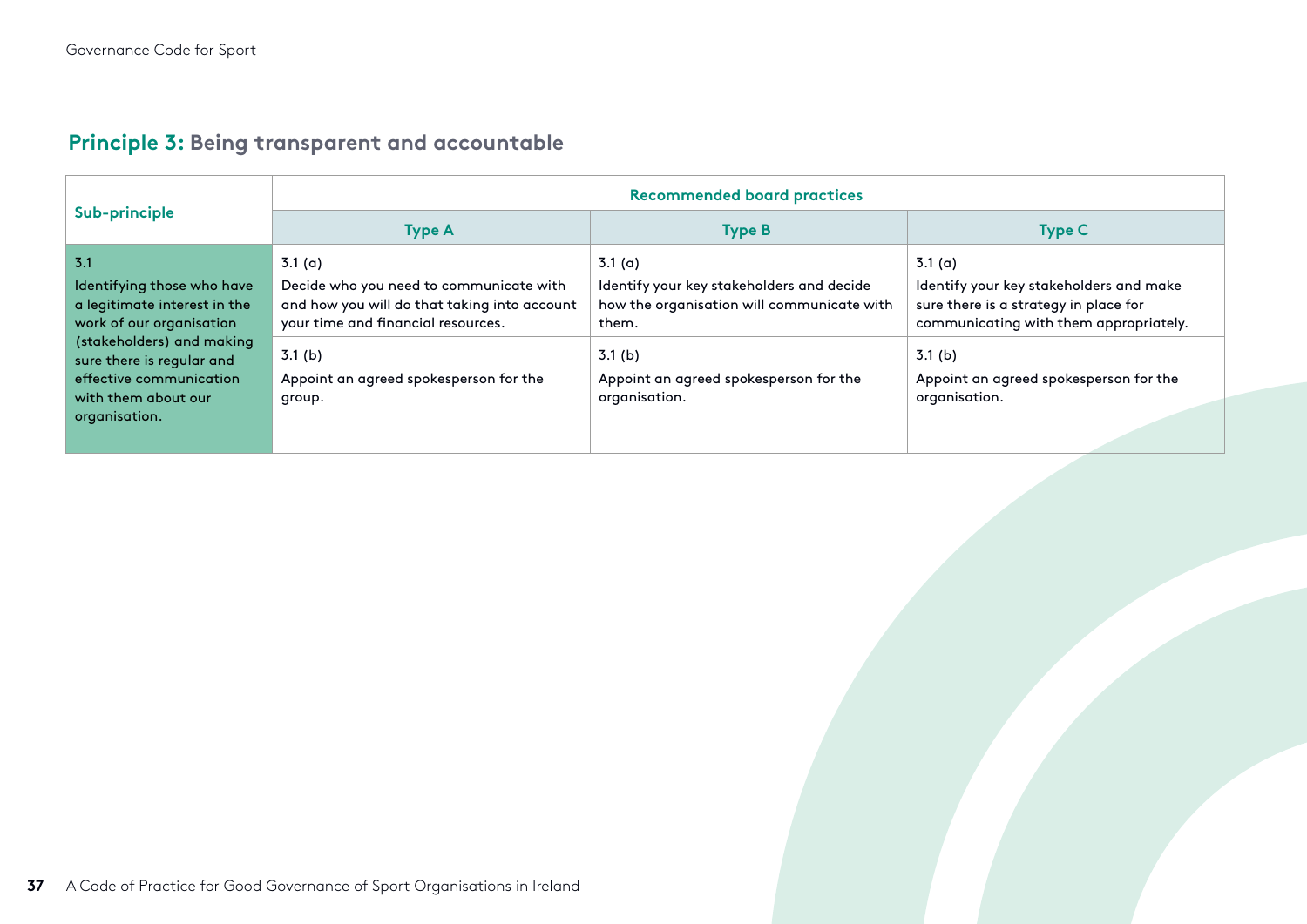| Sub-principle | <b>Recommended board practices</b>                                                                                         |                                                                                                                                          |                                                                                                                                                                                                                                                                                                                                                                                                                                                                                                                                                                                                                                       |  |  |
|---------------|----------------------------------------------------------------------------------------------------------------------------|------------------------------------------------------------------------------------------------------------------------------------------|---------------------------------------------------------------------------------------------------------------------------------------------------------------------------------------------------------------------------------------------------------------------------------------------------------------------------------------------------------------------------------------------------------------------------------------------------------------------------------------------------------------------------------------------------------------------------------------------------------------------------------------|--|--|
|               | <b>Type A</b>                                                                                                              | <b>Type B</b>                                                                                                                            | <b>Type C</b>                                                                                                                                                                                                                                                                                                                                                                                                                                                                                                                                                                                                                         |  |  |
| 3.1 continued | 3.1(c)<br>Produce a yearly activity report.<br>Make it widely available (for example, on<br>your website if you have one). | 3.1(c)<br>Produce a yearly activity report.<br>Make it as widely available as possible (for<br>example, on your organisation's website). | 3.1(c)<br>Ensure that the organisation's annual report<br>and accounts are widely available and easy<br>to access on the organisation's website and<br>elsewhere.<br>The annual report should identify the:<br>• chair;<br>• the deputy chair (where there is one);<br>$\bullet$ the CEO;<br>• any other members of the board and the<br>chairs of subcommittees; and<br>• progress during the year against your<br>strategic objectives.<br>It should also set out the number of<br>meetings of the board and individual<br>attendance by directors as well as the<br>number of sub-committee meetings and<br>attendance by members. |  |  |

## **Principle 3: Being transparent and accountable** (continued)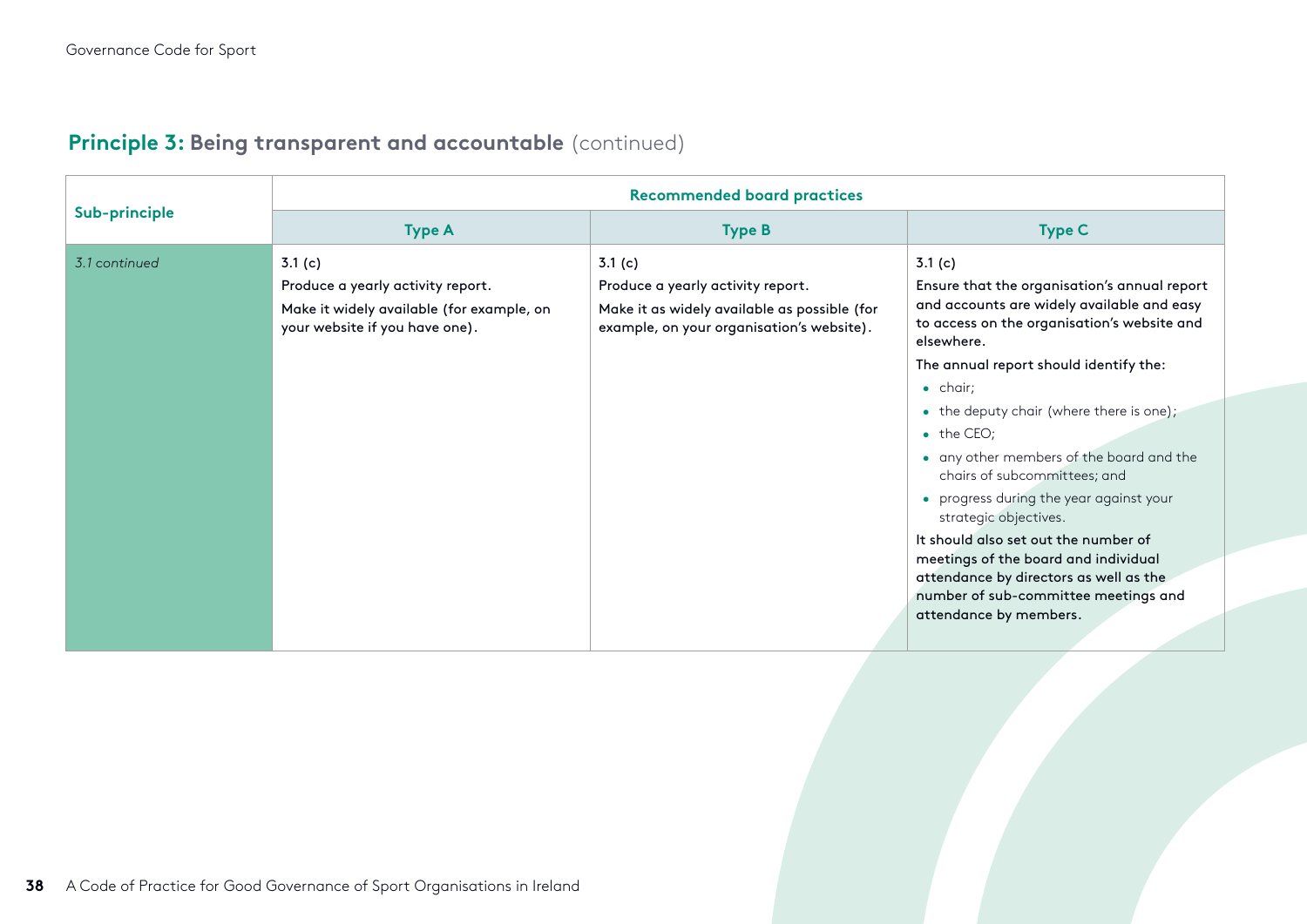| Sub-principle | <b>Recommended board practices</b>                                                                                                |                                                                                                                                                                                                                                 |                                                                                                                                                                                                                                                           |  |
|---------------|-----------------------------------------------------------------------------------------------------------------------------------|---------------------------------------------------------------------------------------------------------------------------------------------------------------------------------------------------------------------------------|-----------------------------------------------------------------------------------------------------------------------------------------------------------------------------------------------------------------------------------------------------------|--|
|               | <b>Type A</b>                                                                                                                     | <b>Type B</b>                                                                                                                                                                                                                   | <b>Type C</b>                                                                                                                                                                                                                                             |  |
| 3.1 continued | 3.1(d)<br>Meet the reporting requirements of any<br>funder or relevant regulator.                                                 | 3.1(d)<br>Meet the reporting requirements of any<br>funder and the relevant regulator                                                                                                                                           | 3.1(d)<br>Invite and review report from CEO on<br>compliance with reporting requirements<br>of relevant regulators and funders (for<br>example, Companies Registration Office,<br>the Charity Regulator and the Regulator of<br>Lobbying if appropriate). |  |
|               | 3.1(e)<br>Hold an annual meeting of members and<br>anyone else who may be interested and<br>report on the activities of the year. | 3.1(e)<br>Make sure that the annual meeting is held<br>in line with your governing document.<br>Consider other ways in which members and<br>stakeholders can be kept informed, such as<br>a newsletter or through your website. | 3.1(e)<br>Make sure the AGM is held in line with your<br>governing document.<br>Ensure that there is a communications<br>strategy in place to keep members and<br>stakeholders informed.                                                                  |  |
|               | 3.1 (f) Not a requirement for this category.                                                                                      | 3.1 (f) Not a requirement for this category.                                                                                                                                                                                    | 3.1(f)<br>Make sure all the codes and standards<br>of practice to which the organisation<br>subscribes are publicly stated and available.                                                                                                                 |  |

## **Principle 3: Being transparent and accountable** (continued)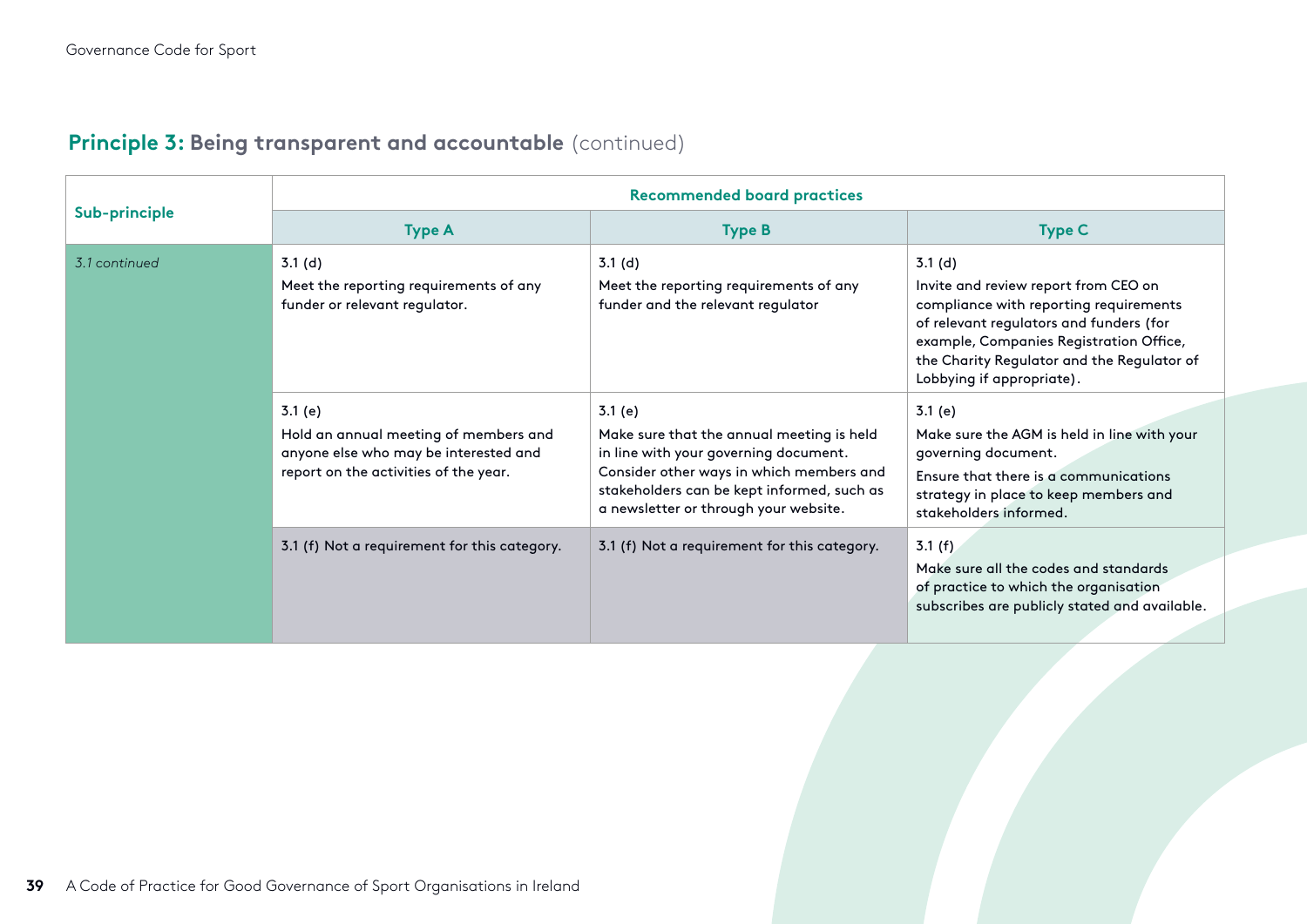| <b>Principle 3: Being transparent and accountable (continued)</b> |  |  |
|-------------------------------------------------------------------|--|--|
|                                                                   |  |  |

|                                                                                                                 | <b>Recommended board practices</b>                                                                                        |                                                                                                                           |                                                                                                                                                   |  |
|-----------------------------------------------------------------------------------------------------------------|---------------------------------------------------------------------------------------------------------------------------|---------------------------------------------------------------------------------------------------------------------------|---------------------------------------------------------------------------------------------------------------------------------------------------|--|
| Sub-principle                                                                                                   | <b>Type A</b>                                                                                                             | <b>Type B</b>                                                                                                             | <b>Type C</b>                                                                                                                                     |  |
| 3.2<br>Responding to stakeholders'<br>questions or views about<br>our organisation's work and<br>how we run it. | 3.2(a)<br>Use the annual meeting to listen to people's<br>views about the work of the organisation.                       | 3.2(a)<br>Use the annual meeting to listen to the<br>views of stakeholders about the work of the<br>organisation.         | 3.2(a)<br>At AGMs, allow stakeholders to express their<br>views about the organisation's work.                                                    |  |
|                                                                                                                 | 3.2(b)<br>Put a clear system in place for dealing with<br>correspondence, feedback and complaints<br>to the organisation. | 3.2(b)<br>Put a clear system in place for dealing with<br>correspondence, feedback and complaints<br>to the organisation. | 3.2(b)<br>Make sure there is a clear way for<br>stakeholders to communicate with the<br>organisation throughout the year.                         |  |
|                                                                                                                 | 3.2(c)<br>Not a requirement for this category.                                                                            | 3.2(c)<br>Not a requirement for this category.                                                                            | 3.2(c)<br>Invite and review yearly reports on<br>complaints received, and action taken, to<br>make sure that the complaints system is<br>working. |  |
|                                                                                                                 | $3.2$ (d)<br>Not a requirement for this category.                                                                         | $3.2$ (d)<br>Not a requirement for this category.                                                                         | 3.2(d)<br>Monitor key stakeholders' views on the<br>organisation's reputation and take remedial<br>action when necessary.                         |  |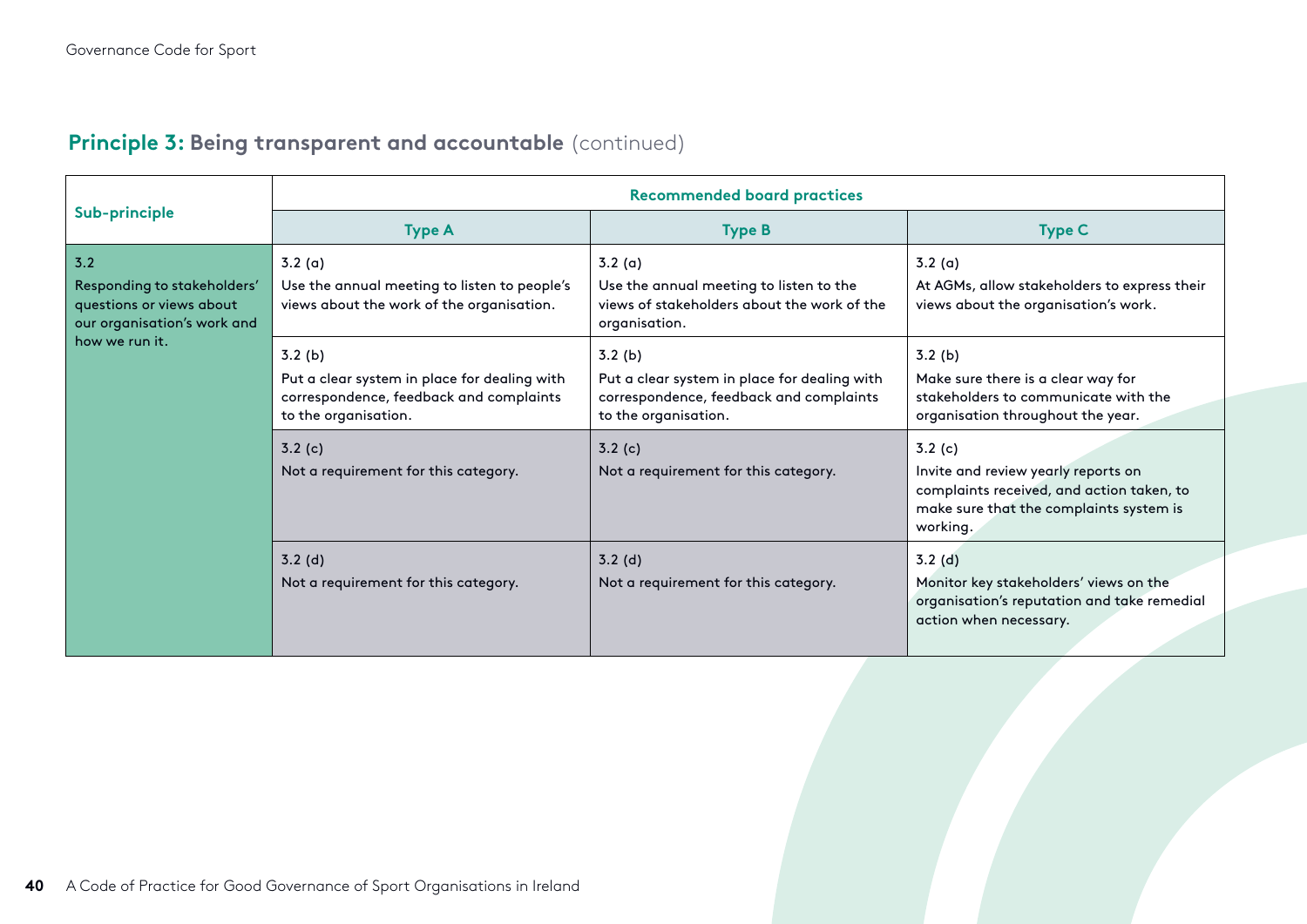## **Principle 3: Being transparent and accountable** (continued)

| Sub-principle                                                                                                                            | <b>Recommended board practices</b>                                                                                                                                                                              |                                                                                                         |                                                                                                       |  |
|------------------------------------------------------------------------------------------------------------------------------------------|-----------------------------------------------------------------------------------------------------------------------------------------------------------------------------------------------------------------|---------------------------------------------------------------------------------------------------------|-------------------------------------------------------------------------------------------------------|--|
|                                                                                                                                          | <b>Type A</b>                                                                                                                                                                                                   | <b>Type B</b>                                                                                           | <b>Type C</b>                                                                                         |  |
| 3.3<br><b>Encouraging and enabling</b><br>engagement with those<br>who benefit from our<br>organisation in the<br>planning and decision- | 3.3(a)<br>Actively seek feedback from the<br>stakeholders of your group. (This could be<br>done regularly on a word of mouth basis, or<br>you may want to do something more formal<br>such as a yearly survey.) | 3.3(a)<br>Actively seek feedback from the<br>stakeholders of your organisation.                         | 3.3(a)<br>Make sure that your stakeholders are<br>consulted during the strategic planning<br>process. |  |
| making of the organisation.                                                                                                              | 3.3(b)<br>Use the annual meeting to consult with your<br>stakeholders if you are planning to make<br>significant changes to the way that you do<br>things.                                                      | 3.3(b)<br>Consult with stakeholders if significant<br>changes to the organisation are being<br>planned. | 3.3(b)<br>Make sure stakeholders are appropriately<br>involved in decision-making processes.          |  |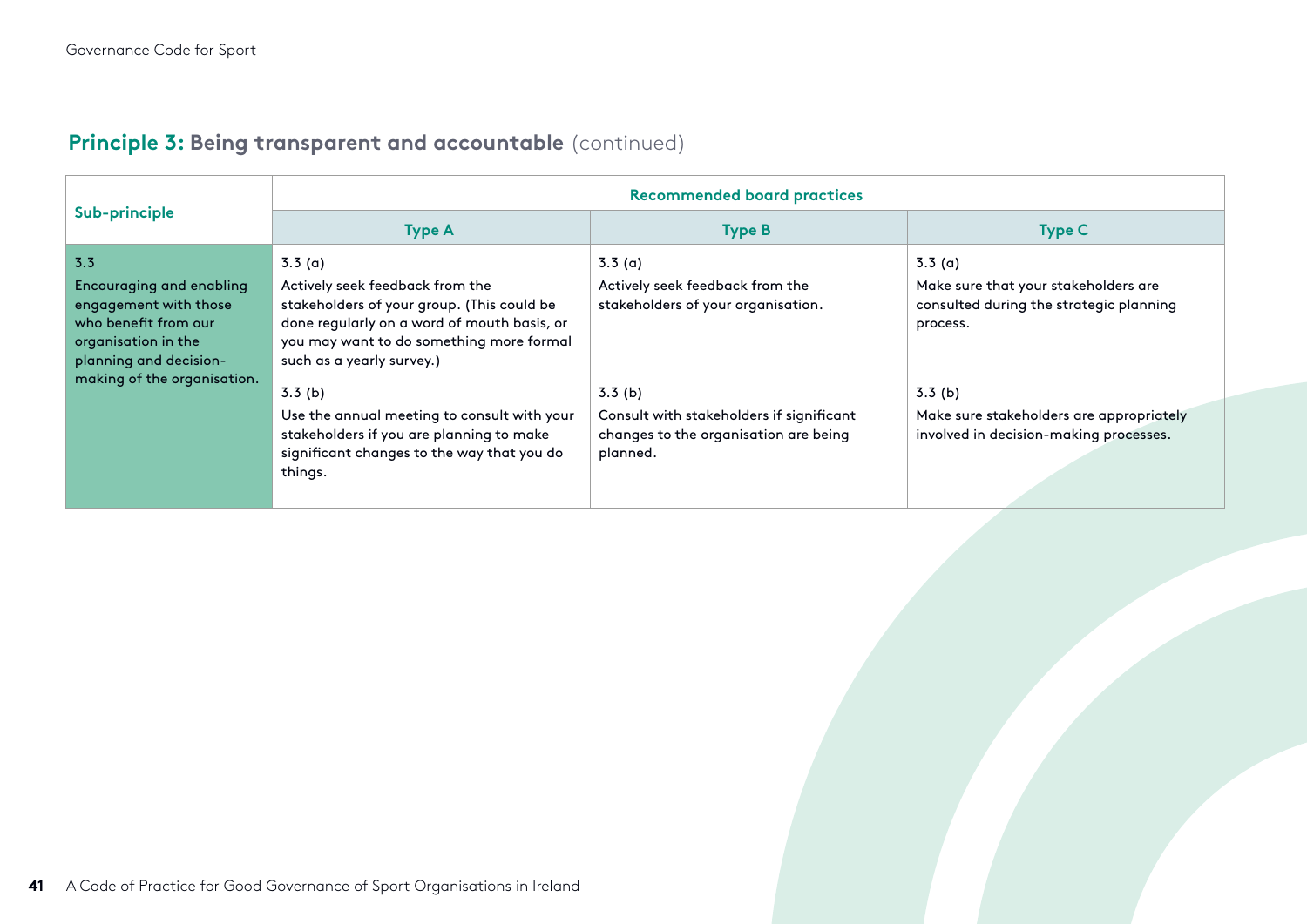| Sub-principle                                                                                                                                                                                                                           | <b>Recommended board practices</b>                                                                                                                                    |                                                                                                                                                                                                |                                                                                                                                                                                                                                                                                                                                                                                                                                                                                                                      |  |
|-----------------------------------------------------------------------------------------------------------------------------------------------------------------------------------------------------------------------------------------|-----------------------------------------------------------------------------------------------------------------------------------------------------------------------|------------------------------------------------------------------------------------------------------------------------------------------------------------------------------------------------|----------------------------------------------------------------------------------------------------------------------------------------------------------------------------------------------------------------------------------------------------------------------------------------------------------------------------------------------------------------------------------------------------------------------------------------------------------------------------------------------------------------------|--|
|                                                                                                                                                                                                                                         | <b>Type A</b>                                                                                                                                                         | <b>Type B</b>                                                                                                                                                                                  | <b>Type C</b>                                                                                                                                                                                                                                                                                                                                                                                                                                                                                                        |  |
| 4.1<br>Making sure that our<br>governing body, individual<br>board members,<br>committees, staff and<br>volunteers understand<br>their:<br>$\bullet$ role,<br>• legal duties, and<br>• delegated responsibility<br>for decision-making. | 4.1 $(a)$<br>Make sure that all board members and sub-<br>committee members (if any) understand<br>and are familiar with the Governance Code<br>and the constitution. | 4.1 $(a)$<br>Make sure that all board members and sub-<br>committee members (if any) understand<br>and are familiar with the Governance<br>Code and the organisation's governing<br>documents. | 4.1 $(a)$<br>Make sure the board induction process<br>includes an overview of:<br>a) the organisation's strategic objectives;<br>b) the role of the board and individual<br>board members;<br>c) the organisation's finances and<br>funding model;<br>d) the Governance Code and the<br>organisation's governing document;<br>e) the letter of appointment for new<br>board members; and<br>f) other board specific policies.<br>It is also good practice to include this<br>information in a board handbook/manual. |  |

## **Principle 4: Working effectively**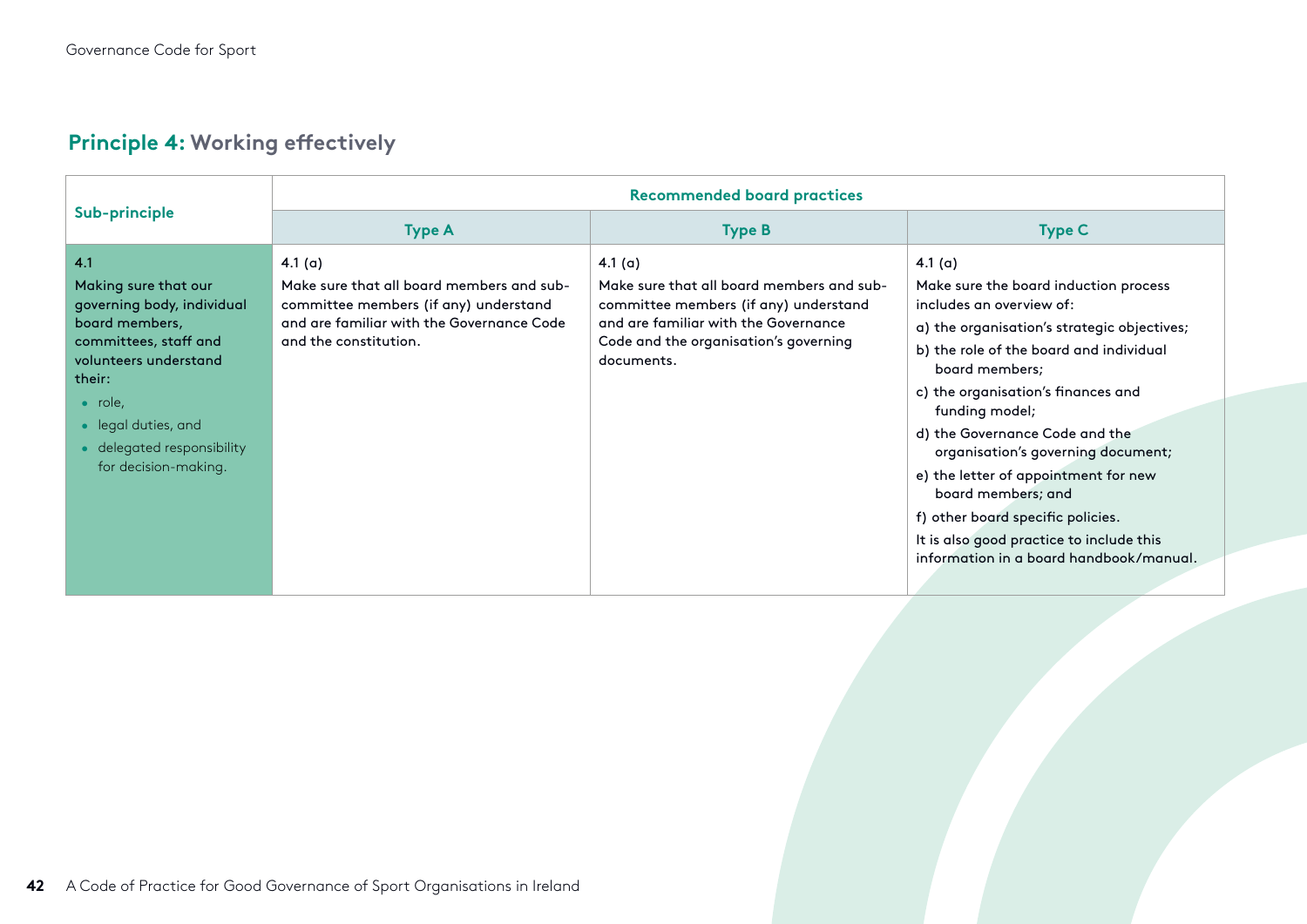| Sub-principle |                                                                                                                                                                                                                                                                                                                                                                                | <b>Recommended board practices</b>                                                                                                                                                                                                                                                                                                                                             |                                                                                                                                                                                                                                                                                                                                                                                |  |
|---------------|--------------------------------------------------------------------------------------------------------------------------------------------------------------------------------------------------------------------------------------------------------------------------------------------------------------------------------------------------------------------------------|--------------------------------------------------------------------------------------------------------------------------------------------------------------------------------------------------------------------------------------------------------------------------------------------------------------------------------------------------------------------------------|--------------------------------------------------------------------------------------------------------------------------------------------------------------------------------------------------------------------------------------------------------------------------------------------------------------------------------------------------------------------------------|--|
|               | <b>Type A</b>                                                                                                                                                                                                                                                                                                                                                                  | <b>Type B</b>                                                                                                                                                                                                                                                                                                                                                                  | <b>Type C</b>                                                                                                                                                                                                                                                                                                                                                                  |  |
| 4.1 continued | 4.1(b)<br>Make sure that board members understand<br>that while they were nominated by a<br>particular group, they must not act as<br>a representative of that group in acting<br>as a board member. Instead, they should<br>promote the aims of the organisation in line<br>with its governing document.<br>Board members must at all times respect<br>board confidentiality. | 4.1(b)<br>Make sure that board members understand<br>that while they were nominated by a<br>particular group, they must not act as<br>a representative of that group in acting<br>as a board member. Instead, they should<br>promote the aims of the organisation in line<br>with its governing document.<br>Board members must at all times respect<br>board confidentiality. | 4.1(b)<br>Make sure that board members understand<br>that while they were nominated by a<br>particular group, they must not act as<br>a representative of that group in acting<br>as a board member. Instead, they should<br>promote the aims of the organisation in line<br>with its governing document.<br>Board members must at all times respect<br>board confidentiality. |  |
|               | 4.1 $(c)$<br>Identify a chair, secretary and treasurer for<br>the group and decide when and how the<br>positions will be rotated.                                                                                                                                                                                                                                              | 4.1 $(c)$<br>Agree and document the roles of the officers<br>and ordinary board members and the terms<br>of reference for any sub-committees.                                                                                                                                                                                                                                  | 4.1 $(c)$<br>Appoint a sub-committee with a governance<br>remit to do a yearly review of:<br>• board roles;<br>• the board's terms of reference;<br>• membership of board and sub-<br>committees; and<br>• your organisation's adherence to the<br>Governance Code's recommended<br>practices.                                                                                 |  |
|               | 4.1(d)<br>Decide and record how decisions will be<br>taken at meetings and between meetings if<br>necessary.                                                                                                                                                                                                                                                                   | 4.1(d)<br>Agree and write up a process for decision-<br>making between meetings. Agree the<br>decisions that can be delegated and the<br>decisions that must be taken by the board.<br>Make sure that this is in line with the<br>governing document and get advice if not.                                                                                                    | 4.1(d)<br>Make sure there is a copy of the schedule of<br>matters reserved to the board in the board<br>handbook. ('Schedule of matters reserved' is<br>defined in the glossary)                                                                                                                                                                                               |  |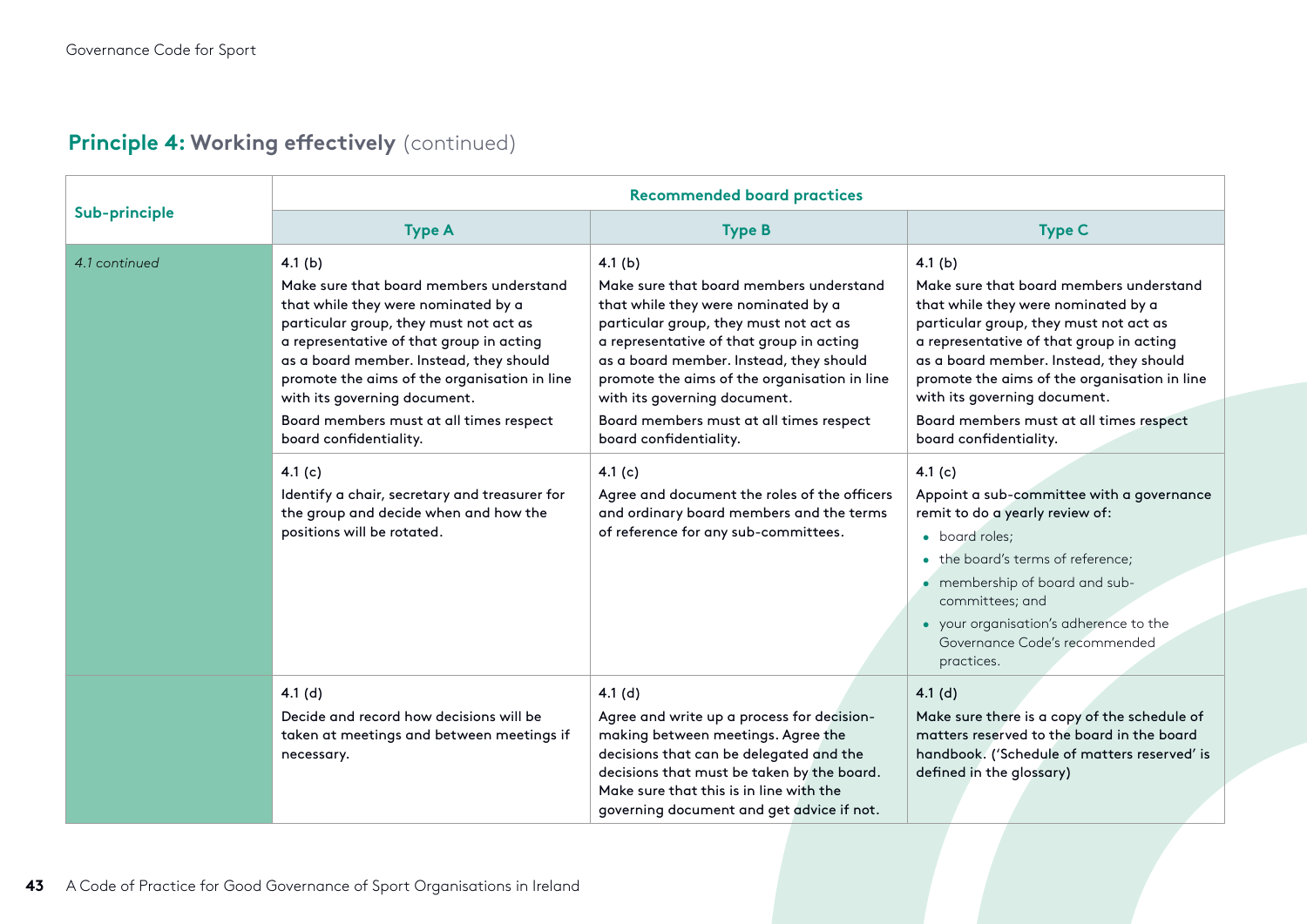| Sub-principle | <b>Recommended board practices</b>                |                                                                                                                                                                          |                                                                                                                                                                                                                                                                                                                                                                         |  |
|---------------|---------------------------------------------------|--------------------------------------------------------------------------------------------------------------------------------------------------------------------------|-------------------------------------------------------------------------------------------------------------------------------------------------------------------------------------------------------------------------------------------------------------------------------------------------------------------------------------------------------------------------|--|
|               | <b>Type A</b>                                     | <b>Type B</b>                                                                                                                                                            | <b>Type C</b>                                                                                                                                                                                                                                                                                                                                                           |  |
| 4.1 continued | 4.1 $(e)$<br>Not a requirement for this category. | 4.1 $(e)$<br>Clarify the differences between the<br>responsibilities of the board and the<br>manager.                                                                    | 4.1 $(e)$<br>Make sure there is a written statement<br>of the division of responsibilities between<br>the Board and CEO including the CEO's<br>delegated authorities.                                                                                                                                                                                                   |  |
|               | 4.1 $(f)$<br>Not a requirement for this category. | 4.1 $(f)$<br>Make sure that board members do not<br>interfere in duties delegated to staff.<br>However, staff should be accountable to the<br>board through the manager. | 41 (f)<br>Make sure that board members do not<br>interfere in duties properly delegated to<br>staff. However, staff should be accountable<br>to the board through the CEO.                                                                                                                                                                                              |  |
|               | 4.1 $(g)$<br>Not a requirement for this category. | 4.1 $(g)$<br>Not a requirement for this category.                                                                                                                        | 4.1(g)<br>Make sure newly appointed board members<br>sign a code of conduct and terms of<br>reference setting out their 'fiduciary duties'.<br>These are the legal duties of one party to<br>act in the best interests of another. These<br>duties relate mainly to assets, property,<br>statutory obligations and the organisation's<br>expectations of board members. |  |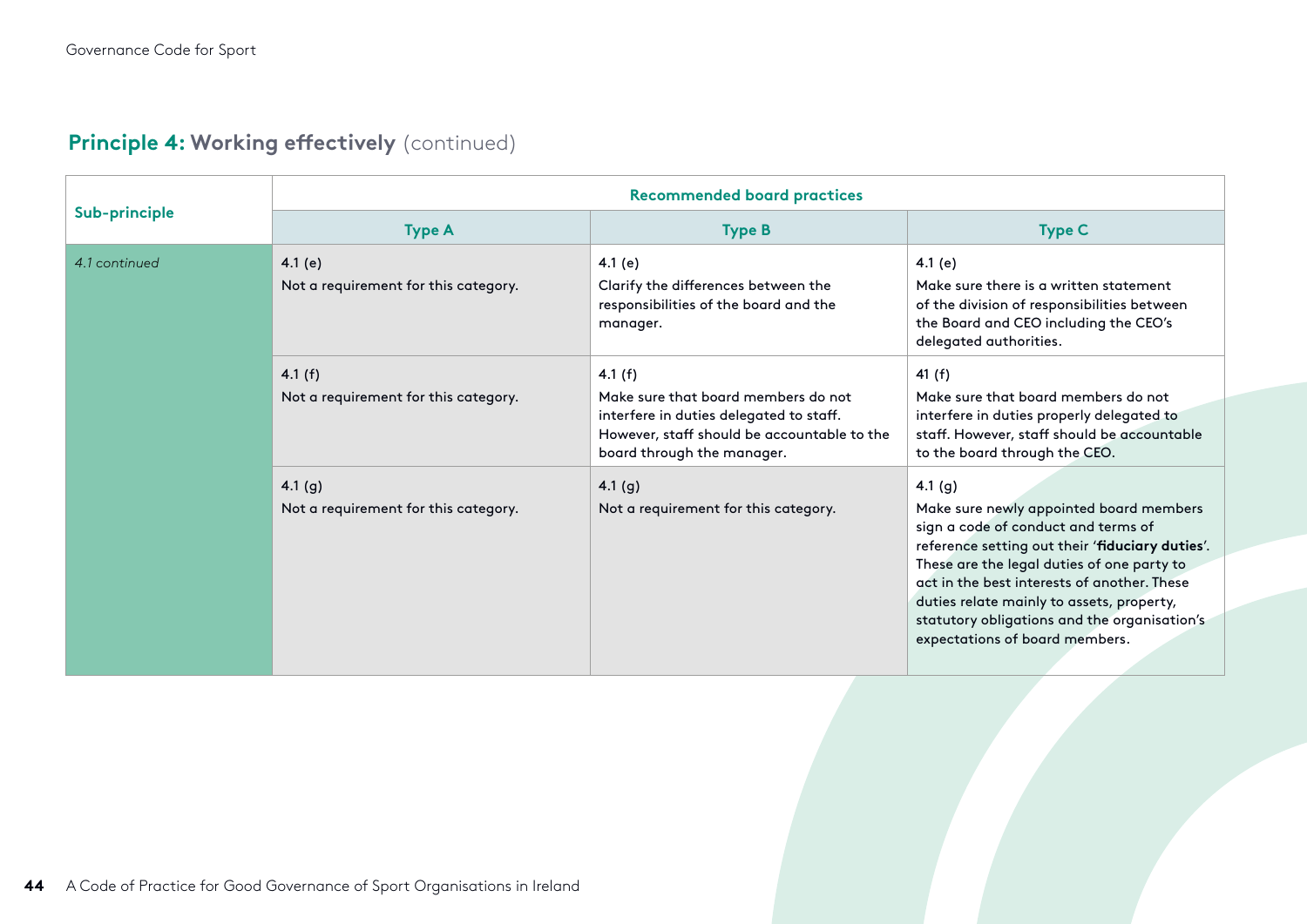| Sub-principle                                                                                                                                        | <b>Recommended board practices</b>                                                                                                                                                 |                                                                                                                                                                                                                                                                                   |                                                                                                                                                                                                                                                                                                                              |  |
|------------------------------------------------------------------------------------------------------------------------------------------------------|------------------------------------------------------------------------------------------------------------------------------------------------------------------------------------|-----------------------------------------------------------------------------------------------------------------------------------------------------------------------------------------------------------------------------------------------------------------------------------|------------------------------------------------------------------------------------------------------------------------------------------------------------------------------------------------------------------------------------------------------------------------------------------------------------------------------|--|
|                                                                                                                                                      | <b>Type A</b>                                                                                                                                                                      | <b>Type B</b>                                                                                                                                                                                                                                                                     | <b>Type C</b>                                                                                                                                                                                                                                                                                                                |  |
| 4.2<br>Making sure that as a<br>board we exercise our<br>collective responsibility<br>through board meetings<br>that are efficient and<br>effective. | 4.2 $(a)$<br>Have regular meetings with sufficient<br>notice.<br>4.2 $(b)$<br>Have an agenda for each meeting.<br>4.2 $(c)$<br>Take minutes and agree them at the next<br>meeting. | 4.2 $(a)$<br>Make sure that the board meets regularly<br>and in line with your governing document.<br>4.2 $(b)$<br>The chair with the manager or secretary sets<br>the agenda of board meetings.<br>4.2 $(c)$<br>Agenda and minutes of last meeting to be<br>sent before meeting. | 4.2 $(a)$<br>Make sure that the board meets regularly<br>and in line with your governing document.<br>$4.2$ (b)<br>The chair and CEO agree the agenda of<br>board meetings.<br>4.2 $(c)$<br>Agenda, minutes of last meeting and<br>reports or papers outlining proposals to be<br>sent before meeting in an accurate, timely |  |
|                                                                                                                                                      |                                                                                                                                                                                    |                                                                                                                                                                                                                                                                                   | and clear manner.                                                                                                                                                                                                                                                                                                            |  |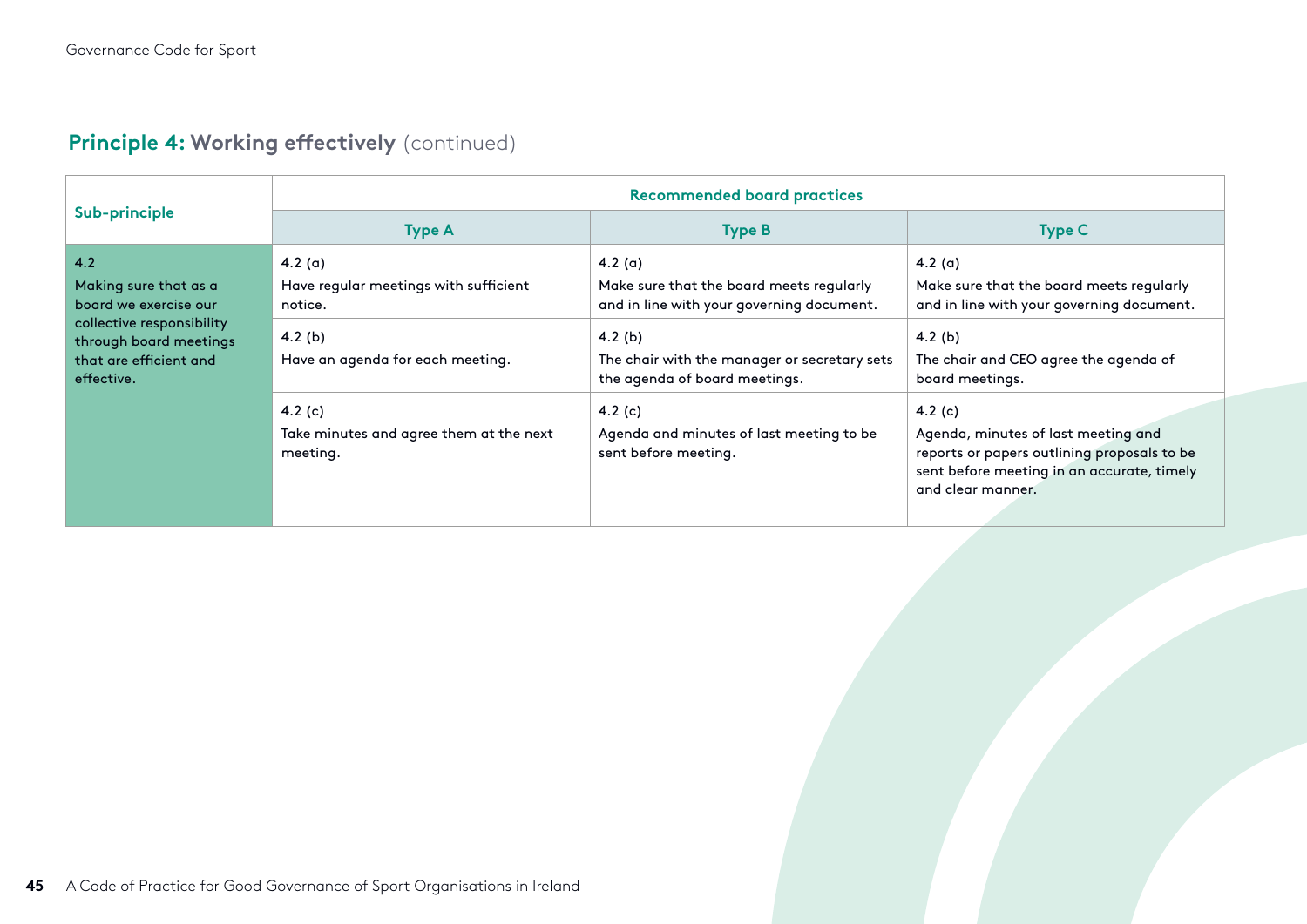| Sub-principle | <b>Recommended board practices</b>                                                                                                                    |                                                                                                                                                                                                                  |                                                                                                                                                                                                                                                                            |  |
|---------------|-------------------------------------------------------------------------------------------------------------------------------------------------------|------------------------------------------------------------------------------------------------------------------------------------------------------------------------------------------------------------------|----------------------------------------------------------------------------------------------------------------------------------------------------------------------------------------------------------------------------------------------------------------------------|--|
|               | <b>Type A</b>                                                                                                                                         | <b>Type B</b>                                                                                                                                                                                                    | <b>Type C</b>                                                                                                                                                                                                                                                              |  |
| 4.2 continued | $4.2$ (d)<br>Start and finish meetings on time.<br>Chair keeps order at meetings, encourages<br>participation and ensures that decisions are<br>made. | $4.2$ (d)<br>Start and finish meetings on time. Chair is<br>responsible for:<br>• keeping order at meetings;<br>• encouraging maximum participation; and<br>ensuring that decisions are made and<br>implemented. | $4.2$ (d)<br>The chair is responsible for ensuring:<br>• board meetings run to time;<br>• enough time is allowed for discussion;<br>• maximum participation of board<br>members;<br>· adequate information is available; and<br>• that decisions are made and implemented. |  |
|               | 4.2 $(e)$<br>Not a requirement for this category.                                                                                                     | 4.2 $(e)$<br>• Make sure board minutes follow a<br>consistent and standard practice.                                                                                                                             | 4.2 $(e)$<br>• Make sure board minutes follow a<br>consistent and standard practice.                                                                                                                                                                                       |  |
|               | 4.2 $(f)$<br>Not a requirement for this category.                                                                                                     | 4.2 $(f)$<br>Not a requirement for this category.                                                                                                                                                                | 4.2(f)<br>Make sure that individual board members<br>have reasonable access to independent<br>professional advice (for example, financial<br>or legal advice) where they think it<br>necessary to fulfil their responsibilities.                                           |  |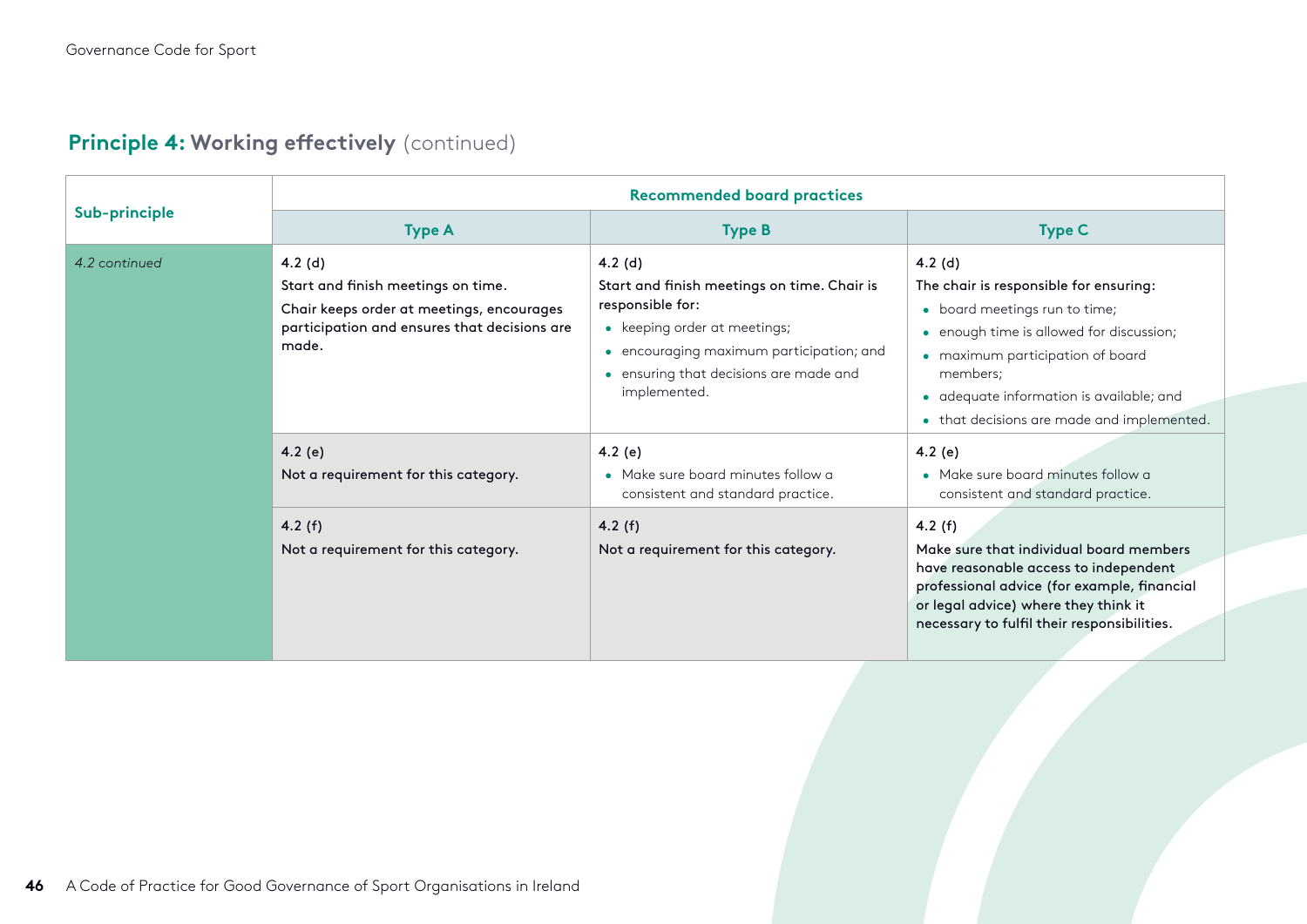|                                                            | <b>Recommended board practices</b>                     |                                                        |                                                                                                                                                                                                       |  |
|------------------------------------------------------------|--------------------------------------------------------|--------------------------------------------------------|-------------------------------------------------------------------------------------------------------------------------------------------------------------------------------------------------------|--|
| Sub-principle                                              | <b>Type A</b>                                          | <b>Type B</b>                                          | <b>Type C</b>                                                                                                                                                                                         |  |
| 4.3<br>Continually reviewing board                         | 4.3 $(a)$<br>Take time once a year to identify ways in | 4.3(a)<br>Take time once a year to review the way that | 4.3 $(a)$<br>Agree a yearly board review process which                                                                                                                                                |  |
| recruitment, development<br>and retirement processes       | which the working of the board could be<br>improved.   | the board works and identify improvements.             | should include, but not be limited to, an<br>assessment of the effectiveness of:                                                                                                                      |  |
| to ensure relevant                                         |                                                        |                                                        | $\bullet$ the board as a whole;                                                                                                                                                                       |  |
| competencies are in place<br>to realise the organisation's |                                                        |                                                        | $\bullet$ the chair;                                                                                                                                                                                  |  |
| objectives.                                                |                                                        |                                                        | • individual board members;                                                                                                                                                                           |  |
|                                                            |                                                        |                                                        | • committees including structure, size, and<br>charters; and                                                                                                                                          |  |
|                                                            |                                                        |                                                        | • director training; and                                                                                                                                                                              |  |
|                                                            |                                                        |                                                        | • recruitment plans.                                                                                                                                                                                  |  |
|                                                            |                                                        |                                                        | The primary purpose of such reviews<br>should be to assess how well the board has<br>formulated, resourced and overseen the<br>achievement of the annual milestones in the<br>board's strategic plan. |  |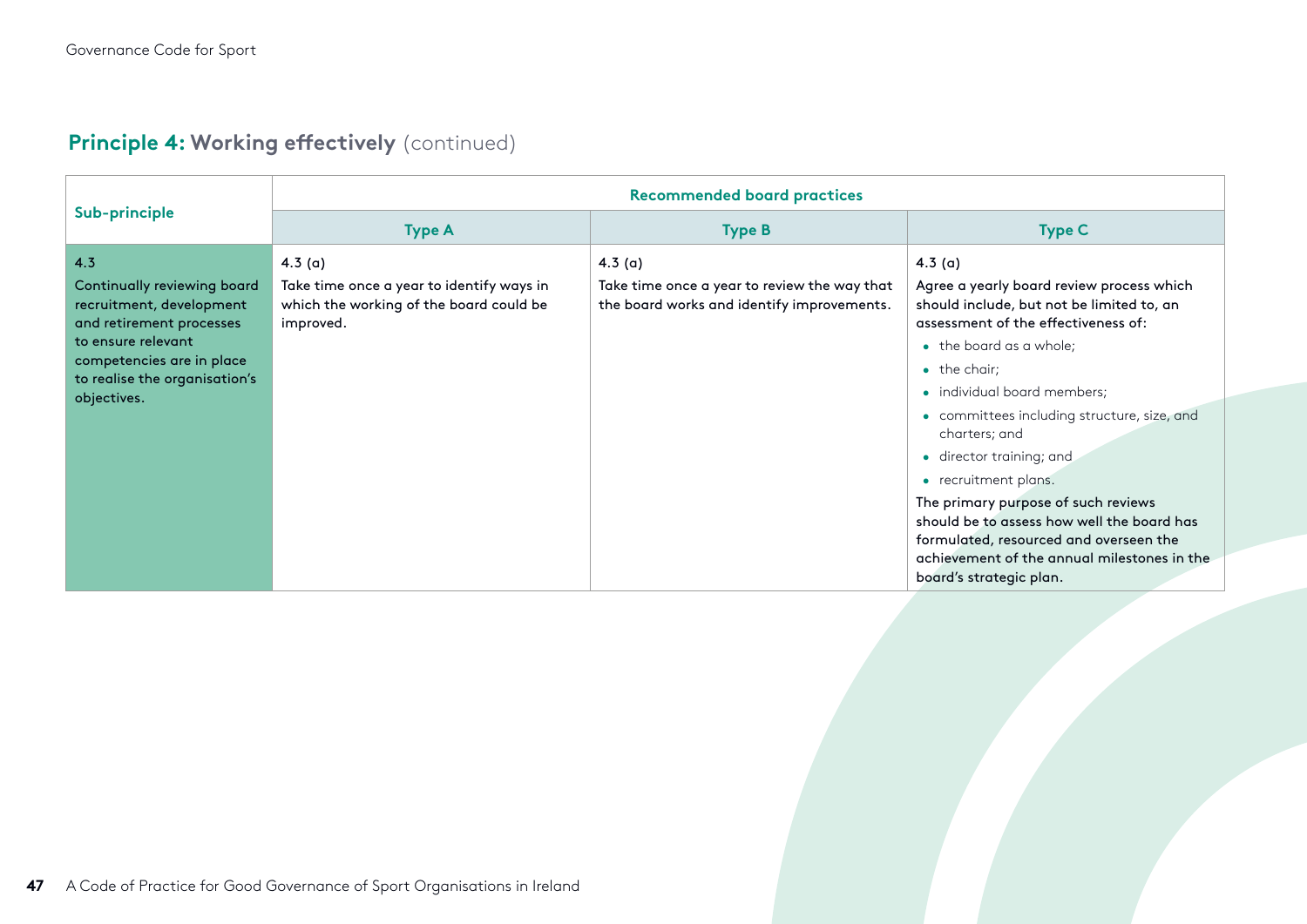| Sub-principle | <b>Recommended board practices</b>                                                                                                                                                                                                                                                                                                                                                                                                                                                                                                                                                                              |                                                                                                                                                                                                                                                                                                                                                                                                                                                                                                                                                                                          |                                                                                                                                                                                                                                                                                                                                                                                                                                                                                                                                            |
|---------------|-----------------------------------------------------------------------------------------------------------------------------------------------------------------------------------------------------------------------------------------------------------------------------------------------------------------------------------------------------------------------------------------------------------------------------------------------------------------------------------------------------------------------------------------------------------------------------------------------------------------|------------------------------------------------------------------------------------------------------------------------------------------------------------------------------------------------------------------------------------------------------------------------------------------------------------------------------------------------------------------------------------------------------------------------------------------------------------------------------------------------------------------------------------------------------------------------------------------|--------------------------------------------------------------------------------------------------------------------------------------------------------------------------------------------------------------------------------------------------------------------------------------------------------------------------------------------------------------------------------------------------------------------------------------------------------------------------------------------------------------------------------------------|
|               | <b>Type A</b>                                                                                                                                                                                                                                                                                                                                                                                                                                                                                                                                                                                                   | <b>Type B</b>                                                                                                                                                                                                                                                                                                                                                                                                                                                                                                                                                                            | <b>Type C</b>                                                                                                                                                                                                                                                                                                                                                                                                                                                                                                                              |
| 4.3 continued | 4.3 $(b)$<br>Take time once a year to discuss who might<br>be interested in joining the board and who<br>might want to leave.<br>Agree who you would like to invite onto the<br>board, bearing in mind the need for a mix of<br>skills and diversity in terms of background<br>and experience. (Make sure that you follow<br>your own rules about election to the board<br>as laid out in your constitution.)<br>Consider the extent to which your board<br>is made up of member representatives,<br>beneficiaries or external representatives to<br>avoid loyalty dilemmas and decide what the<br>best mix is. | $4.3$ (b)<br>Review the skills, attributes and experience<br>that are needed on the board each year.<br>Decide how you will develop existing board<br>members or recruit new members to meet<br>these needs.<br>Select new board members according<br>to the rules laid out in your governing<br>document and the need to promote equal<br>opportunities and diversity at board level.<br>Consider the extent to which your board<br>is made up of member representatives,<br>beneficiaries or external representatives to<br>avoid loyalty dilemmas and decide what the<br>best mix is. | $4.3$ (b)<br>Agree a board succession plan that will<br>ensure that future recruitment:<br>• meets the need for a mix of skills and<br>experience identified in the annual<br>competency gap-analysis;<br>• embraces the board's diversity and ethical<br>culture; and<br>• sets director term limits to ensure board<br>renewal cycles.<br>Consider the extent to which your board<br>is made up of member representatives,<br>beneficiaries or external representatives to<br>avoid loyalty dilemmas and decide what the<br>best mix is. |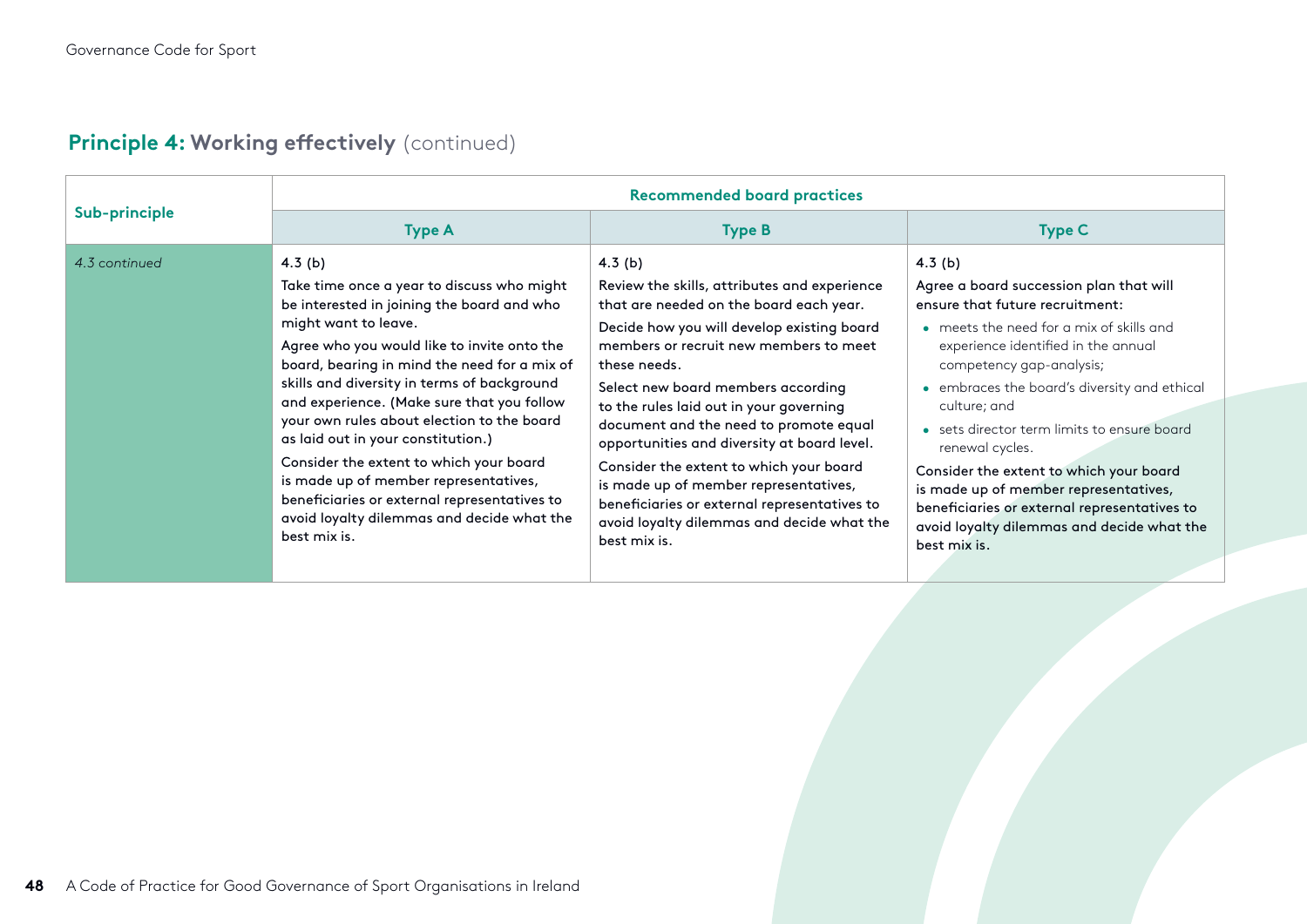| Sub-principle | <b>Recommended board practices</b>                                                                                                                                                                           |                                                                                                                                                                                                                                                                                                      |                                                                                                                                                                                                                                                                                                                                                                                                     |  |
|---------------|--------------------------------------------------------------------------------------------------------------------------------------------------------------------------------------------------------------|------------------------------------------------------------------------------------------------------------------------------------------------------------------------------------------------------------------------------------------------------------------------------------------------------|-----------------------------------------------------------------------------------------------------------------------------------------------------------------------------------------------------------------------------------------------------------------------------------------------------------------------------------------------------------------------------------------------------|--|
|               | <b>Type A</b>                                                                                                                                                                                                | <b>Type B</b>                                                                                                                                                                                                                                                                                        | <b>Type C</b>                                                                                                                                                                                                                                                                                                                                                                                       |  |
| 4.3 continued | 4.3 $(c)$<br>Welcome new board members, explain the<br>work of the board and its committees and<br>help them to get involved.<br>Make sure they have a copy of the<br>constitution and this Governance Code. | 4.3 $(c)$<br>Welcome new board members, explain the<br>work of the board and its committees and<br>help them to get involved.<br>Make sure new board members are given<br>a copy of the governing document, yearly<br>work plan, policy positions, recent board<br>minutes and this Governance Code. | 4.3 $(c)$<br>Agree and put a comprehensive induction<br>programme in place for new board<br>members.<br>Make sure new members develop a<br>clear understanding of their roles and<br>responsibilities including compliance with<br>the principles of this Governance Code.<br>Agree a skills development programme<br>to fill gaps in the new board members'<br>competencies needed for their role. |  |
|               | $4.3$ (d)<br>Not a requirement for this category.                                                                                                                                                            | 4.3 $(d)$<br>Provide appropriate training for board<br>members.                                                                                                                                                                                                                                      | 4.3 $(d)$<br>Provide appropriate ongoing training for<br>board members to fill any competency gaps.                                                                                                                                                                                                                                                                                                 |  |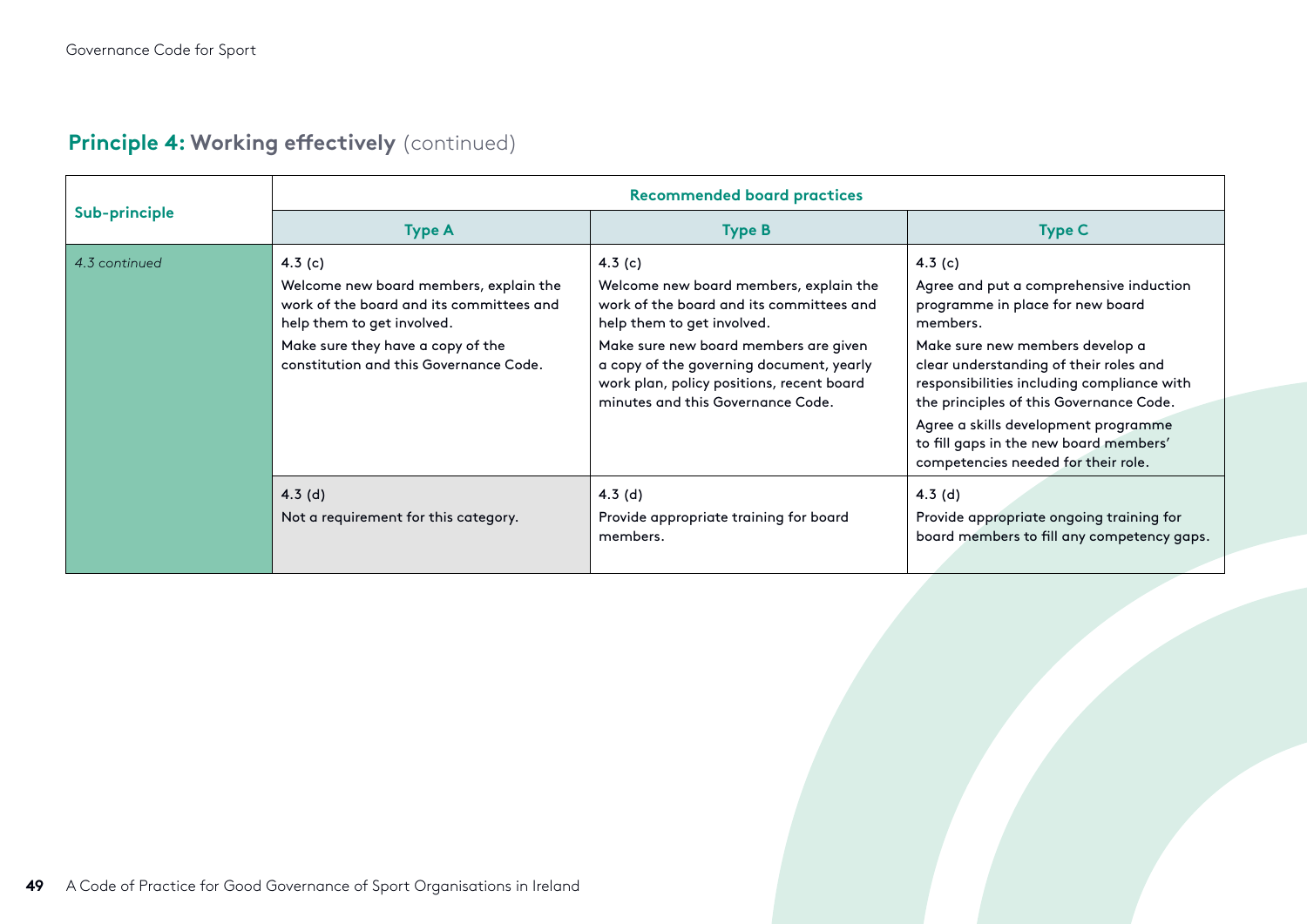|                                               | <b>Recommended board practices</b>                                                                                                   |                                                                                                                                                                     |                                                                                                                                                                     |  |
|-----------------------------------------------|--------------------------------------------------------------------------------------------------------------------------------------|---------------------------------------------------------------------------------------------------------------------------------------------------------------------|---------------------------------------------------------------------------------------------------------------------------------------------------------------------|--|
| Sub-principle                                 | <b>Type A</b>                                                                                                                        | <b>Type B</b>                                                                                                                                                       | <b>Type C</b>                                                                                                                                                       |  |
| 5.1<br>Being honest, fair and<br>independent. | 5.1 $(a)$<br>Make sure the chair leads the board in<br>developing an ethical culture in line with the<br>values of the organisation. | 5.1 $(a)$<br>Make sure the chair leads the board in<br>developing an ethical culture in line with the<br>values of the organisation.                                | 5.1 $(a)$<br>Make sure the chair leads the board in<br>developing an ethical culture in line with the<br>values of the organisation.                                |  |
|                                               | 5.1 $(b)$<br>Develop and agree a code of conduct or<br>set ground rules for board or committee<br>members.                           | 5.1 $(b)$<br>Develop and agree a code of conduct for<br>board members that outlines the expected<br>standards of behaviour and what happens if<br>they are not met. | 5.1 $(b)$<br>Develop and agree a code of conduct for<br>board members that outlines the expected<br>standards of behaviour and what happens if<br>they are not met. |  |
|                                               | 5.1 $(c)$<br>Make sure the code of conduct gives<br>clear guidelines on the receipt of gifts or<br>hospitality by board members.     | 5.1 $(c)$<br>Make sure the code of conduct gives<br>clear guidelines on the receipt of gifts or<br>hospitality by board members.                                    | 5.1 $(c)$<br>Make sure the code of conduct gives<br>clear guidelines on the receipt of gifts or<br>hospitality by board members.                                    |  |

## **Principle 5: Behaving with integrity**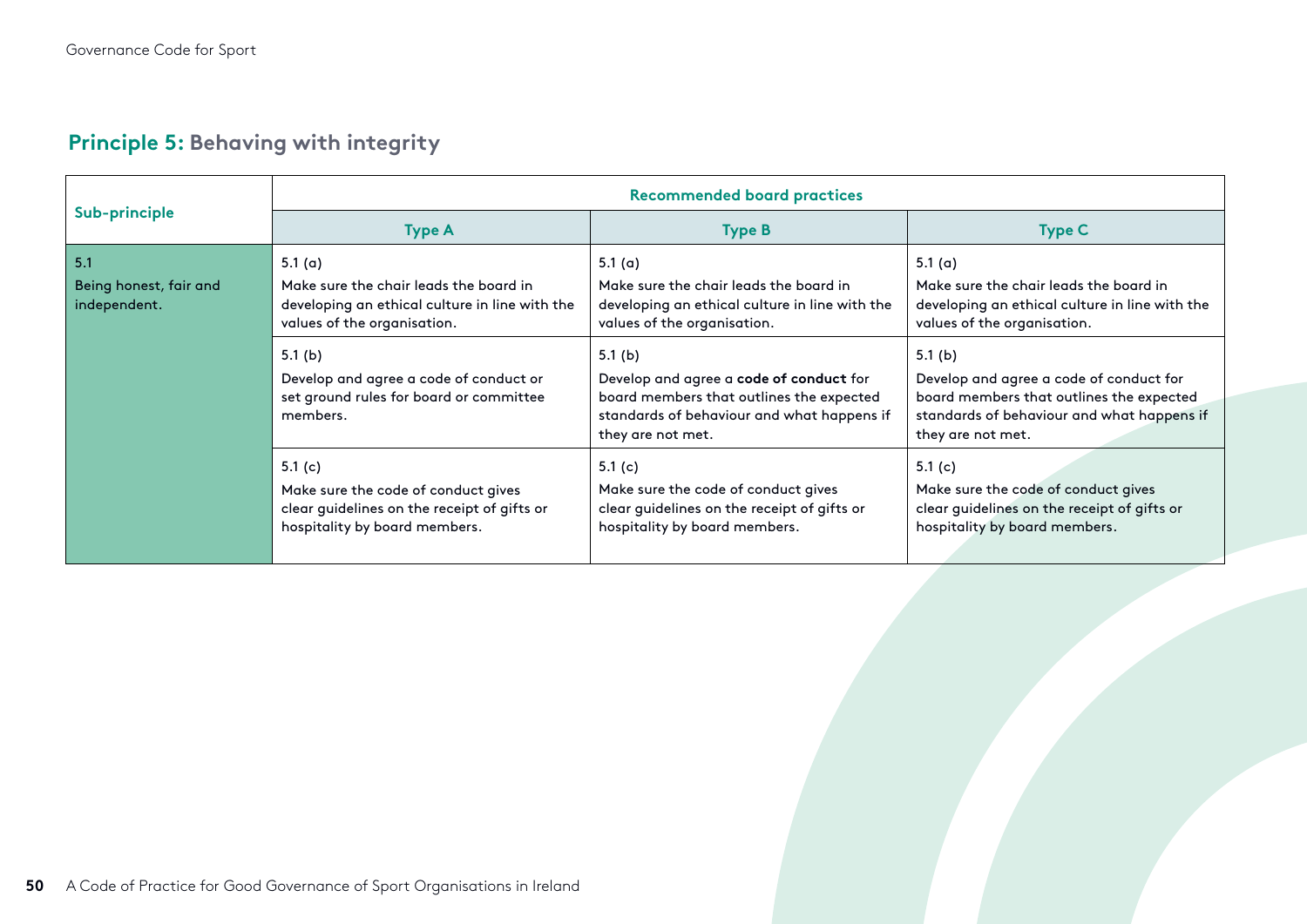|               | <b>Recommended board practices</b>                                                                            |                                                                                                               |                                                                                                                                           |
|---------------|---------------------------------------------------------------------------------------------------------------|---------------------------------------------------------------------------------------------------------------|-------------------------------------------------------------------------------------------------------------------------------------------|
| Sub-principle | <b>Type A</b>                                                                                                 | <b>Type B</b>                                                                                                 | <b>Type C</b>                                                                                                                             |
| 5.1 continued | 5.1 $(d)$<br>Make sure all board members sign a<br>commitment to the code.                                    | 5.1 $(d)$<br>Make sure all board members sign a<br>commitment to follow the code when they<br>are appointed.  | 5.1(d)<br>Make sure all board members sign a<br>commitment to follow the code when they<br>are appointed.                                 |
|               | 5.1 $(e)$<br>Review your code of conduct at least every<br>three years.                                       | 5.1 (e)<br>Review your code of conduct every three<br>years.                                                  | 5.1 (e)<br>Review your code every three years to ensure<br>it meets developing ethical standards<br>expected by stakeholders and society. |
|               | 5.1 $(f)$<br>Be fair by consistently applying the same<br>ethical standards to every person and<br>situation. | 5.1 $(f)$<br>Be fair by consistently applying the same<br>ethical standards to every person and<br>situation. | 5.1 $(f)$<br>Be fair by consistently applying the same<br>ethical standards to every person and<br>situation.                             |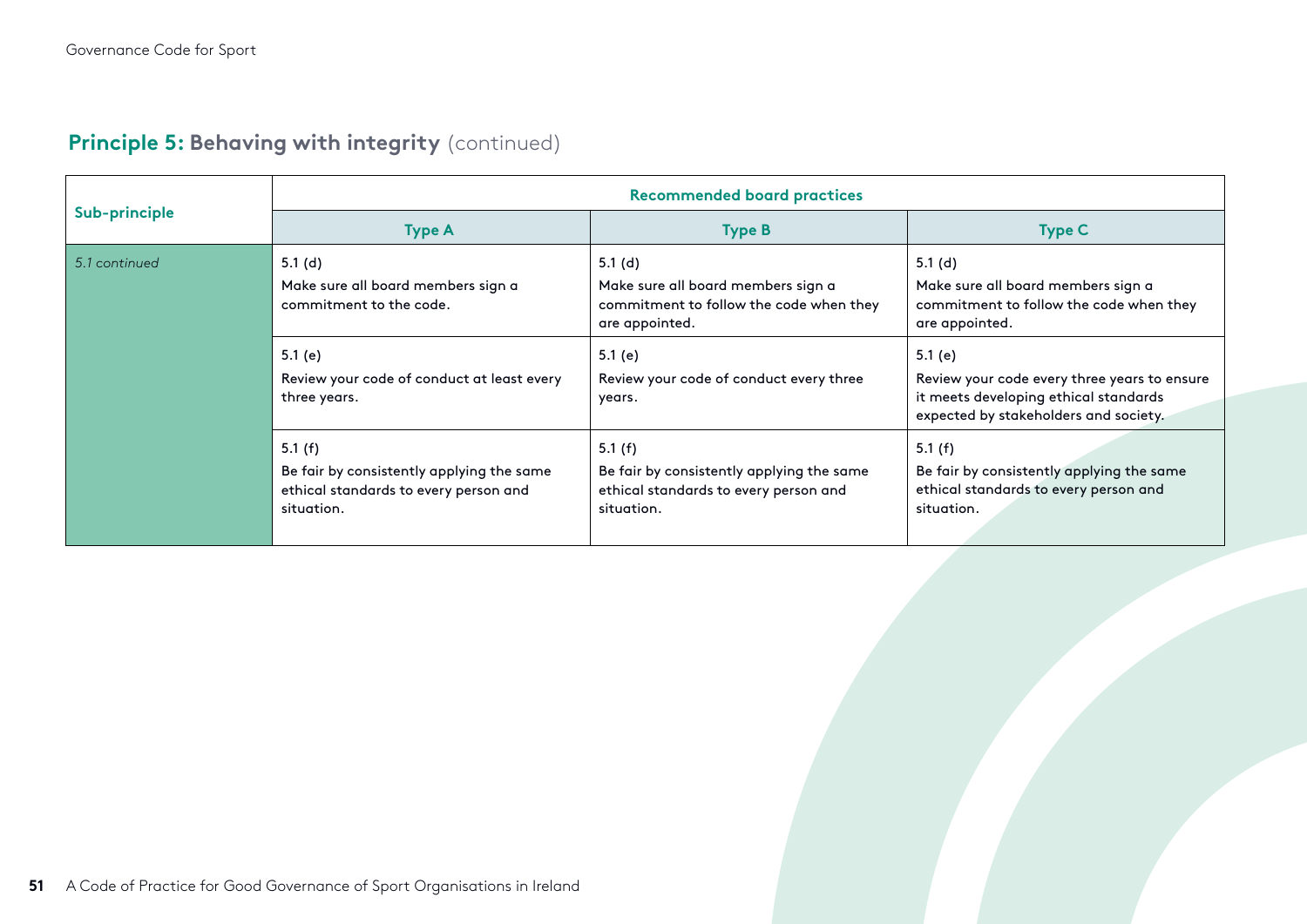|                                                                                                         | <b>Recommended board practices</b>                                                                                                                                                                                                                                                                                                                                                                                                                                                                              |                                                                                                                                                                                                                                                                                                                                                                                                                                                                                                                   |                                                                                                                                                                                                                                                                                                                                                                                                                                                                                                                |
|---------------------------------------------------------------------------------------------------------|-----------------------------------------------------------------------------------------------------------------------------------------------------------------------------------------------------------------------------------------------------------------------------------------------------------------------------------------------------------------------------------------------------------------------------------------------------------------------------------------------------------------|-------------------------------------------------------------------------------------------------------------------------------------------------------------------------------------------------------------------------------------------------------------------------------------------------------------------------------------------------------------------------------------------------------------------------------------------------------------------------------------------------------------------|----------------------------------------------------------------------------------------------------------------------------------------------------------------------------------------------------------------------------------------------------------------------------------------------------------------------------------------------------------------------------------------------------------------------------------------------------------------------------------------------------------------|
| Sub-principle                                                                                           | <b>Type A</b>                                                                                                                                                                                                                                                                                                                                                                                                                                                                                                   | <b>Type B</b>                                                                                                                                                                                                                                                                                                                                                                                                                                                                                                     | <b>Type C</b>                                                                                                                                                                                                                                                                                                                                                                                                                                                                                                  |
| 5.2<br>Understanding, declaring<br>and managing conflicts<br>of interest and conflicts of<br>loyalties. | 5.2 $(a)$<br>Hold a discussion about the issues of<br>'conflict of interest' and 'conflict of loyalty.'<br>Develop a policy on each of these.                                                                                                                                                                                                                                                                                                                                                                   | 5.2 $(a)$<br>Hold a discussion about the issues of<br>'conflict of interest' and 'conflict of loyalty.'<br>Develop a policy on each of these.                                                                                                                                                                                                                                                                                                                                                                     | 5.2 $(a)$<br>Hold a discussion about the issues of<br>'conflict of interest' and 'conflict of loyalty.'<br>Develop a policy on each of these.                                                                                                                                                                                                                                                                                                                                                                  |
|                                                                                                         | 5.2(b)<br>Each board member and anyone else<br>present must tell the board if they believe<br>they have a conflict of interest on a matter<br>to be decided on at a meeting. Unless the<br>board decides otherwise, they must leave<br>when the board is discussing or deciding on<br>that matter. The person concerned should<br>be told what decision was reached.<br>Conflicts of interest must be recorded in the<br>minutes.<br>Conflicts of loyalty may be serious enough<br>to be conflicts of interest. | 5.2 $(b)$<br>Each board member and anyone else<br>present must tell the board if they believe<br>they have a conflict of interest on a matter<br>to be decided at the meeting. Unless the<br>board decides otherwise, they must leave<br>when the board is discussing or deciding on<br>that matter. The person concerned should<br>be told what decision was reached.<br>Conflicts of interest must be recorded in the<br>minutes.<br>Conflicts of loyalty may be serious enough<br>to be conflicts of interest. | 5.2(b)<br>Each board member and anyone else<br>present must tell the board if they believe<br>they have a conflict of interest on a matter<br>to be decided at the meeting. Unless the<br>board decides otherwise, they must leave<br>when the board is discussing or deciding on<br>that matter. The person concerned should<br>be told what decision was reached.<br>Conflicts of interest must be recorded in the<br>minutes.<br>Conflicts of loyalty may be serious enough<br>to be conflicts of interest. |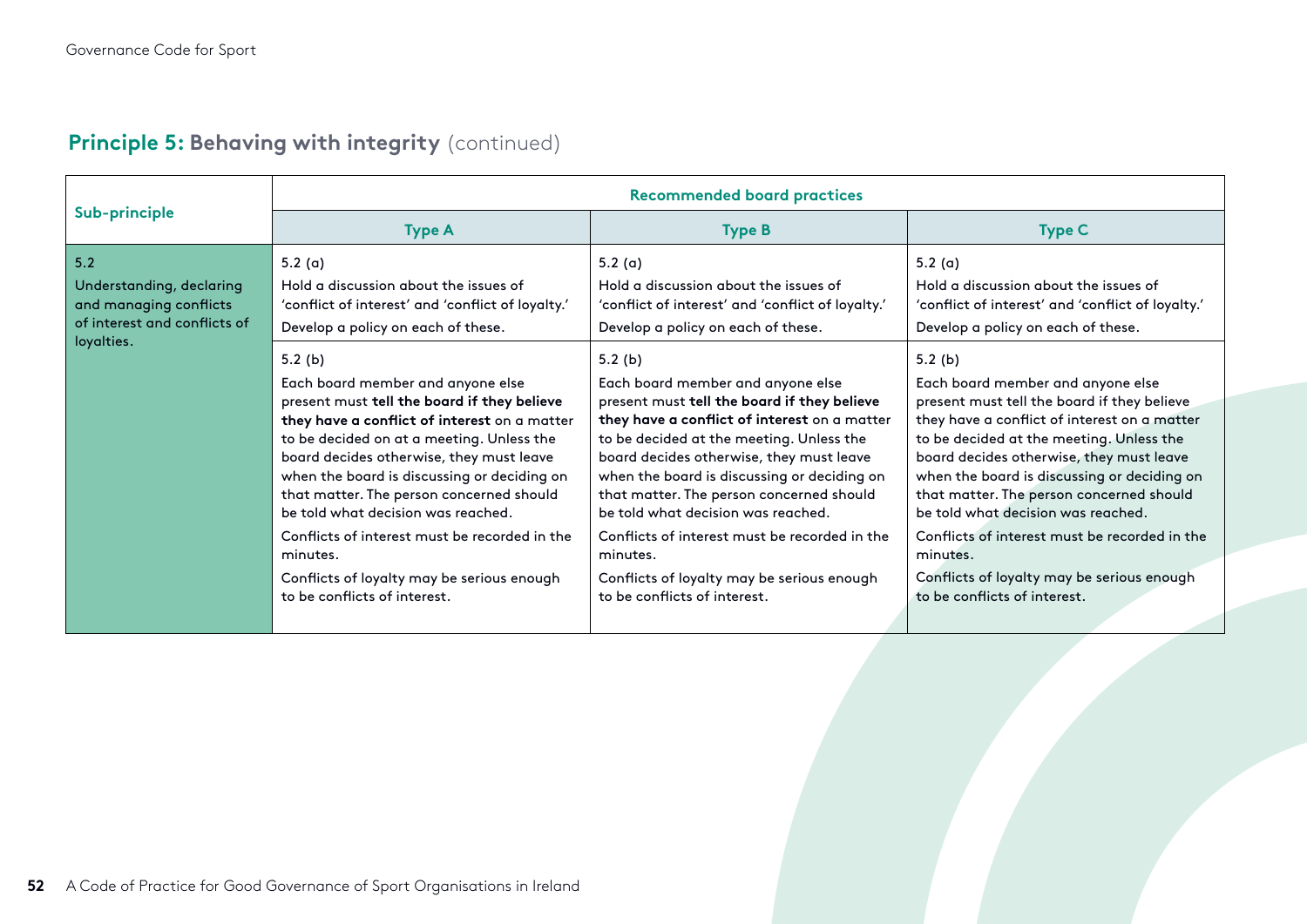|               | <b>Recommended board practices</b>                |                                                                                                                                                                                                                                           |                                                                                                                                                                                                                                           |  |
|---------------|---------------------------------------------------|-------------------------------------------------------------------------------------------------------------------------------------------------------------------------------------------------------------------------------------------|-------------------------------------------------------------------------------------------------------------------------------------------------------------------------------------------------------------------------------------------|--|
| Sub-principle | <b>Type A</b>                                     | <b>Type B</b>                                                                                                                                                                                                                             | <b>Type C</b>                                                                                                                                                                                                                             |  |
| 5.2 continued | 5.2 $(c)$<br>Not a requirement for this category. | 5.2 $(c)$<br>Establish a register of directors' interests.<br>Update it each year.<br>Board members must notify the board of<br>any relevant changes in their interests when<br>they happen. These should be recorded in<br>the register. | 5.2 $(c)$<br>Establish a register of directors' interests.<br>Update it each year.<br>Board members must notify the board of<br>any relevant changes in their interests when<br>they happen. These should be recorded in<br>the register. |  |
|               | $5.2$ (d)<br>Not a requirement for this category. | $5.2$ (d)<br>Not a requirement for this category.                                                                                                                                                                                         | 5.2 $(d)$<br>Make sure the board induction process<br>includes information and policies about<br>conflicts of interest and conflicts of loyalty.                                                                                          |  |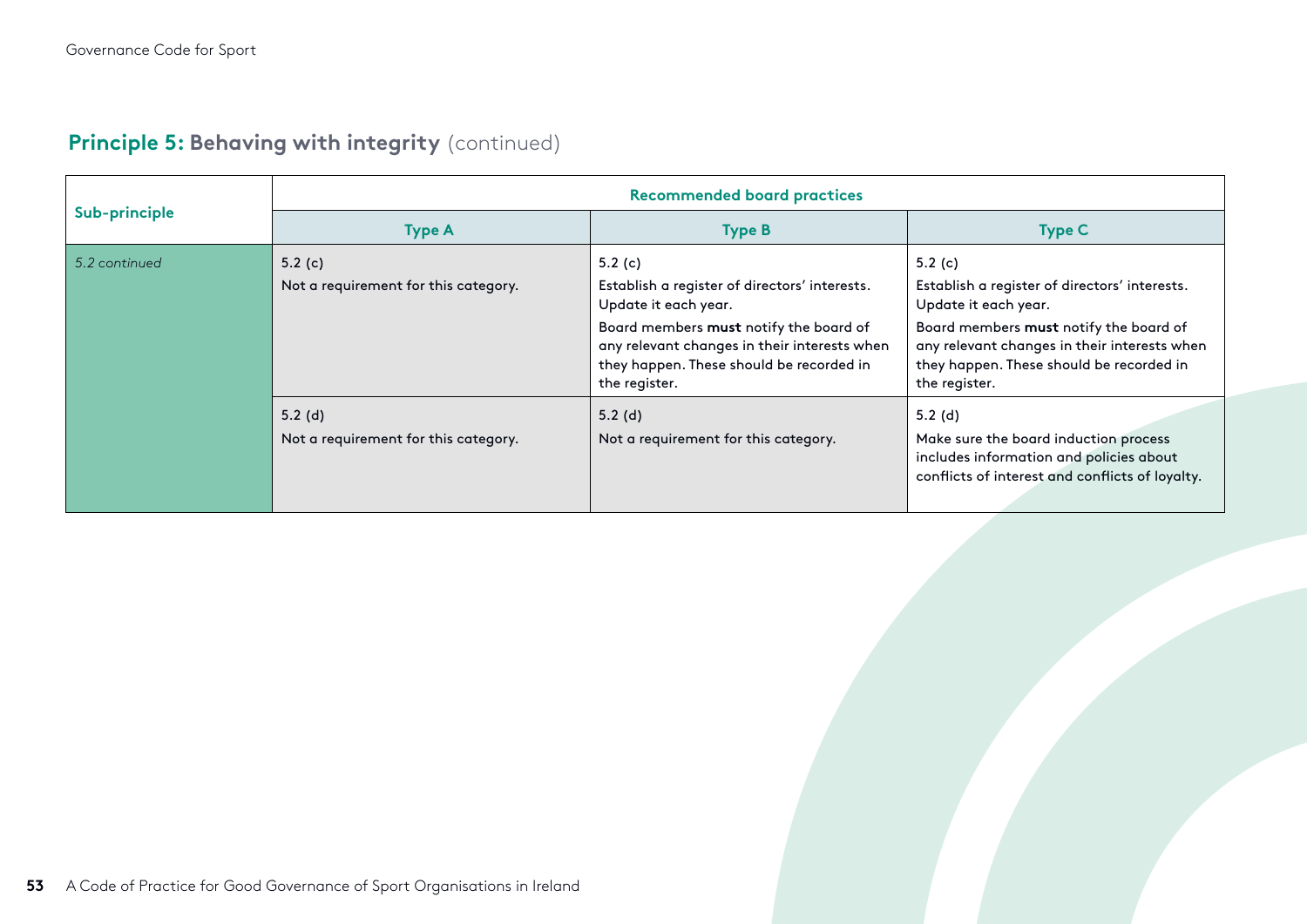|                                                               | <b>Recommended board practices</b>                                                                                                           |                                                                                                                                                     |                                                                                                                                                                     |  |
|---------------------------------------------------------------|----------------------------------------------------------------------------------------------------------------------------------------------|-----------------------------------------------------------------------------------------------------------------------------------------------------|---------------------------------------------------------------------------------------------------------------------------------------------------------------------|--|
| Sub-principle                                                 | <b>Type A</b>                                                                                                                                | <b>Type B</b>                                                                                                                                       | <b>Type C</b>                                                                                                                                                       |  |
| 5.3                                                           | 5.3 $(a)$                                                                                                                                    | 5.3 $(a)$                                                                                                                                           | 5.3 $(a)$                                                                                                                                                           |  |
| Protecting and promoting<br>our organisation's<br>reputation. | Make sure all board members understand<br>their responsibility to act as champions<br>for the group by promoting its work and<br>reputation. | Make sure all board members understand<br>their responsibility to act as champions for<br>the organisation by promoting its work and<br>reputation. | Make sure all board members understand<br>their responsibility to act as champions for<br>the organisation by promoting its work and<br>reputation.                 |  |
|                                                               | 5.3(b)<br>Make sure the code of conduct clarifies that<br>board members have a duty to maintain the<br>confidentiality of board meetings.    | 5.3(b)<br>Make sure the code of conduct clarifies that<br>board members have a duty to maintain the<br>confidentiality of board meetings.           | 5.3(b)<br>The board should have a formal policy on<br>board and sub-committee confidentiality.                                                                      |  |
|                                                               | 5.3 $(c)$<br>Not a requirement for this category.                                                                                            | 5.3 $(c)$<br>Not a requirement for this category.                                                                                                   | 5.3 $(c)$<br>Make sure the safeguarding and promoting<br>of the organisation's reputation is dealt<br>with in the communications and risk<br>management strategies. |  |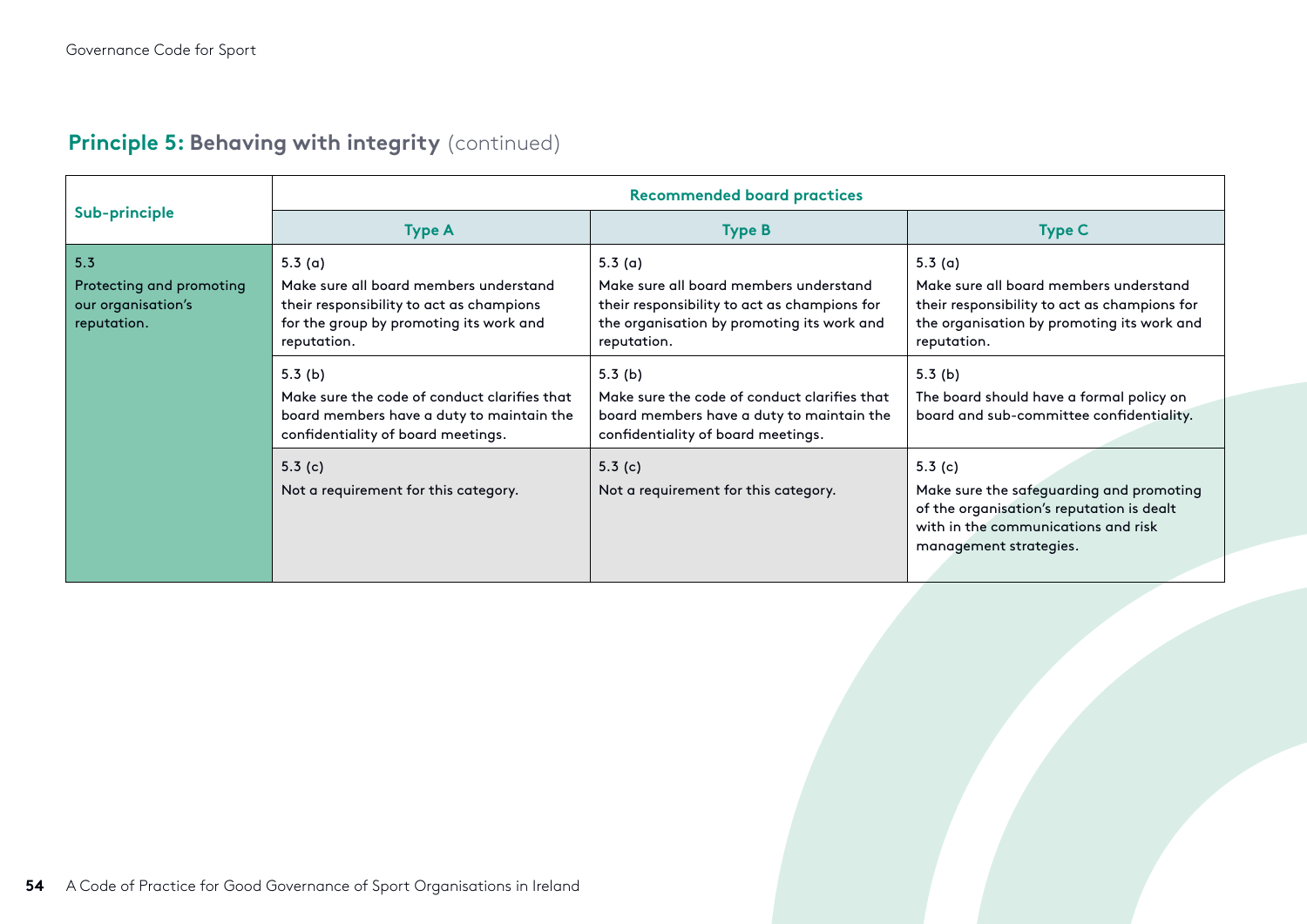## <span id="page-54-0"></span>**Appendix 3:** Plain English glossary of terms

The following explanation of terms is how they are understood and used in the Governance Code for Sport.

**Accountable:** Answerable to.

**Annual Report:** This is a document setting out the yearly operational and financial activities of an organisation.

**Annual General Meeting (AGM):** The yearly meeting of the members of an organisation. Its purpose is to:

- approve the previous year's financial statements;
- confirm appointments to the governing body;
- make decisions in which the members must be involved; and
- confirm the appointment of a person to review the annual accounts (in the case of a company, the auditor).

By law companies limited by guarantee must have an AGM.

**Annual work plan:** This is a schedule of tasks for the coming year. It gives details of the resources to accomplish these tasks.

**Articles of association:** In a company limited by guarantee, the articles of association set out the members' rights, directors' power and how the organisation makes decisions. (This is one of the two formal governing documents which are used to set up a company limited by guarantee. The second is the Memorandum of Association.)Appendix 3: Plain English glossary of terms

The following explanation of terms is how they are understood and used in the Governance Code for Community, Voluntary and Charitable Organisations in Ireland.

**Assets:** Money or other valuables (for example, premises) belonging to an individual or a business.

**Board:** See governing body.

**Board handbook:** This is an information guide for board members on how a board works.

**Board induction process:** This is a process that aims to familiarise a new board member with the organisation.

**Board Review Process:** This is a process that the board should conduct on a regular basis to evaluate its own performance and assess how it is adapting to the challenges of the changing business and regulatory environment. The review should evaluate the individual and collective performance of board members, its skills, competencies, structures, policies and procedures to ensure that they are fit-for-purpose.

**Board Succession Plan:** Succession planning is a way for an organisation to ensure its continued effective performance. The main goal of a succession plan is to smooth the transition as board members leave and are replaced. It is important to think not just in terms of board membership, but also committee membership, board and committee chairs, and officer positions. The board needs to search constantly for potential members and find new ways to uncover suitable candidates for board positions.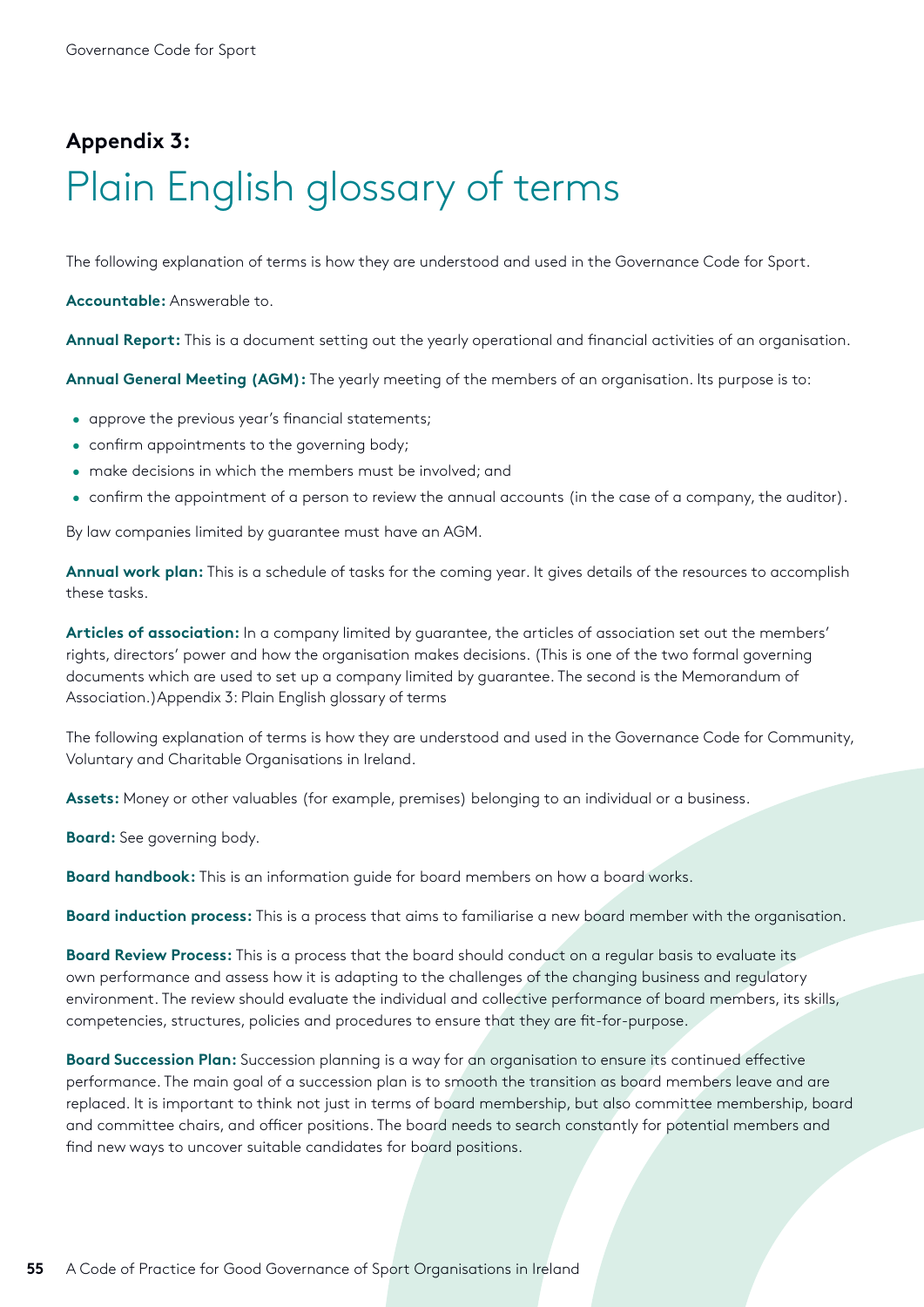The succession plan should set out clear key selection criteria, for example, the skills, knowledge, experience required, the rules about board member appointment in the organisation's governing document and the procedures to be used to help identify, filter and screen potential candidates to fill vacancies as they arise.

A useful tool to help boards stay on top of succession planning is to develop a chart that can include the board members, their length of service, expiration of their current term, as well as committee and officer positions held. This will help give a clear picture of upcoming vacancies that will need to be filled. The succession plan should also cover the process to be followed if there is an unplanned departure from the board and for the departure – planned or unplanned – of the chief executive and other key managers.

**Business continuity plans:** This is a plan to determine how the company will be maintained in the future.

**CEO (chief executive officer):** The person responsible for managing the activities of an organisation. This person reports to the governing body. The post of CEO is usually a paid position. This person may be known by other names such as:

- Managing director;
- Manager;
- Coordinator; and
- Director (not to be confused with those people who are members of the board of directors of the organisation).

**Chair:** The person who leads the governing body.

**Charities Regulatory Authority:** The Charities Regulatory Authority (CRA) is Ireland's national statutory regulatory agency for charitable organisations. The CRA is an independent agency of the Department of Justice and Equality.

**Code of conduct:** A document setting out expected standards of behaviour of members of an organisation and the procedures in place if these standards are not met.

**Communications strategy:** The way information about an organisation is communicated both internally and externally.

**Company limited by guarantee (also called a company limited by guarantee without a share capital):**  This is a type of legal entity normally chosen by voluntary organisations, charities and community groups because:

- it is a distinct legal entity and in law is considered to be separate to its members or board members;
- it is a democratic structure the company is controlled by the members who elect the Management Committee, usually known as the Board of Directors; members cannot benefit from any profits made; and
- each board member's liability is limited to a nominal sum which they guarantee to pay if the company has debts on winding up.

**Company secretary:** This is a person appointed by the directors of a company who is responsible for making sure that the company complies with company law. This person is not necessarily the same person who carries out the secretarial duties (for example takes the minutes) or has the title of Honorary Secretary within a particular organisation. It is a role that may be held by a corporate entity such as an accounting or law firm.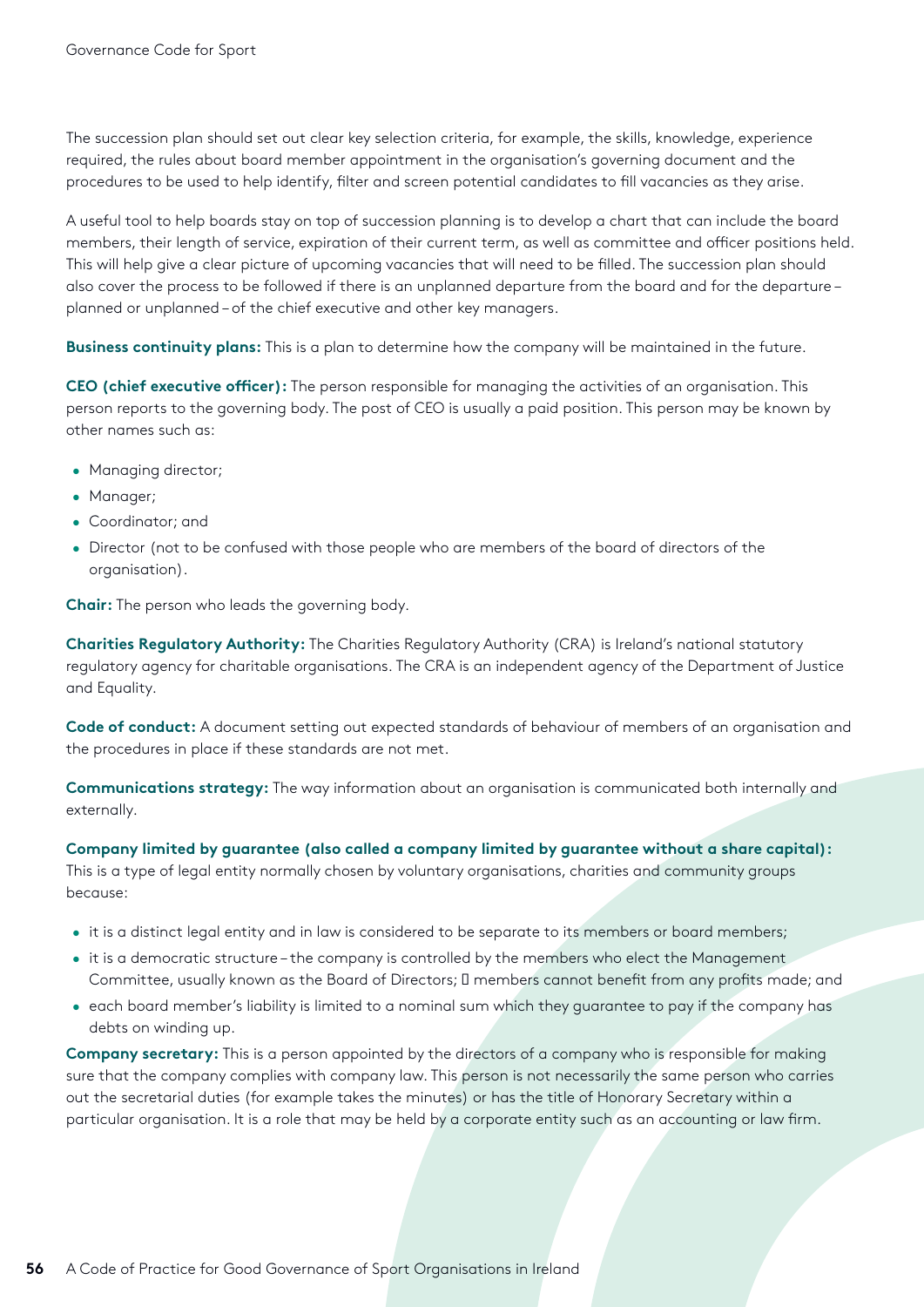**Comply:** To act in line with the Code of Governance.

**'Comply or explain':** This is an approach used in corporate governance. Rather than setting out strict rules, organisations are expected to use a principles-based code where boards have to follow the recommended practices in the Code or explain the veracity (truthfulness) of their explanations for divergence from these practices. The explanations are open to public scrutiny – and stewardship (see page 8).

**Conflict of interest:** A conflict of interest arises when your private interests compete with your professional duties. A conflict of interest may arise, for example, if a board member influences the awarding of a contract to a company owned by a family member. It is legal to award a contract to the best qualified company, even if that company is owned by a relative of a board member, but the board member must not be part of the decision making process. This would be a conflict of interest, because the family would benefit financially from their position. A conflict of interest can also happen in relation to a business connection of the board member (nonfamily related).

**Conflict of Loyalty:** A conflict of loyalty arises where a board member may be involved in board decisions and may be (or perceived to be) potentially influenced by considerations other than the best interests of the organisation. This might happen when the board member has come onto the board as a nominee of a particular group for example members in a particular county, a funding body, stakeholders or staff. This situation may possibly cause the board member to think that they should act in the interests of the grouping that nominated them.

However, regardless of how they got onto the board of directors, **board members should act in the interests solely of the organisation on whose board that they sit**, rather than acting in the interests of the grouping that nominated them.

Conflicts of loyalty may be sufficiently serious to amount to conflicts of interest.

**Constitution:** This is a document that sets out the purpose of your organisation and the basic rules for governance (see also governing document). For organisations that are structured as companies, the Companies Act 2014 (commenced in June 2015) requires a constitution which must include certain information specified in the Act. The constitution is a combination of the old Memorandum and Articles of Association into one document.

**Cooperative:** This is an enterprise owned and controlled by its members for the benefit of members.

**Corporate governance:** See governance.

**Data protection policy:** A policy that reflects data protection rules and applies them to the systems of the organisation so that they comply with the relevant Data Protection law.

**Delegate:** To give another person the authority to do work and/or to take decisions on your behalf.

**Delegated authority:** This happens when the governing body authorises the CEO or manager to take a decision on their behalf to facilitate efficient management or administration. It can also happen between a CEO or Manager and other staff.

**Director:** A member of the board of directors of a company limited by guarantee.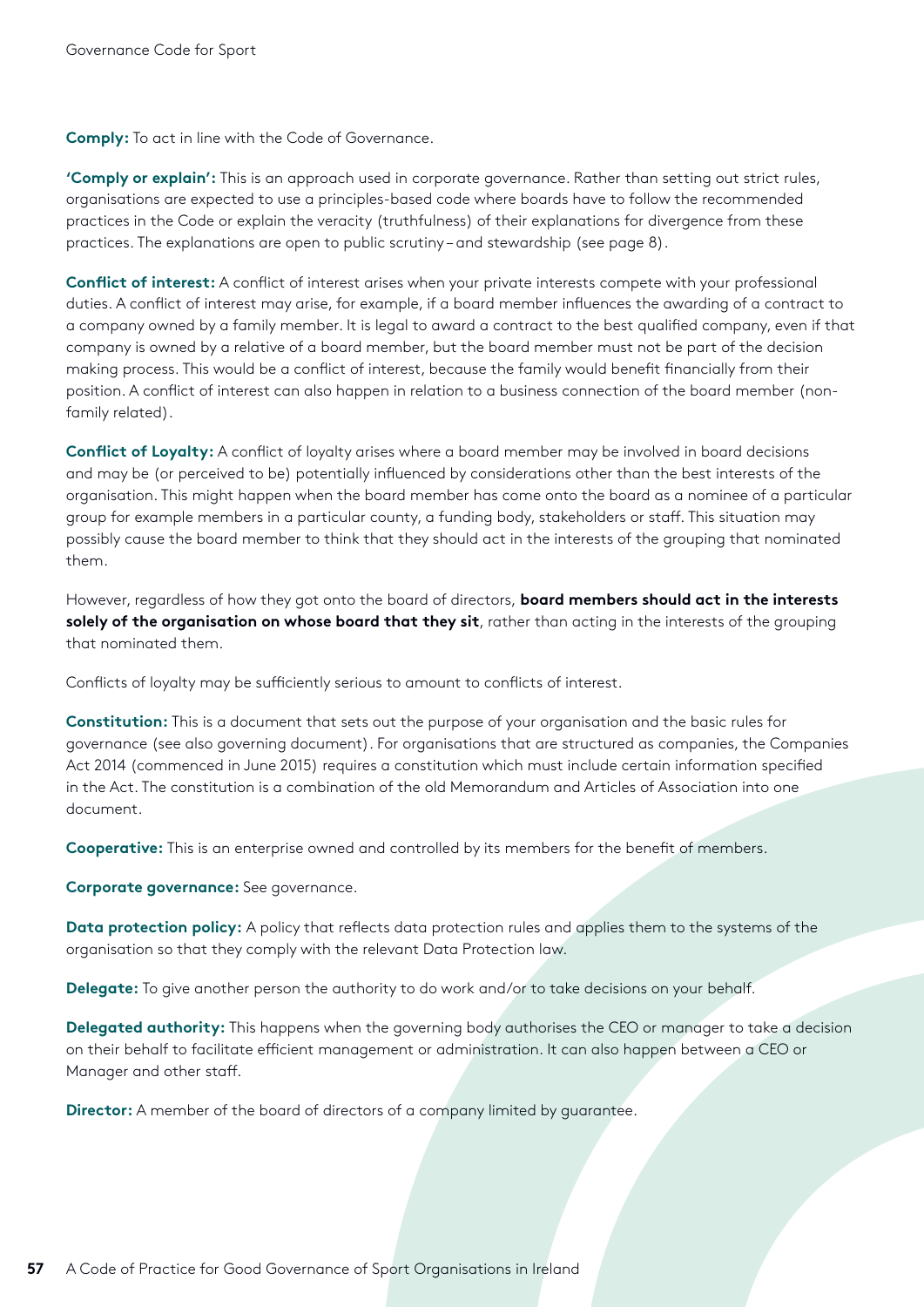**Employment policy:** This policy sets out an organisation's guidelines on the employment of individuals. The guidelines on recruitment, induction, supervision and appraisals and the grievance and disciplinary procedures may be in one or more documents.

**Equality policy:** A document setting out the steps an organisation is taking to make sure that it is following the principle of equality. When developing policy, organisations need to take the nine grounds of discrimination and equality legislation into account.

**Financial management procedure or system:** The procedure or system in place for managing and controlling the financial resources of an organisation.

**Friendly society:** This is an association of people who join together for a common financial or social purpose, mostly to provide small assurance benefits, sick benefits, savings and death benefits to members.

**Governance (good governance):** This is where the board sets and oversees the achievement of its organisation's objectives. This helps to lead the organisation on a **journey to success** – a journey led from the boardroom. This Governance Code is a collection of recommended practices to enable you to set and achieve your organisation's objectives. It is not about rules. It is about **principles** guiding you to do the right thing in the right way.

Governing body: The appointed representatives responsible for making sure that the organisation is run in line with the governing document.

- In the case of a company the board of directors;
- In the case of a trust-the trustees:
- In the case of a club the committee.

Depending on the nature of the organisation, the governing body may be called other names such as:

- the board of directors;
- the council;
- the governors;
- the management committee; or
- the national council.

Employees are not normally members of the governing body.

**Governance code:** A set of guidelines setting out the systems and processes involved in steering an organisation.

**Governing document:** The founding document of an organisation that sets out its basic rules.

- In the case of a company the constitution which combines the old memorandum and articles of association into one document as set out in the Companies Act 2014 (which was commenced in June 2015);
- In the case of a trust-the trust deed:
- In the case of a club the constitution, the charter, the regulations, the rules or the statutes;
- In the case of a friendly society the rules.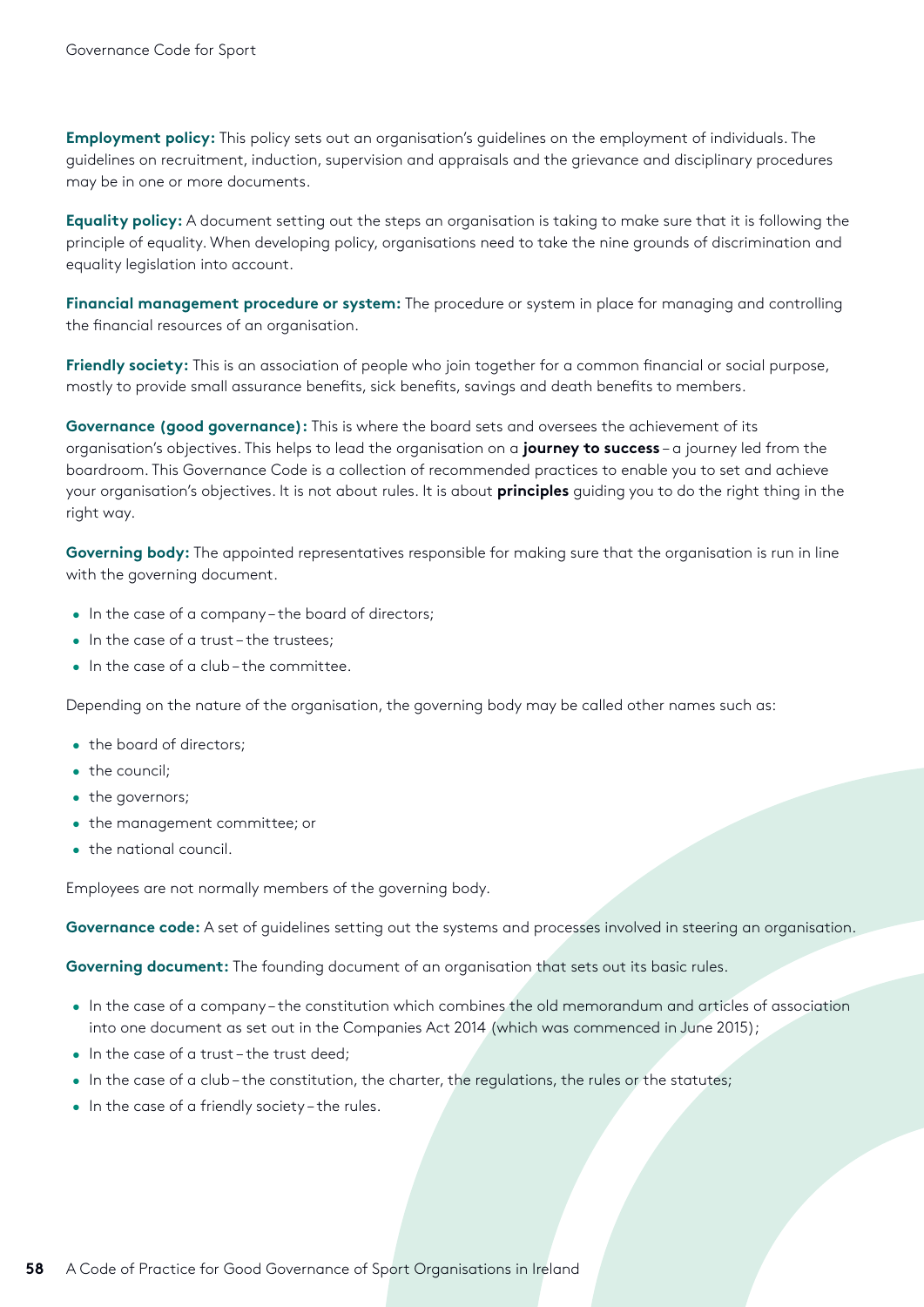**Health and safety policy:** A document setting out the health and safety procedures in an organisation.

**Incorporated:** means that a group is established as a separate legal entity, usually as a company limited by guarantee, but also can be as a cooperative or friendly society.

**Internal audit function:** An internal audit is an organisation's self-examination. It analyses the activities, processes and procedures of a business. This audit identifies weak links in an organisation's systems as well as opportunities for improvement. It also acts as a feedback mechanism for the management and board. It is an independent process within an organisation.

The audit committee report to the board. It is important to make sure that there is clarity about the:

- purpose,
- authority;
- activities; and
- responsibility and performance

of the internal audit function between board, audit committee, CEO and senior management.

**Key performance indicator:** This is a measurement of the degree of progress towards an organisation's aims and objectives.

**Legal entity:** An individual or organisation which is permitted by law to enter into a contract, and be sued if it fails to meet its contractual obligations.

**Manager:** The person with direct responsibility for managing the various resources of an organisation.

**Material breach:** Failure to carry out a duty under a contract.

**Memorandum:** The memorandum gives details of:

- a company's name;
- its Objects; and
- the limits of the members' liability if the company has to be wound up.

(This is one of the two formal governing documents which are used to set up a company limited by guarantee. The second is the Articles of Association.)

**Mission:** The main aim of a group, an organisation or a person. Also called 'purpose'.

**Mission statement:** a written statement of the mission.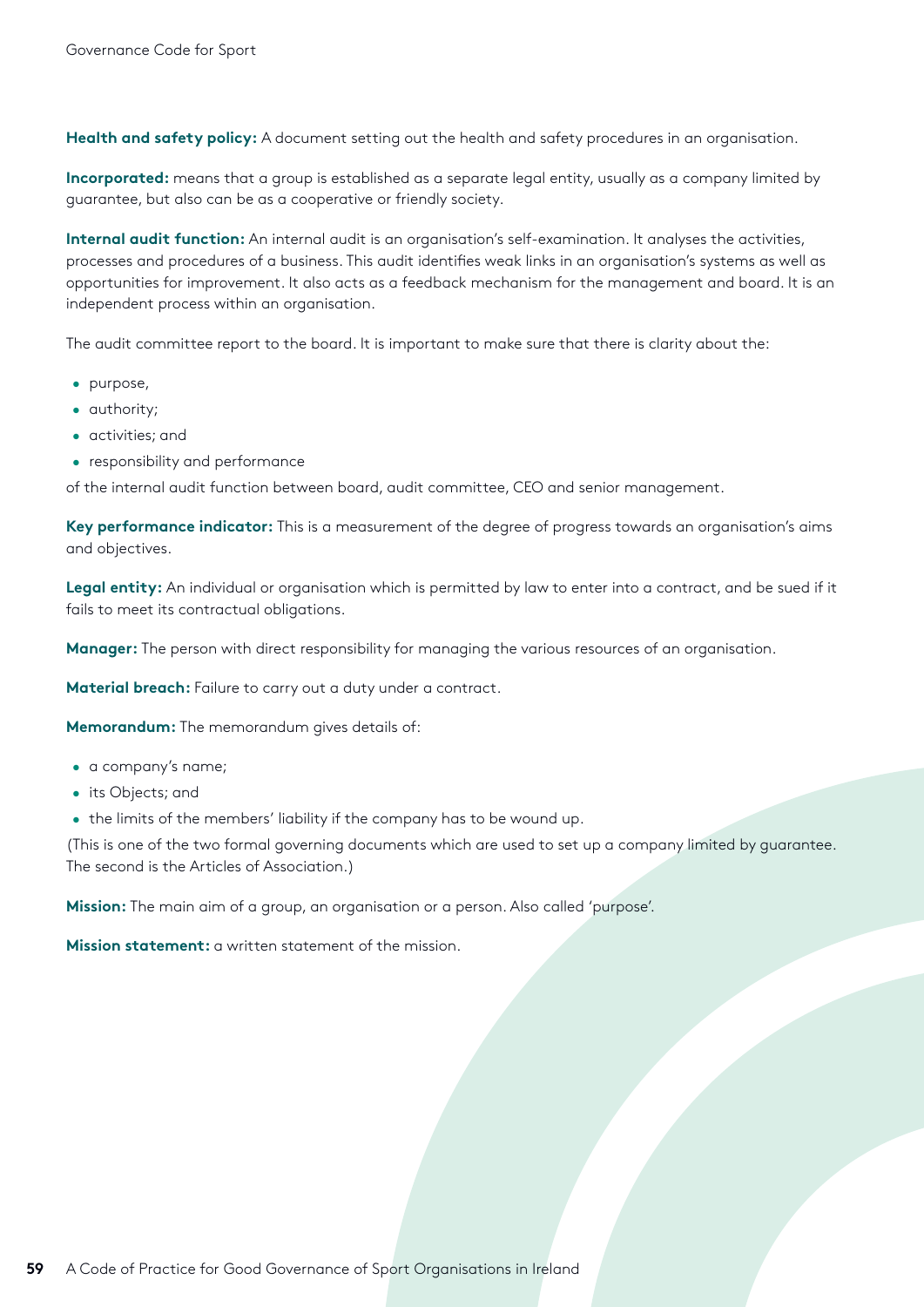**Nine grounds of discrimination:** Under the Employment Equality Act 1998 and the Equality Act 2004 there are nine legal grounds of discrimination. They are:

- 1. Gender;
- 2. Marital status;
- 3. Family status;
- 4. Sexual orientation;
- 5. Religion;
- 6. Age;
- 7. Race;
- 8. Disability; and
- 9. Membership of the Travelling community.

**Objects:** the objects of an organisation describe the reason for the organisation's existence.

**Performance review:** This is a process where the effectiveness of the board, the chair and individual board members is formally considered. Staff should also have performance reviews. These should be done every year.

**Property:** That which is legally owned by an individual or entity.

**Protected Disclosure:** A protected disclosure is a disclosure of information that in the reasonable belief of the person disclosing the information tends to show a 'relevant wrongdoing' (whistleblowing). The definition of 'relevant wrongdoing' is widely drafted and includes: criminal offences; failure to comply with legal obligations; miscarriages of justice; health and safety matters; environmental damage; unlawful or improper use of funds or resources of a public body; and, an act or omission by or on behalf of a public body which is oppressive, discriminatory, grossly negligent or constitutes gross mismanagement.

If information relating to these matters is likely to be concealed or destroyed, this is also a 'relevant wrongdoing'.

The Protected Disclosures Act 2014 aims to protect people who raise concerns about possible wrongdoing in the workplace. The Act, which came into effect on 15 July 2014, is often called the whistleblower legislation. It provides for redress for employees who are dismissed or otherwise penalised for having reported possible wrongdoing in the workplace.

The Act's definition of the term worker includes employees or former employees, trainees, people working under a contract for services, independent contractors, agency workers, people on work experience and the Gardaí. The legislation does not specifically name volunteers as being covered but guidelines to be developed for public bodies will include how to treat disclosures by volunteers.

**Policy:** A course of action proposed or adopted by an organisation or person.

**Purpose:** The main aim of a group, an organisation or a person. What the organisation seeks to do. Also called 'mission'.

**Register of directors' interests:** A list of the interests and loyalties of the directors which may conflict with the interests of the organisation.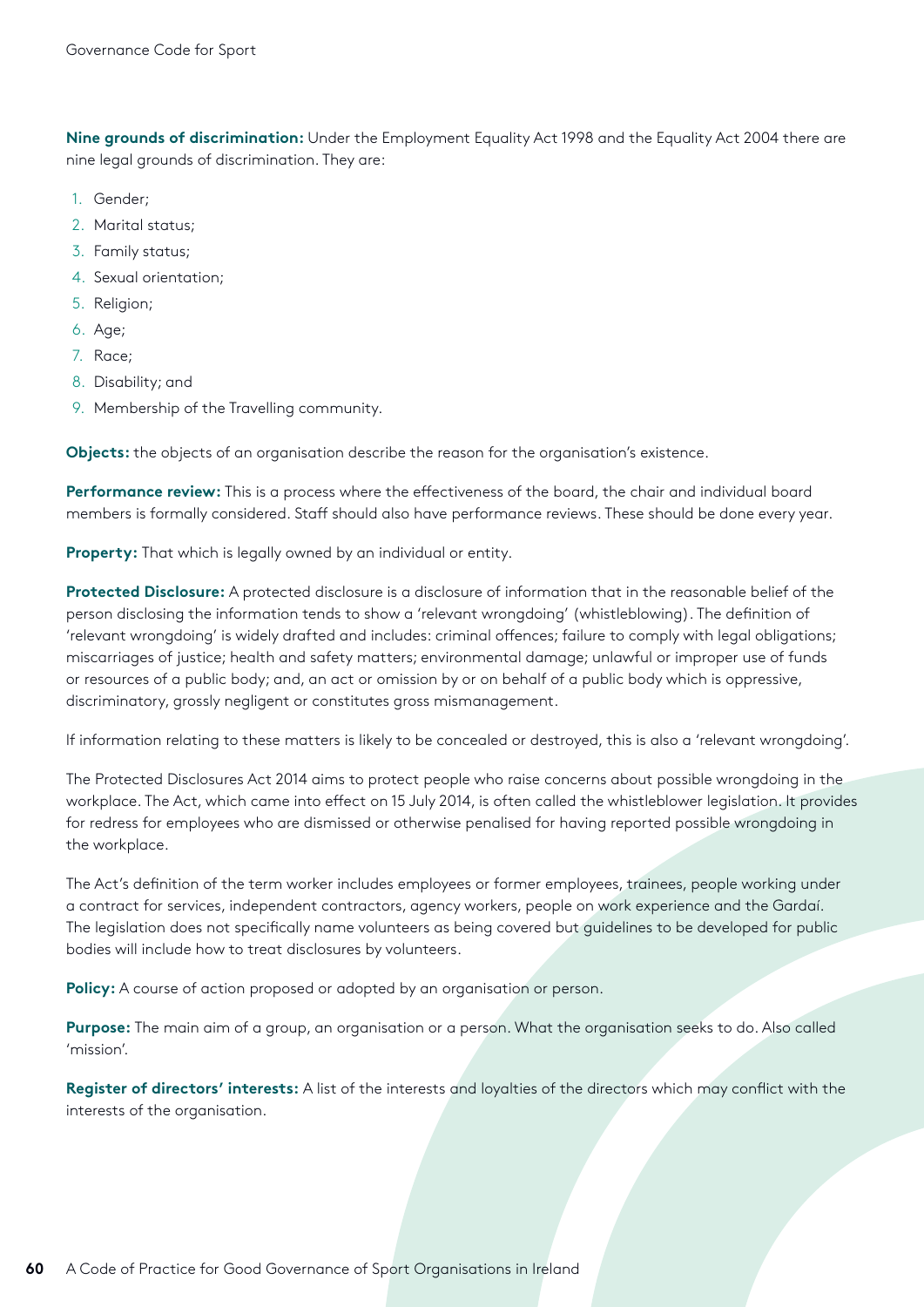**Risk:** A risk is the potential that a chosen course of action or activity (including no action) will lead to an undesirable outcome.

**Risk appetite:** The level of risk that an organisation is willing to accept.

**Risk assessment:** The overall process of evaluating the likelihood and consequence of risk to the organisation.

**Risk management policy:** A policy setting out how the risks which have been identified by the risk assessment procedure will be managed and controlled.

**Risk Register:** The risk register details all identified risks for the group or organisation, including description, category, cause, probability of occurring, impact on objectives, proposed responses, owners, and current status.

**Safety Statement:** A Safety Statement is a written plan that specifically identifies the organisation's hazards, assesses the risks, and identifies the controls to be put in place, the people responsible and resources necessary to ensure the safety of people at work. It is required by Section 20 of the Safety, Health and Welfare at Work Act 2005.

**Schedule of matters reserved for the board:** This is a list of the decisions that only a board can make and which cannot be delegated.

**Shadow director:** This is a person who, although not officially a member of the board, instructs other directors on what to do and those directors follow their instructions. Individuals who act as shadow directors have the same liability as properly appointed directors. A shadow director could be the paid CEO, if it can be shown that they are effectively in control of the board.

Another example of a shadow director might be the founder of the organisation, who is no longer on the board, but who still exerts significant influence over the board and the direction of the organisation.

**Stakeholder:** A person or group with an interest (a stake) in the actions or policies of an organisation, which means they may affect the actions or policies and/or be affected by them. Key stakeholders might include:

- Members:
- Funders;
- Staff;
- Volunteers;
- The general public, and
- Regulators.

Statement of the division of responsibilities: This is a statement which sets out the responsibilities of the chair and the CEO. This document should include the CEO's delegated authority.

**Strategic issues:** These are matters concerned with the delivery of the overall mission, values and objectives of an organisation's strategy.

**Strategic plan:** This is a document setting out an organisation's mission, vision, values, aims and objectives for the medium to long term and plan for how these will be achieved.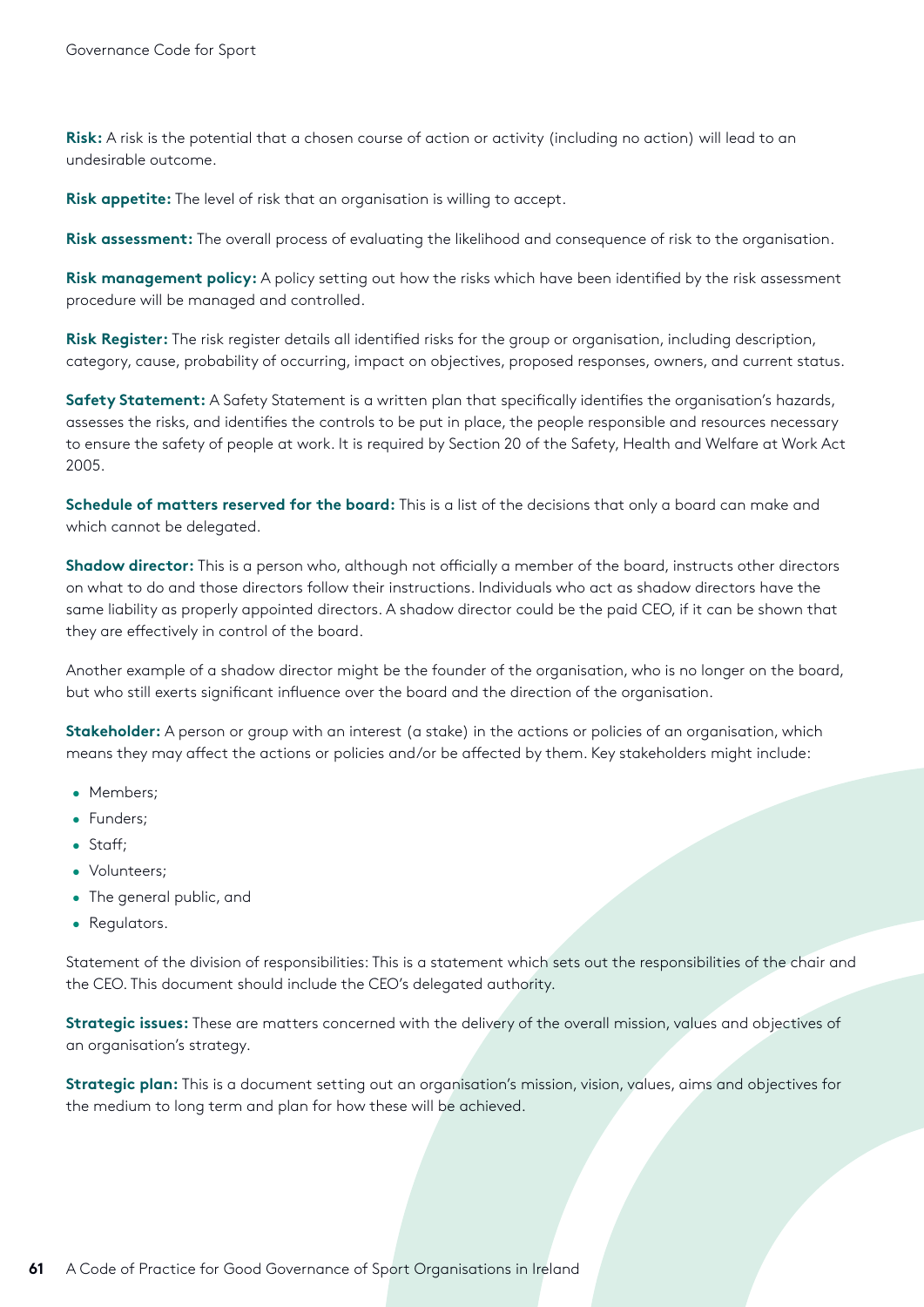**Strategic objectives:** Strategic objectives are what your organisation was formed to achieve. They set out what you intend to achieve over a set period of time, usually 3 to 5 years. Strategic objectives should describe a change or outcome (result) that you want to achieve, not an activity or output. Ideally, they include a clearly measurable target that is realistic and time-specific. Strategic objectives are important because they define organisational priorities and focus your work as they form the basis for annual work or business plans.

**Stewardship:** Stewardship is the process of safeguarding the interests of others by examining the quality of a Board's compliance with the Code's principles and their explanations for any divergence from its practices. Stewardship can involve monitoring and engaging with boards of organisations on matters such as strategy, performance, risk, financials, corporate governance and explanations for any non-compliance with the Code. Engagement on such matters is conducted on behalf of those either supporting or depending on the organisation to effectively achieve its promised objectives.

**Terms of reference:** A set of guidelines setting out the function of a grouping such as the board, a committee or a sub-committee. The terms provide information on purpose, goals, main activities and calendar. Terms of reference are often agreed at the start of an activity, for example, a project or the work of a third party committee.

**Trust:** A Trust is a legal entity which charities sometimes use to structure their organisation. Its governing document is called the 'Deed of Trust' and the members of its governance body are called Trustees.

**Trustee:** In the sense of the Charities Act 2009, a trustee is a person who sits on the governing board of any charitable organisation, regardless of how it is legally made up so it includes, for example, members of the board of a company limited by guarantee, members of the management committee of an unincorporated association.

**Unincorporated Association:** This is a legal form used by a large number of community, voluntary, charity organisations, clubs and associations. Most of these organisations start up as an unincorporated association with a constitution and rules. Some organisations then decide to change to the more structured form of being a company limited by guarantee.

**Veracity:** The conformity with fact (truth).

**Vision:** The ideal view of a particular group or organisation of how the future should be.

**Volunteer policy:** A policy dealing with the recruitment, induction, support and supervision of volunteers and setting out the procedures for implementing the policy and dealing with problems, if they arise.

**Whistleblower:** see Protected disclosure.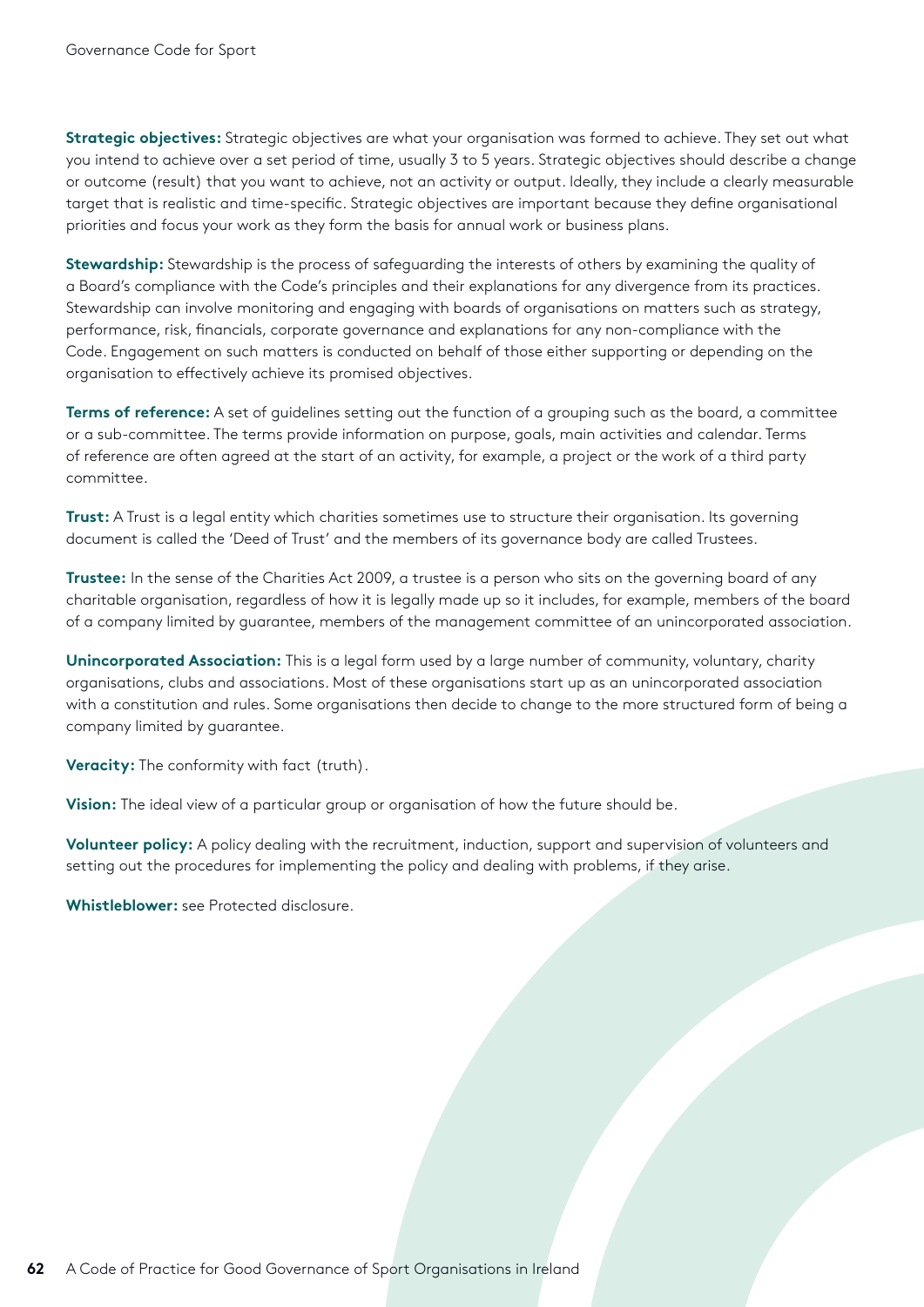## <span id="page-62-0"></span>**Appendix 4:** Background to the Code

#### **Statement from the Governance Code Working Group (May 2019)**

The Governance Code for Community, Voluntary and Charitable Organisations (CVC Code), launched in 2012, has become the de-facto standard for excellent practice in corporate governance for nonprofit organisations. It was developed, maintained and promoted by a unique coalition of leadership organisations in the non-profit sector that worked together with a small number of like-minded organisations and individuals with relevant expertise from the private sector.

In the five-years from 2009 to 2014, when the sector awaited the setting up of the Charities Regulatory Authority, the Governance Code provided volunteer board members with high quality information about how to ensure their organisations were run professionally, behaved transparently and delivered with impact. Funders and regulators acknowledged the high standards the CVC Code embodied and supported its roll out across both charities and the wider non-profit sector, in particular across the sports sector.

Reviewed and updated in 2016, the Governance Code project is a shining example of charities, voluntary organisations and community groups working together and leading in the setting of high standards for how their organisations are run. The project has been delivered and sustained by the Working Group members and their organisations voluntarily committing their time and resources. Over 2,000 charities and non-profits have adopted or started the journey to adopt the Governance Code – the sector showing its overwhelming commitment to transparency and good governance.

In 2018, the Charities Regulatory Authority took on responsibility for establishing the standards for good corporate governance for charities and in November 2018, it published a new Charities Governance Code with which all charities will be expected to start reporting their compliance by 2021. The members of the Governance Code Working Group were pleased to see their work substantially inform the new Charities Code – for example its basis as a principles-based code and its proportionality to name two of the CVC Code characteristics that have transferred over to the new Charities Code.

The publication of this new Charities Governance Code provided the opportunity for the members of the Governance Code Working Group to review the CVC Code's future in the changed context. Organisations following the CVC Code, funders and other stakeholders were consulted with and the feedback strongly indicated that having two codes – a sector based original CVC Code, and a new Charities Regulator's Governance Code would cause confusion and be unhelpful. However, feedback was also received that the non-profit organisations that are not charities, particularly sporting groups, would be ill-served if the original CVC Code simply disappeared.

After deliberating and reflecting on this feedback, the members of the Governance Code Working Group have made the following decisions:

1. The original Governance Code for Community, Voluntary and Charitable Organisations (CVC Code) has fulfilled its intended purpose successfully – therefore the maintenance of this Code as a 'live' standard for organisations will not continue. Instead, it will be retired and all charities will be steered towards the Charities Regulator's Governance Code.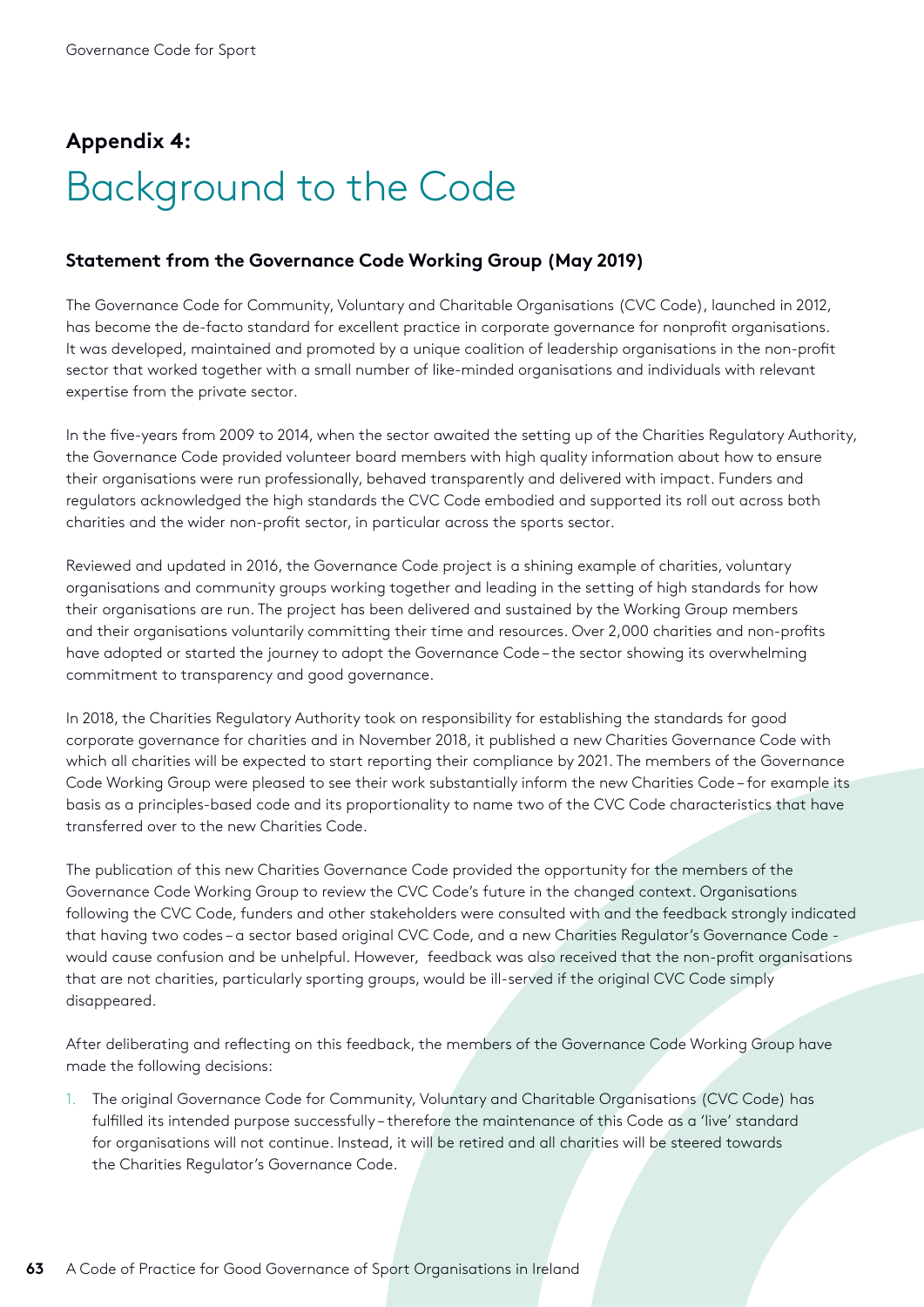- 2. Sport Ireland have been particular champions of the original CVC Governance Code and the 10-year National Sports Policy, published by Sport Ireland in 2018, has the objective that all funded bodies would be compliant with the CVC Governance Code. Consequently, we are delighted to have agreed with Sport Ireland that it will take over the code as a Governance Code for Sport. Sport Ireland believes that the CVC Code will allow them to continue the journey to embed the highest standards of good governance across sport bodies.
- 3. For non-profits that are neither charities nor sporting bodies, we believe that the Charities Regulator's Governance Code represents good practice standards that could be applied to them, and we would advise them to consider adapting the standards and practices in the Charities Governance Code for their specific needs.
- 4. We will adapt and leave the website www.governancecode.ie available as a legacy website and as a source of resources for those that want it. We will make clear in the text that, as of end of June 2019, it will not be supported in an active way. The list of organisations that are 'fully compliant' and 'on the journey' will be removed from end of May 2019.

Ten years since we started this journey in 2009, we can say that our job is done and pass the mantle to the Charities Regulator and also to Sport Ireland.

The members of the Working Group are proud to have led the movement around improved governance for community, voluntary and charitable organisations in Ireland, and played a role in building trust in our sector at a time when it was particularly needed.

To those of you who have engaged with us over the last ten years, achieved compliance with the CVC code, started the journey, and responded to our consultations, thank you. To Arthur Cox solicitors, especially Philip Smyth, and Sheila Cahill Consulting - founding and former members of the Working Group who each played a significant role in the original drafting and subsequent review of the Code, your contributions were invaluable. To Pobal, Sport Ireland and the Department of Education (National Training Fund) who have acted as champions and/or part-funders of some direct costs of materials and training related to the CVC Code over the years, we are very appreciative of your support. To all other stakeholders who have supported this journey to embed excellent practice in governance within the sector, your support has enabled us to achieve success. It's been a pleasure working with all of you to improve the governance of charities, community and voluntary organisations in Ireland. You can consider yourselves part of an impactful movement for change.

The CVC Code was formally retired on July 8th 2019 with Sport Ireland taking responsibility for the implementation and administration of the Code for the sporting sector.

From the members of the Governance Code Working Group – May 2019:

- Boardmatch Ireland
- Business in the Community
- Carmichael
- Charities Institute Ireland
- Clann Credo
- The Corporate Governance Association of Ireland (CGAI)
- Disability Federation of Ireland
- Good Governance Solutions
- Volunteer Ireland
- The Wheel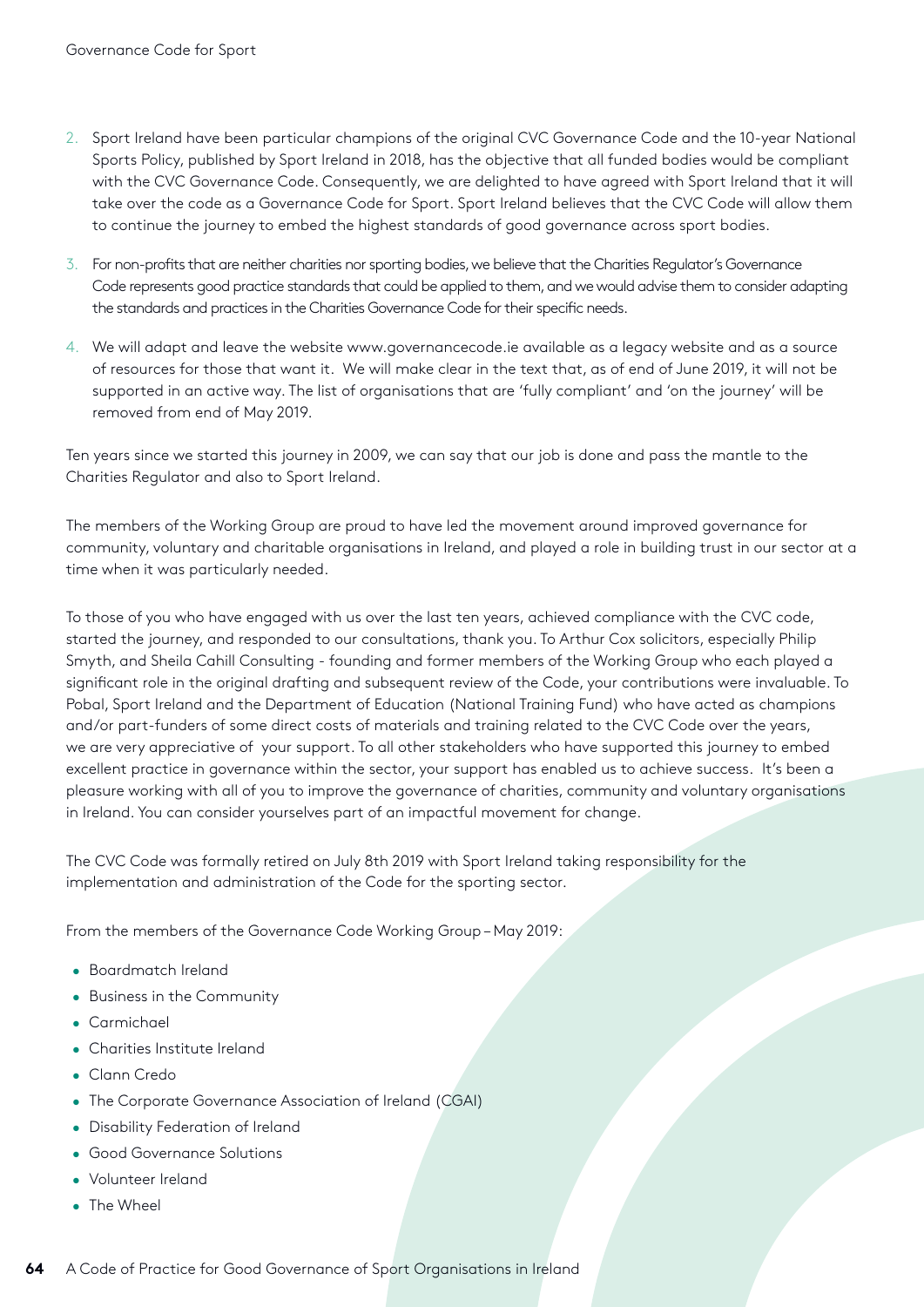## <span id="page-64-0"></span>**Appendix 5:** About the organisations involved

Sport Ireland acknowledges the work of the following organisations in the development, maintaining, advancement and administering the CVC Code since its introduction in 2012 to its handover to Sport Ireland as a Governance Code for Sport in June 2019.